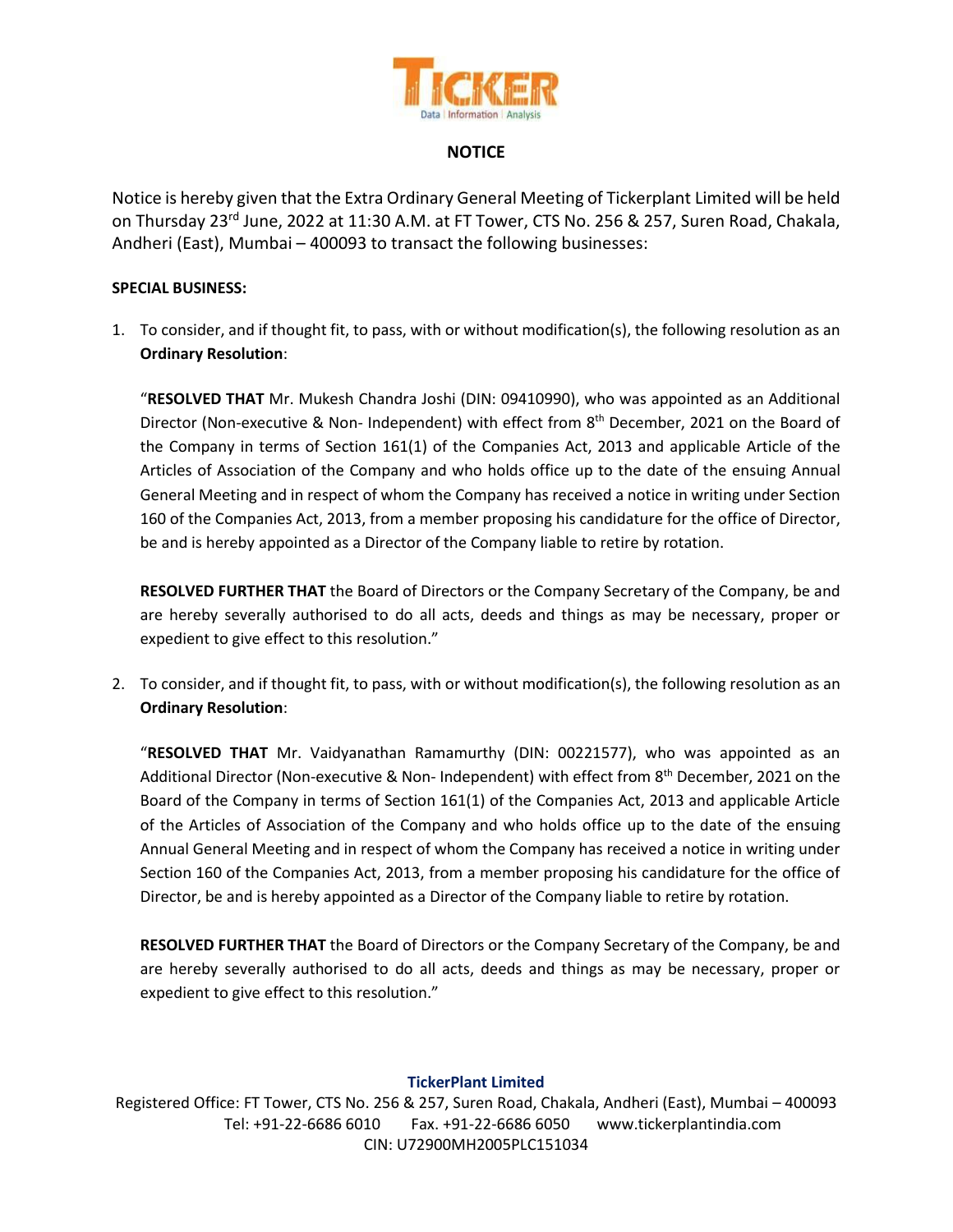

3. To consider, and if thought fit, to pass, with or without modification(s), the following resolution as an **Ordinary Resolution**:

"**RESOLVED THAT** Mr. Ghanshyam Dass (DIN: 01807011), who was appointed as an Additional Director (Non-executive & Non- Independent) with effect from 8<sup>th</sup> December, 2021 on the Board of the Company in terms of Section 161(1) of the Companies Act, 2013 and applicable Article of the Articles of Association of the Company and who holds office up to the date of the ensuing Annual General Meeting and in respect of whom the Company has received a notice in writing under Section 160 of the Companies Act, 2013, from a member proposing his candidature for the office of Director, be and is hereby appointed as a Director of the Company liable to retire by rotation.

**RESOLVED FURTHER THAT** the Board of Directors or the Company Secretary of the Company, be and are hereby severally authorised to do all acts, deeds and things as may be necessary, proper or expedient to give effect to this resolution."

4. To consider, and if thought fit, to pass, with or without modification(s), the following resolution as an **Ordinary Resolution**:

"**RESOLVED THAT** Mr. Radha Binod Barman (DIN: 02612871), who was appointed as an Additional Director (Non-executive & Non- Independent) with effect from 8<sup>th</sup> December, 2021 on the Board of the Company in terms of Section 161(1) of the Companies Act, 2013 and applicable Article of the Articles of Association of the Company and who holds office up to the date of the ensuing Annual General Meeting and in respect of whom the Company has received a notice in writing under Section 160 of the Companies Act, 2013, from a member proposing his candidature for the office of Director, be and is hereby appointed as a Director of the Company liable to retire by rotation.

**RESOLVED FURTHER THAT** the Board of Directors or the Company Secretary of the Company, be and are hereby severally authorised to do all acts, deeds and things as may be necessary, proper or expedient to give effect to this resolution."

5. To consider, and if thought fit, to pass, with or without modification(s), the following resolution as an **Ordinary Resolution**:

"**RESOLVED THAT** Mr. Ramesh Raghavan Puducheri (DIN: 03499156), who was appointed as an Additional Director (Non-executive & Non- Independent) with effect from 8<sup>th</sup> December, 2021 on the Board of the Company in terms of Section 161(1) of the Companies Act, 2013 and applicable Article of the Articles of Association of the Company and who holds office up to the date of the ensuing Annual General Meeting and in respect of whom the Company has received a notice in writing under

#### **TickerPlant Limited**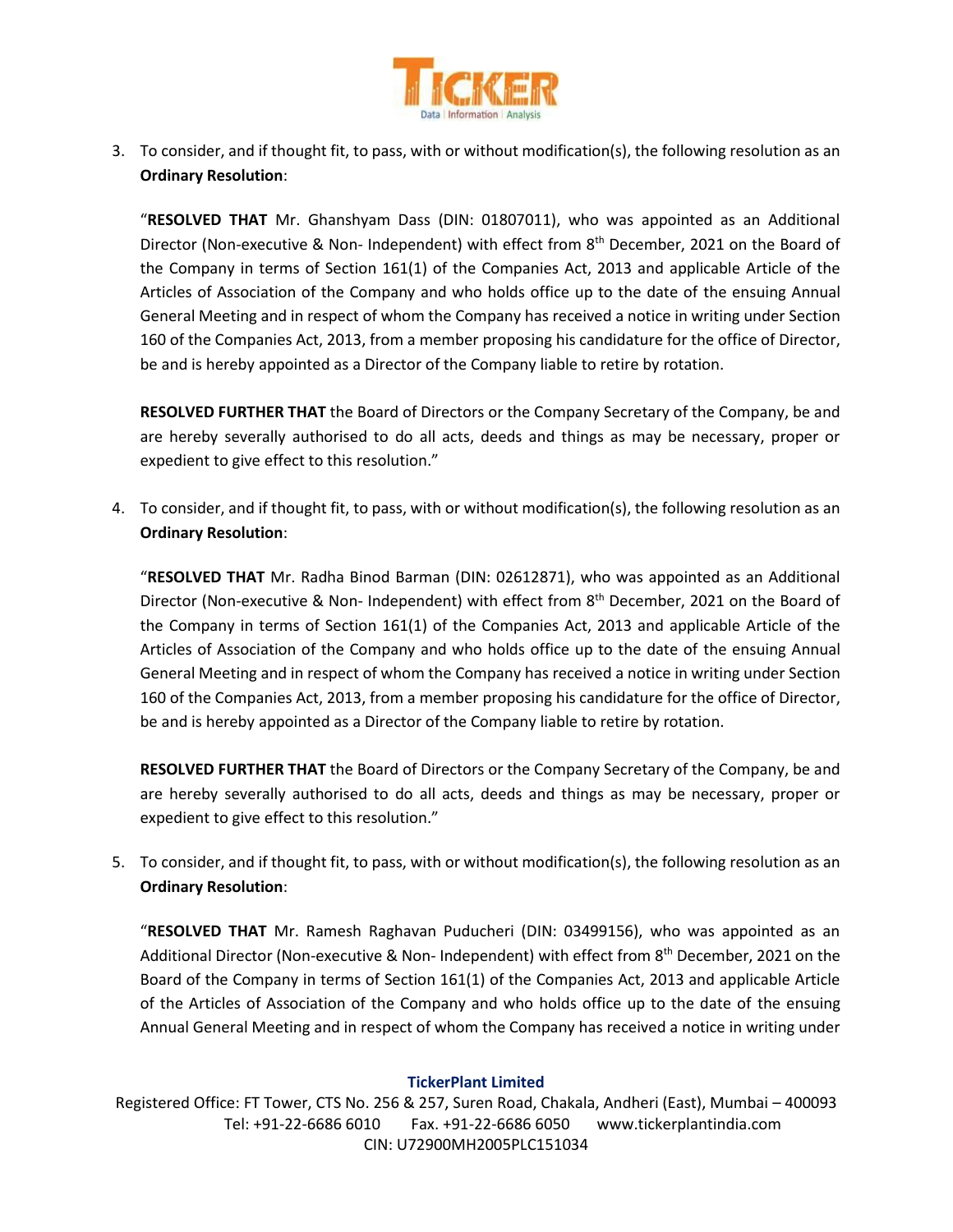

Section 160 of the Companies Act, 2013, from a member proposing his candidature for the office of Director, be and is hereby appointed as a Director of the Company liable to retire by rotation.

**RESOLVED FURTHER THAT** the Board of Directors or the Company Secretary of the Company, be and are hereby severally authorised to do all acts, deeds and things as may be necessary, proper or expedient to give effect to this resolution."

6. To consider, and if thought fit, to pass, with or without modification(s), the following resolution as an **Ordinary Resolution**:

"**RESOLVED THAT** Mr. Madan Lal Sharma (DIN: 09431075), who was appointed as an Additional Director (Non-executive & Non- Independent) with effect from 9<sup>th</sup> December, 2021 on the Board of the Company in terms of Section 161(1) of the Companies Act, 2013 and applicable Article of the Articles of Association of the Company and who holds office up to the date of the ensuing Annual General Meeting and in respect of whom the Company has received a notice in writing under Section 160 of the Companies Act, 2013, from a member proposing his candidature for the office of Director, be and is hereby appointed as a Director of the Company liable to retire by rotation.

**RESOLVED FURTHER THAT** the Board of Directors or the Company Secretary of the Company, be and are hereby severally authorised to do all acts, deeds and things as may be necessary, proper or expedient to give effect to this resolution."

7. To consider, and if thought fit, to pass, with or without modification(s), the following resolution as an **Ordinary Resolution**:

**"RESOLVED THAT** pursuant to provisions of Sections 149, 152, 161, read with Schedule IV and the Companies (Appointment and Qualification of Directors) Rules, 2014 and all other applicable provisions of the Companies Act, 2013 (including any statutory modification(s) or re-enactment thereof for the time being in force), Mr. Achudanarayanan Nagarajan (DIN: 02107169), who was appointed as an Additional (Non-executive & Independent) Director on 8<sup>th</sup> December 2021, and who has submitted a declaration that he meets the criteria of independence under Section 149(6) of the Companies Act, 2013 and in respect of whom the Company has received a notice in writing alongwith deposit of Rs. 1,00,000/- under Section 160 of the Companies Act, 2013, from a member proposing his candidature for the office of Director, be and is hereby appointed as an Independent Director of the Company to hold office for two consecutive years commencing from 23<sup>rd</sup> June, 2022, subject to Mr. Achudanarayanan Nagarajan satisfying the criteria of independence in terms of the Companies Act 2013, and shall not be liable to retire by rotation.

**RESOLVED FURTHER THAT** the Board of Directors or the Company Secretary of the Company, be and are hereby severally authorised to do all acts, deeds and things as may be necessary, proper or expedient to give effect to this resolution."

#### **TickerPlant Limited**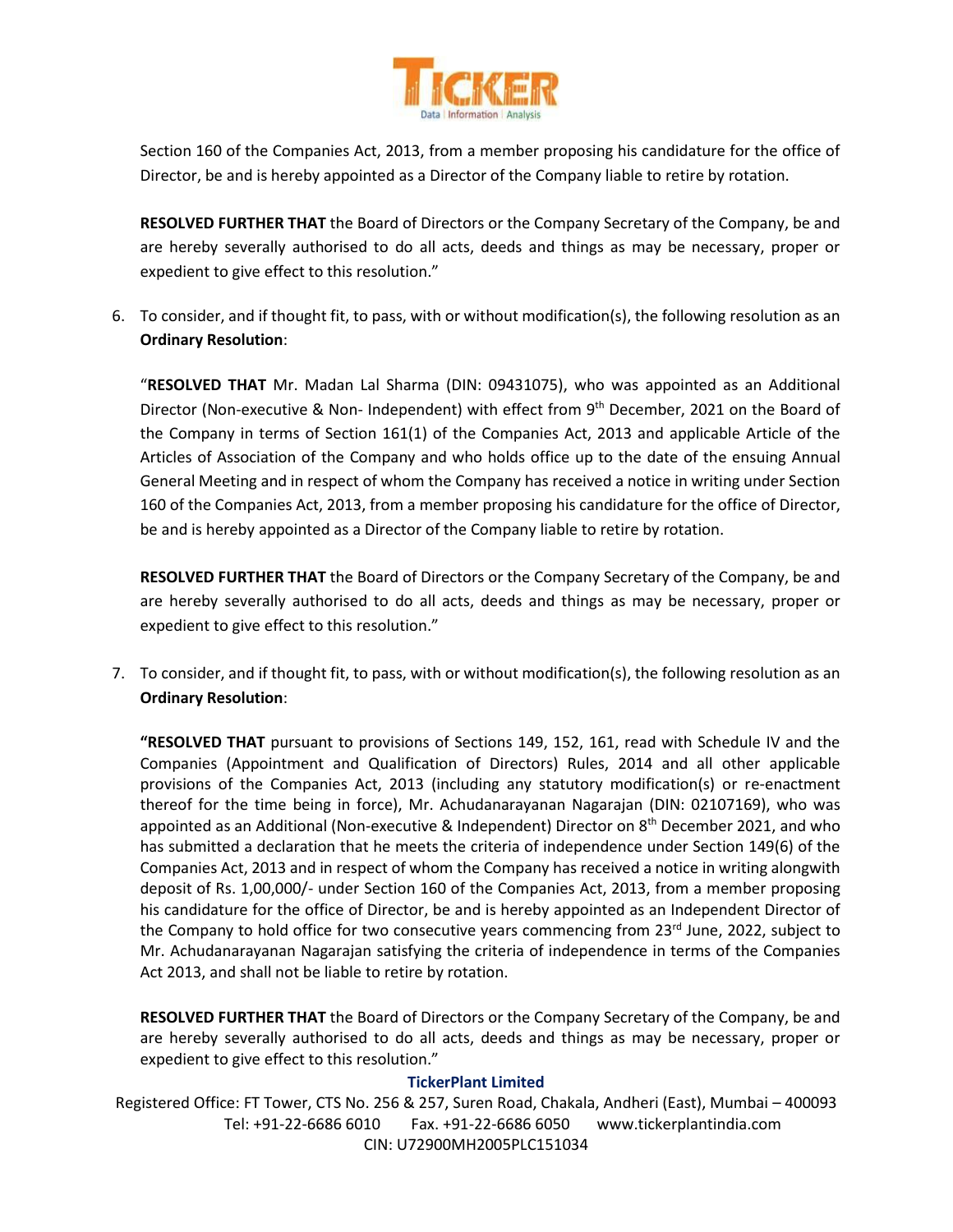

8. To consider, and if thought fit, to pass, with or without modification(s), the following resolution as an **Ordinary Resolution**:

**"RESOLVED THAT** pursuant to provisions of Sections 149, 152, 161, read with Schedule IV and the Companies (Appointment and Qualification of Directors) Rules, 2014 and all other applicable provisions of the Companies Act, 2013 (including any statutory modification(s) or re-enactment thereof for the time being in force), Justice Deepak Verma (Retd.) (DIN: 07489985), who was appointed as an Additional (Non-executive & Independent) Director on 8<sup>th</sup> December 2021, and who has submitted a declaration that he meets the criteria of independence under Section 149(6) of the Companies Act, 2013 and in respect of whom the Company has received a notice in writing alongwith deposit of Rs. 1,00,000/- under Section 160 of the Companies Act, 2013, from a member proposing his candidature for the office of Director, be and is hereby appointed as an Independent Director of the Company to hold office for five consecutive years commencing from 23<sup>rd</sup> June, 2022, subject to Justice Deepak Verma (Retd.) satisfying the criteria of independence in terms of the Companies Act 2013, and shall not be liable to retire by rotation.

**RESOLVED FURTHER THAT** the Board of Directors or the Company Secretary of the Company, be and are hereby severally authorised to do all acts, deeds and things as may be necessary, proper or expedient to give effect to this resolution."

9. To consider, and if thought fit, to pass, with or without modifications, the following resolution as an **Ordinary Resolution**:

"**RESOLVED THAT** Mr. Nimish Shukla (DIN: 09428299), who was appointed as an Additional Director with effect from 8<sup>th</sup> December, 2021 on the Board of the Company in terms of Section 161 (1) of the Companies Act, 2013 and applicable Article of the Articles of Association of the Company and who holds office up to the date of the ensuing Annual General Meeting and in respect of whom the Company has received a notice in writing under Section 160 of the Companies Act, 2013, from a member proposing his candidature for the office of Director, be and is hereby appointed as a Director of the Company liable to retire by rotation.

**RESOLVED FURTHER THAT** the Board of Directors or the Company Secretary of the Company, be and are hereby severally authorised to do all acts, deeds and things as may be necessary, proper or expedient to give effect to this resolution."

10. To consider and, if thought fit, to pass with or without modification (s), the following resolution as a **Special Resolution**:

"**RESOLVED THAT** pursuant to the provisions of Section 196, 197, 198, 203 and any other applicable provisions, if any, of the Companies Act, 2013 and applicable rules framed thereunder, read with

#### **TickerPlant Limited**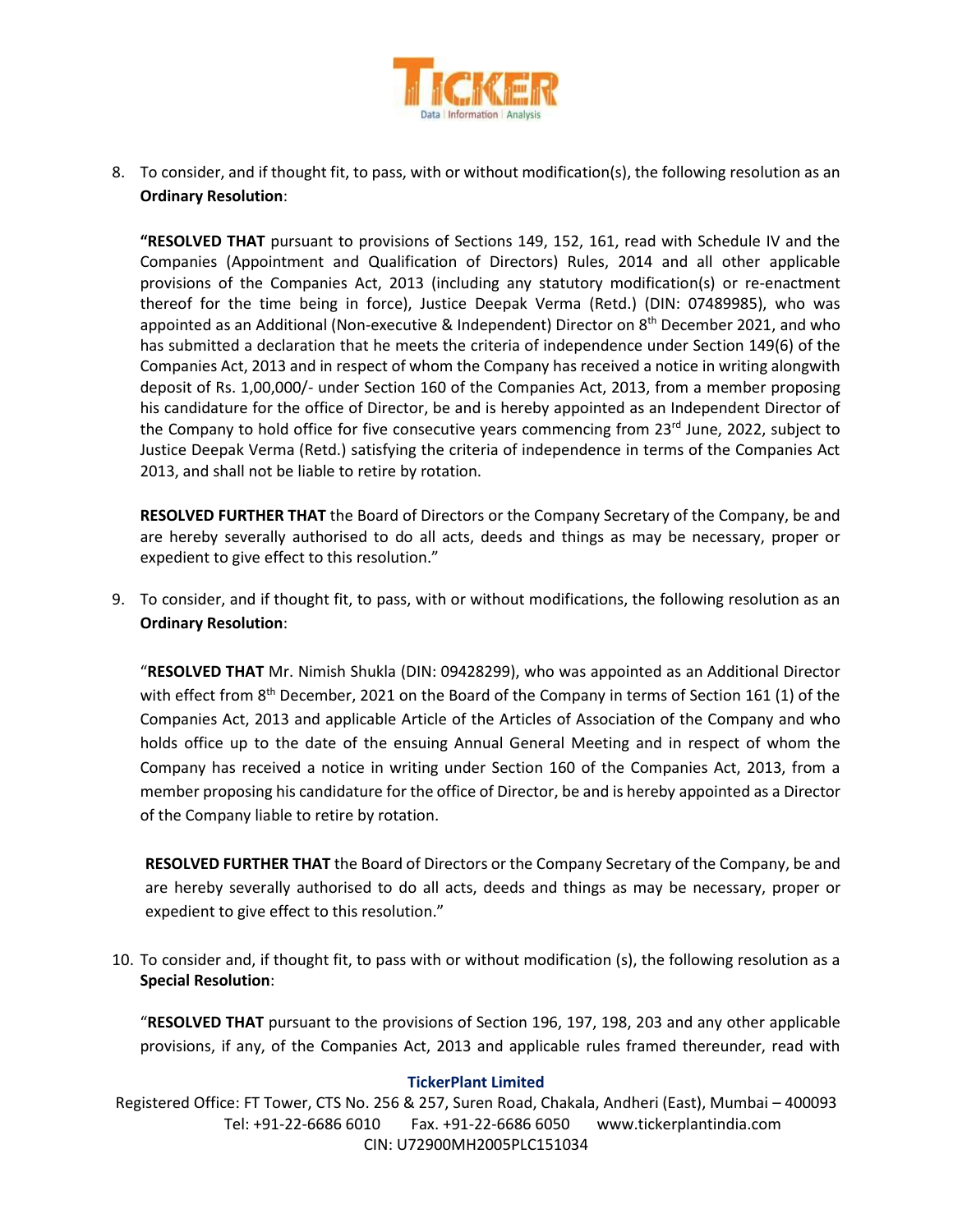

Schedule V of the Companies Act, 2013 (including any statutory modification(s) or re-enactment thereof for the time being in force), and subject to the approval of Central Government, if any, the consent of the shareholders of the Company be and is hereby accorded to appoint Mr. Nimish Shukla (DIN: 09428299) as Whole-time Director and Chief Communication Officer (CCO) of the Company for a period of three years commencing from 8<sup>th</sup> December, 2021 on terms and conditions including remuneration, commission and minimum remuneration in the event of inadequacy of profits in any financial year (as recommended by the Nomination & Remuneration Committee and the Board) as set out in the Explanatory Statement to this Notice with the authority to the Board of Directors/Committee to grant increments within the range stated therein and to alter and vary from time to time, the terms & conditions of the said appointment in such manner as may be agreed to between the Board of Directors/Nomination and Remuneration Committee and Mr. Nimish Shukla.

**RESOLVED FURTHER THAT** the Board of Directors or Company Secretary of the Company be and is hereby authorized to do all such acts, deeds and things as in its absolute discretion it may think necessary, expedient or desirable to settle any question or doubt that may arise in relation thereto in order to give effect to the foregoing resolution."

11. To consider, and if thought fit, to pass, with or without modifications, the following resolution as an **Ordinary Resolution**:

"**RESOLVED THAT** Mr. Joseph Massey (DIN: 00043586), who was appointed as an Additional Director with effect from 7<sup>th</sup> February, 2022 on the Board of the Company in terms of Section 161 (1) of the Companies Act, 2013 and applicable Article of the Articles of Association of the Company and who holds office up to the date of the ensuing Annual General Meeting and in respect of whom the Company has received a notice in writing under Section 160 of the Companies Act, 2013, from a member proposing his candidature for the office of Director, be and is hereby appointed as a Director of the Company liable to retire by rotation.

**RESOLVED FURTHER THAT** the Board of Directors or the Company Secretary of the Company, be and are hereby severally authorised to do all acts, deeds and things as may be necessary, proper or expedient to give effect to this resolution."

12. To consider and, if thought fit, to pass with or without modification (s), the following resolution as a **Special Resolution**:

"**RESOLVED THAT** pursuant to the provisions of Section 196, 197, 198, 203 and any other applicable provisions, if any, of the Companies Act, 2013 and applicable rules framed thereunder, read with Schedule V of the Companies Act, 2013 (including any statutory modification(s) or re-enactment thereof for the time being in force), and subject to the approval of Central Government, if any, the

#### **TickerPlant Limited**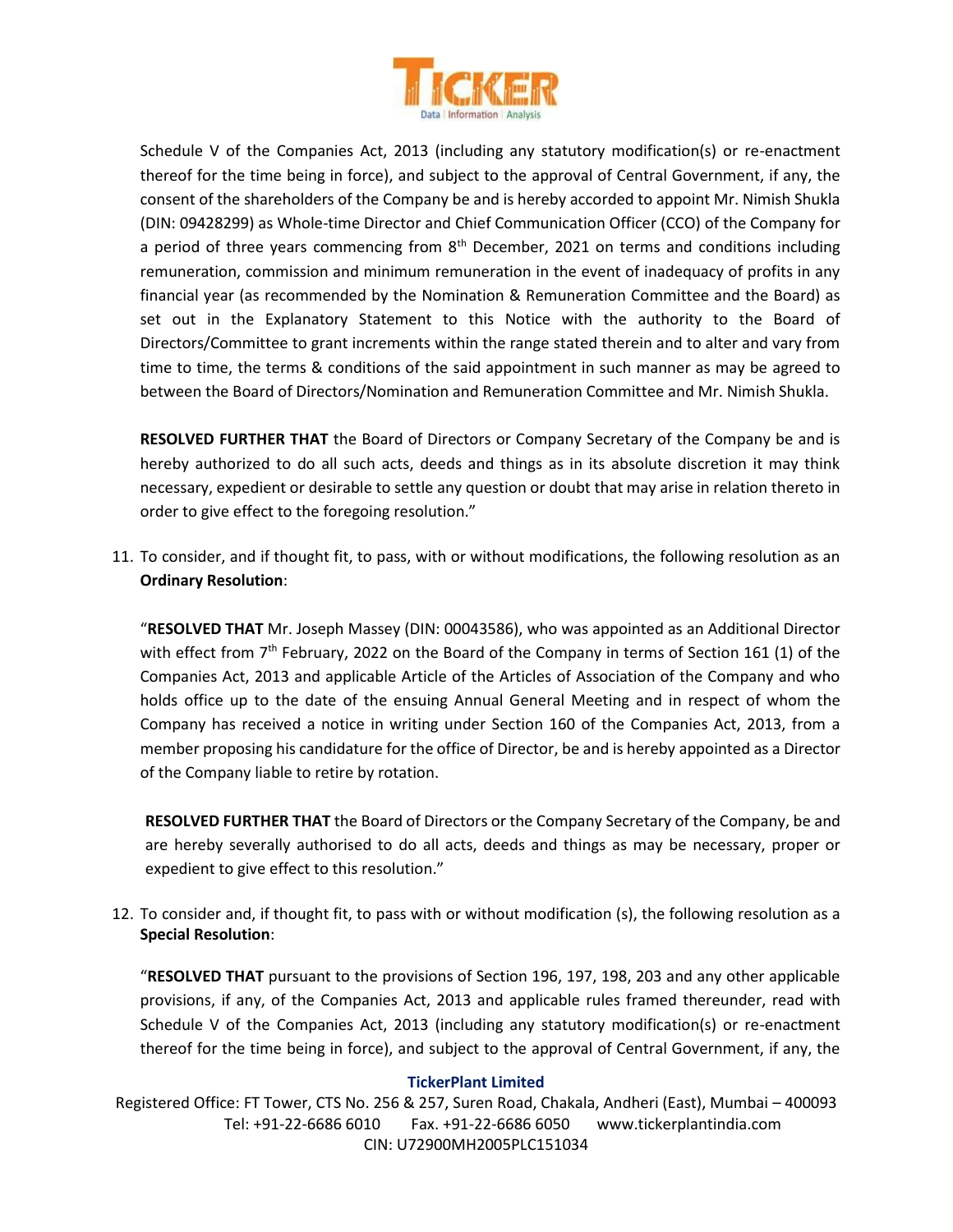

consent of the shareholders of the Company be and is hereby accorded to appoint Mr. Joseph Massey (DIN: 00043586) as Managing Director and Chief Executive Officer (CEO) of the Company for a period of three years commencing from 7<sup>th</sup> February, 2022 on terms and conditions including remuneration, commission and minimum remuneration in the event of inadequacy of profits in any financial year (as recommended by the Nomination & Remuneration Committee and the Board) as set out in the Explanatory Statement to this Notice with the authority to the Board of Directors/Committee to grant increments within the range stated therein and to alter and vary from time to time, the terms & conditions of the said appointment in such manner as may be agreed to between the Board of Directors/Nomination and Remuneration Committee and Mr. Joseph Massey.

**RESOLVED FURTHER THAT** the Board of Directors or Company Secretary of the Company be and is hereby authorized to do all such acts, deeds and things as in its absolute discretion it may think necessary, expedient or desirable to settle any question or doubt that may arise in relation thereto in order to give effect to the foregoing resolution."

13. To consider and, if thought fit, to pass with or without modification (s), the following resolution as a **Special Resolution**:

"**RESOLVED THAT** pursuant to the provisions of Section 4(4), Section 13 and 14 read with Rule 29 of Companies (Incorporation) Rules, 2014, and any other applicable provisions of Companies Act, 2013 read with Rules thereunder (including any statutory modifications or re-enactment thereof, for the time being in force) and subject to the approvals of the central government, regulatory authorities the existing name of the Company be changed from "Tickerplant Limited" to "**Ticker Limited**".

**RESOLVED FURTHER THAT** the name 'Tickerplant Limited' wherever appearing in the Memorandum and Articles of Association, other documents etc. be substituted by the new name 'Ticker Limited' upon approval of the same by the Central Government.

**RESOLVED FURTHER THAT** the board of directors of the company (hereinafter referred to as "board", which shall be deemed to include any committee which the board has constituted or may constitute to exercise its powers, including the powers conferred by this resolution) be and is hereby authorized to make the necessary application to the central government for the approval of the aforesaid name and to take all such steps that may be required to give effect to this resolution."

#### **TickerPlant Limited**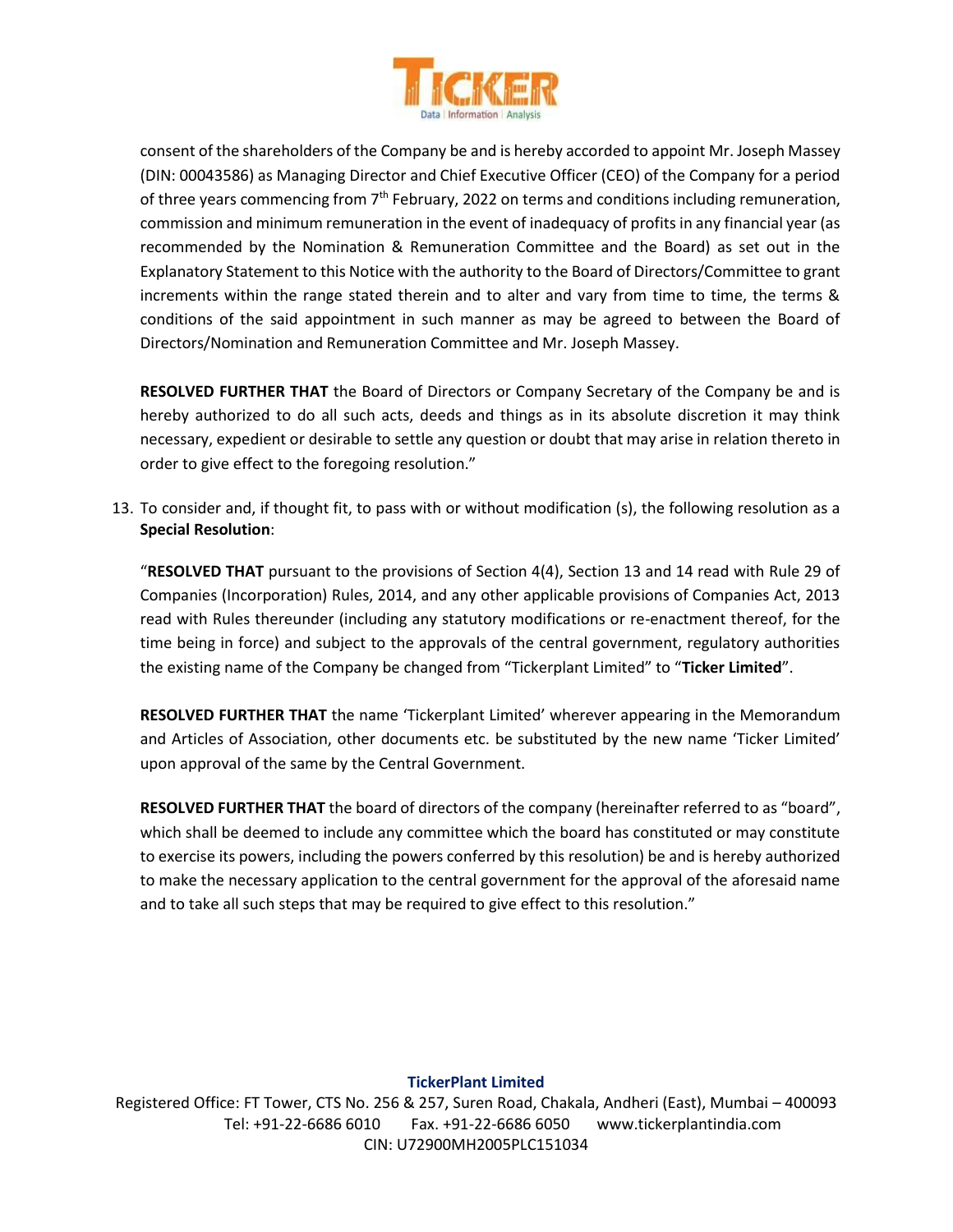

14. To consider and, if thought fit, to pass with or without modification (s), the following resolution as a **Special Resolution**:

"**RESOLVED THAT** pursuant to the provisions of Section 197, 198 and all other applicable provisions of the Companies Act, 2013 and the Rules made thereunder and Schedule V and based on the recommendation of Nomination and Remuneration Committee and the Board of Directors, the consent of the shareholders of the Company be and is hereby accorded to pay remuneration to the Non-Executive Directors and Independent Directors of the Company for a period not exceeding three years and computed in accordance with the provisions of Schedule V of the Companies Act, 2013 and that the said remuneration is in addition to reimbursement of expenses for attending the meetings of the Board of Directors or Committees thereof.

**RESOLVED FURTHER THAT** the remuneration as detailed below be paid on monthly basis subject to applicable TDS w.e.f. 8<sup>th</sup> December, 2021 for all services to be rendered/ rendered by the Directors which is inclusive of 1,00,000/- per Board/Committee meeting attended.

**RESOLVED FURTHER THAT** the total remuneration to be paid to each Director shall not exceed the amount proposed against each name (inclusive of sitting fees paid /payable per meeting of Rs. 1,00,000/- per meeting) and such sitting fees paid shall be adjusted in such a manner that the total remuneration paid payable does not exceed the amount proposed against each individual for each financial year.

| <b>Name of Director</b>                | <b>Designation</b>                                                         | <b>Total Remuneration per</b><br>annum (Rs.) | <b>Basis of Payment</b> |
|----------------------------------------|----------------------------------------------------------------------------|----------------------------------------------|-------------------------|
| Justice Deepak Verma<br>(Retd.)        | Chairman and Additional<br>- Independent Director                          | 50,00,000/-                                  | Monthly                 |
| Mr. A. Nagarajan                       | Additional<br>Independent Director                                         | 25,00,000/-                                  | Monthly                 |
| Mr. Ghanshyam Dass                     | Additional - Non<br><b>Executive Director</b>                              | 25,00,000/-                                  | Monthly                 |
| Mr. Mukesh Joshi                       | Additional<br>$-$ Non<br><b>Executive Director</b>                         | 25,00,000/-                                  | Monthly                 |
| Mr. Madan Lal Sharma                   | Additional<br>Non<br><b>Executive Director</b>                             | 25,00,000/-                                  | Monthly                 |
| Mr. P. R. Ramesh                       | Additional - Non<br><b>Executive Director</b>                              | 25,00,000/-                                  | Monthly                 |
| Radha<br>Binod<br>Mr.<br><b>Barman</b> | Additional<br>$-$ Non<br><b>Executive Director</b>                         | 25,00,000/-                                  | Monthly                 |
| Mr. R. Vaidyanathan                    | Additional<br>Non<br>$\overline{\phantom{m}}$<br><b>Executive Director</b> | 25,00,000/-                                  | Monthly                 |
| Mr. Krupesh Bhansali                   | Independent Director                                                       | 12,00,000/-                                  | Monthly                 |
| Mr. A. P. Raja                         | Independent Director                                                       | 12,00,000/-                                  | Monthly                 |

#### **TickerPlant Limited**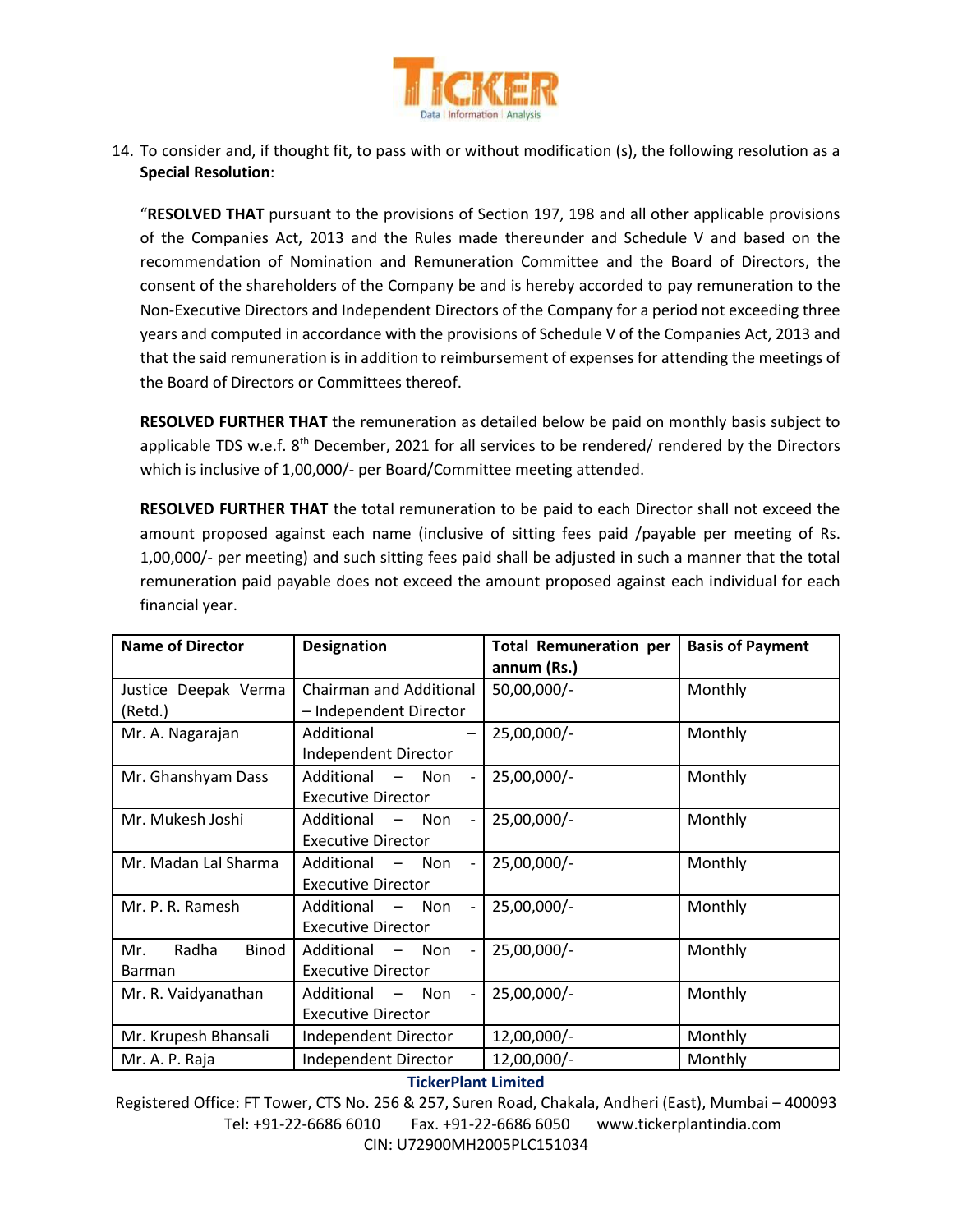

**RESOLVED FURTHER THAT** Mr. Joseph Massey, Managing Director and CEO, Mr. Rushabh Shah, Whole Time Director, Mr. Rakesh Gandhi, Chief Financial Officer and Company Secretary be and are hereby severally authorized to do all such acts, deeds, matters and things as may be deemed necessary to give effect to this resolution."

For and on behalf of the Board

Place: Mumbai Sd/-Date: 19th May, 2022 **Pranav Maru**

 **Company Secretary** 

**TickerPlant Limited**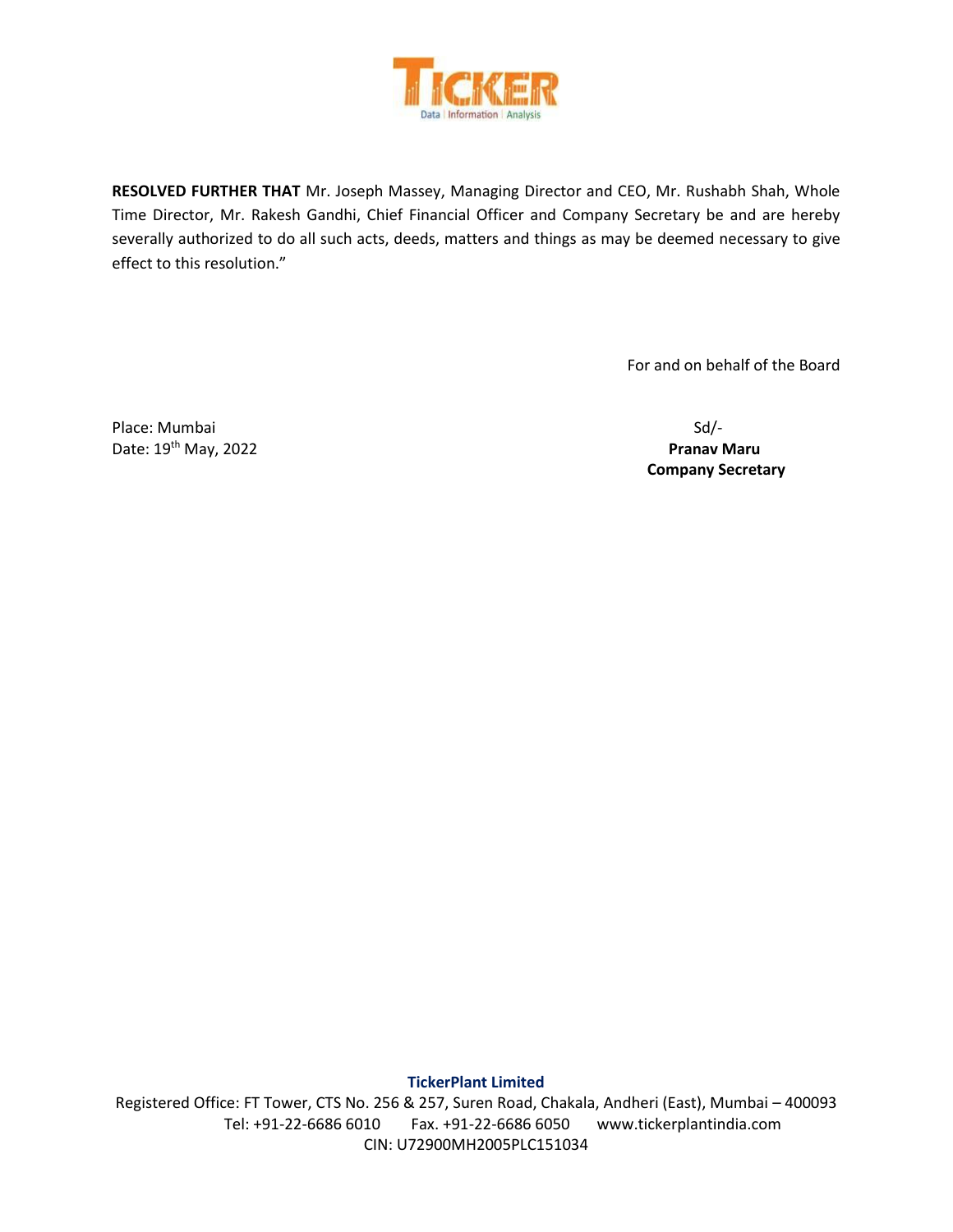

### **Notes:**

- 1. The relative Explanatory Statement pursuant to Section 102(1) of the Companies Act, 2013, in relation to the Special Business of the meeting is annexed hereto.
- *2. A member entitled to attend and vote at the meeting is entitled to appoint a proxy to attend and vote instead of herself/himself and the proxy need not be a member of the company.*
- *3. Instrument of proxy, in order to be effective, must be deposited at the Registered Office of the Company not less than forty-eight hours before the commencement of the meeting.*
- 4. Corporate Members intending to send their authorized representatives to attend the Meeting are requested to send to the Company a certified copy of the Board Resolution authorizing their representative to attend and vote on their behalf at the Meeting.
- 5. Members / proxies should bring their Attendance slip duly filled in for attending the meeting.
- 6. A Body Corporate / Corporation being a member shall be deemed to be personally present at the meeting if represented in accordance with the provisions of Section 113 of the Companies Act, 2013**.**
- 7. Members are requested to register/ update their e-mail IDs with the Company, so that the notice and related documents can be served to Members on their e-mail IDs.
- 8. Pursuant to Secretarial Standards 2 (SS-2) issued by the Institute of Company Secretaries of India, the route map for reaching the meeting venue is annexed to the notice.
- 9. The Register of Members of the Company and the Shares Transfer Books of the Company will remain closed from Monday, June 20, 2022 to Thursday, June 23, 2022 (both days inclusive). Pursuant to the provisions of Section 94 and all other applicable provisions, if any, of the Companies Act, 2013, the Company hereby informs that the register of members and index of members register and copies of all annual returns prepared, together with the copies of certificates and documents required to be annexed thereto under Sections 92 of the Act are kept at the registered office of the Company. The Registers, Indexes, Returns, documents etc. as aforesaid shall be kept open for inspection between 2.00 p.m. and 4.00 p.m. on any working day except when the Registers and Books are closed.
- 10. The cut-off date (record date) for dispatch of Notice to the shareholders of the Company, holding shares either in physical form or in dematerialized form is Friday, May 27, 2022.

### **TickerPlant Limited**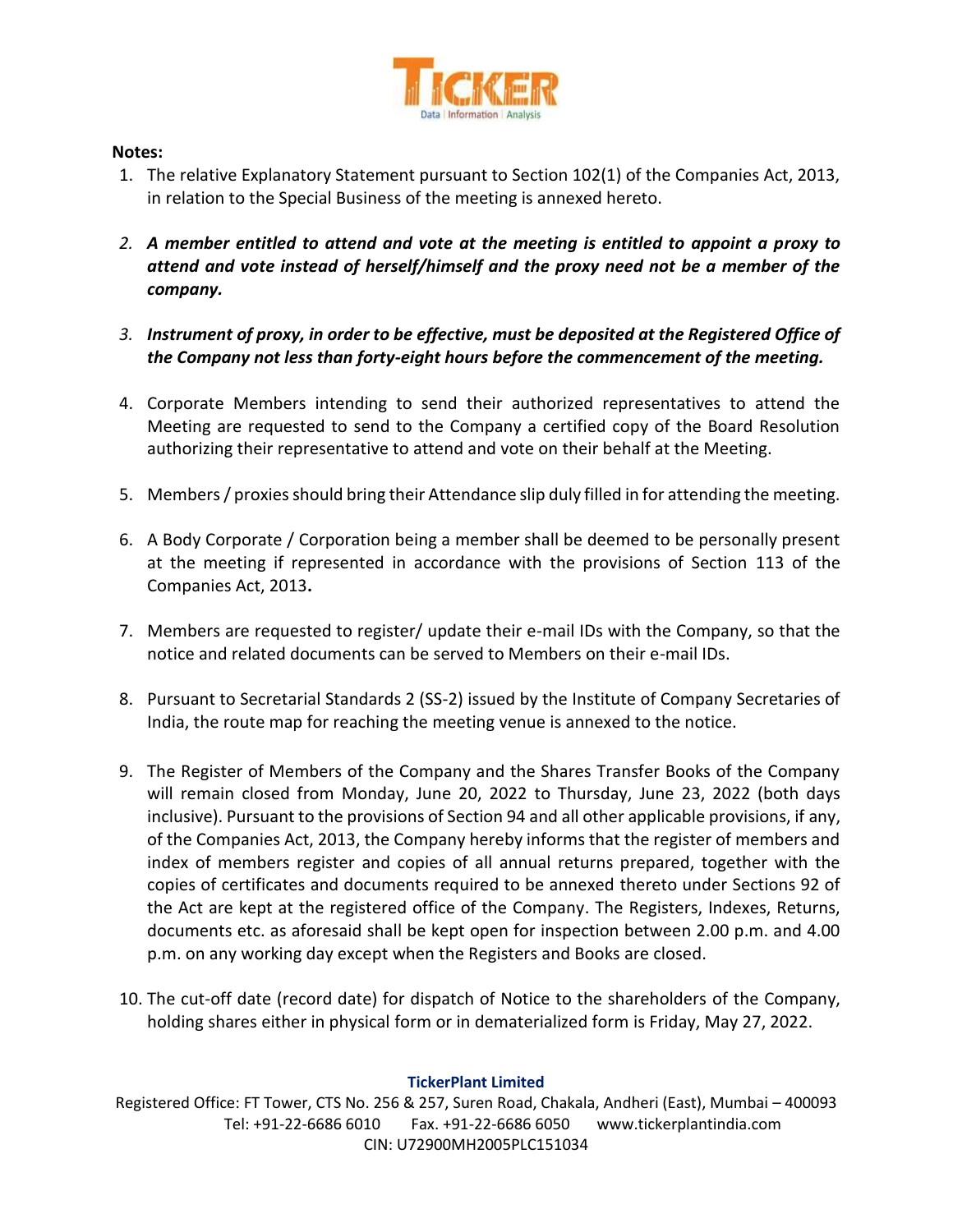

### **ANNEXURE TO THE NOTICE**

#### **Explanatory Statement pursuant to Section 102 (1) of the Companies Act, 2013:**

#### **ITEM NO. 1:**

On the recommendation of Nomination and Remuneration Committee, Mr. Mukesh Chandra Joshi was appointed as an Additional Director by the Board of Director w.e.f. 8<sup>th</sup> December, 2021 in accordance with the provisions of Section 161 of the Companies Act, 2013.

Pursuant to Section 161 of the Companies Act, 2013, Mr. Mukesh Chandra Joshi holds office up to the date of the ensuing Annual General Meeting. The Company has received notice in writing from a member of the Company proposing his candidature for appointment as Director of the Company in accordance with the provisions of Section 160 of the Companies Act, 2013. The details of Mr. Mukesh Chandra Joshi as required under Secretarial Standards is included separately in this Notice.

The documents referred to in this notice for item nos. 1, are available for inspection by the members on all working days (except Saturdays, Sundays & Public Holidays) during business hours at the registered office of the Company up to the date of the meeting.

None of the Directors, Key Managerial Personnel or their relatives, except Mr. Mukesh Chandra Joshi is concerned or interested financially or otherwise in this resolution.

The Board recommends the Resolution for your approval.

#### **ITEM NO. 2:**

On the recommendation of Nomination and Remuneration Committee, Mr. Vaidyanathan Ramamurthy was appointed as an Additional Director by the Board of Director w.e.f. 8<sup>th</sup> December, 2021 in accordance with the provisions of Section 161 of the Companies Act, 2013.

Pursuant to Section 161 of the Companies Act, 2013, Mr. Vaidyanathan Ramamurthy holds office up to the date of the ensuing General Meeting. The Company has received notice in writing from a member of the Company proposing his candidature for appointment as Director of the Company in accordance with the provisions of Section 160 of the Companies Act, 2013. The details of Mr. Vaidyanathan Ramamurthy as required under Secretarial Standards is included separately in this Notice.

The documents referred to in this notice for item nos. 2, are available for inspection by the members on all working days (except Saturdays, Sundays & Public Holidays) during business hours at the registered office of the Company up to the date of the meeting.

None of the Directors, Key Managerial Personnel or their relatives, except Mr. Vaidyanathan Ramamurthy is concerned or interested financially or otherwise in this resolution.

#### **TickerPlant Limited**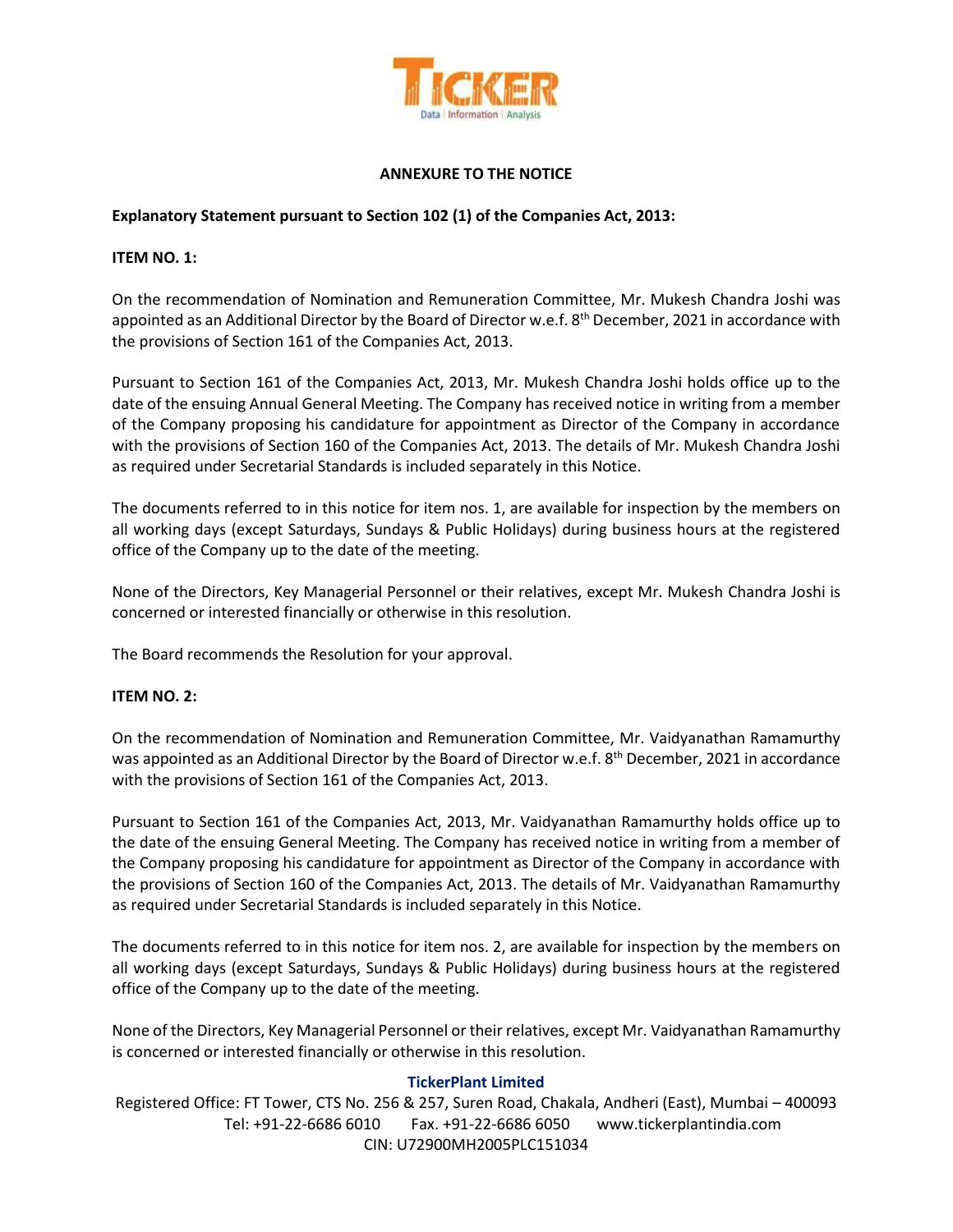

The Board recommends the Resolution for your approval.

### **ITEM NO. 3:**

On the recommendation of Nomination and Remuneration Committee, Mr. Ghanshyam Dass was appointed as an Additional Director by the Board of Director w.e.f. 8<sup>th</sup> December, 2021 in accordance with the provisions of Section 161 of the Companies Act, 2013.

Pursuant to Section 161 of the Companies Act, 2013, Mr. Ghanshyam Dass holds office up to the date of the ensuing General Meeting. The Company has received notice in writing from a member of the Company proposing his candidature for appointment as Director of the Company in accordance with the provisions of Section 160 of the Companies Act, 2013. The details of Mr. Ghanshyam Dass as required under Secretarial Standards is included separately in this Notice.

The documents referred to in this notice for item nos. 3, are available for inspection by the members on all working days (except Saturdays, Sundays & Public Holidays) during business hours at the registered office of the Company up to the date of the meeting.

None of the Directors, Key Managerial Personnel or their relatives, except Mr. Ghanshyam Dass is concerned or interested financially or otherwise in this resolution.

The Board recommends the Resolution for your approval.

#### **ITEM NO. 4:**

On the recommendation of Nomination and Remuneration Committee, Mr. Radha Binod Barman was appointed as an Additional Director by the Board of Director w.e.f. 8<sup>th</sup> December, 2021 in accordance with the provisions of Section 161 of the Companies Act, 2013.

Pursuant to Section 161 of the Companies Act, 2013, Mr. Radha Binod Barman holds office up to the date of the ensuing General Meeting. The Company has received notice in writing from a member of the Company proposing his candidature for appointment as Director of the Company in accordance with the provisions of Section 160 of the Companies Act, 2013. The details of Mr. Radha Binod Barman as required under Secretarial Standards is included separately in this Notice.

The documents referred to in this notice for item nos. 4, are available for inspection by the members on all working days (except Saturdays, Sundays & Public Holidays) during business hours at the registered office of the Company up to the date of the meeting.

None of the Directors, Key Managerial Personnel or their relatives, except Mr. Radha Binod Barman is concerned or interested financially or otherwise in this resolution.

The Board recommends the Resolution for your approval.

#### **TickerPlant Limited**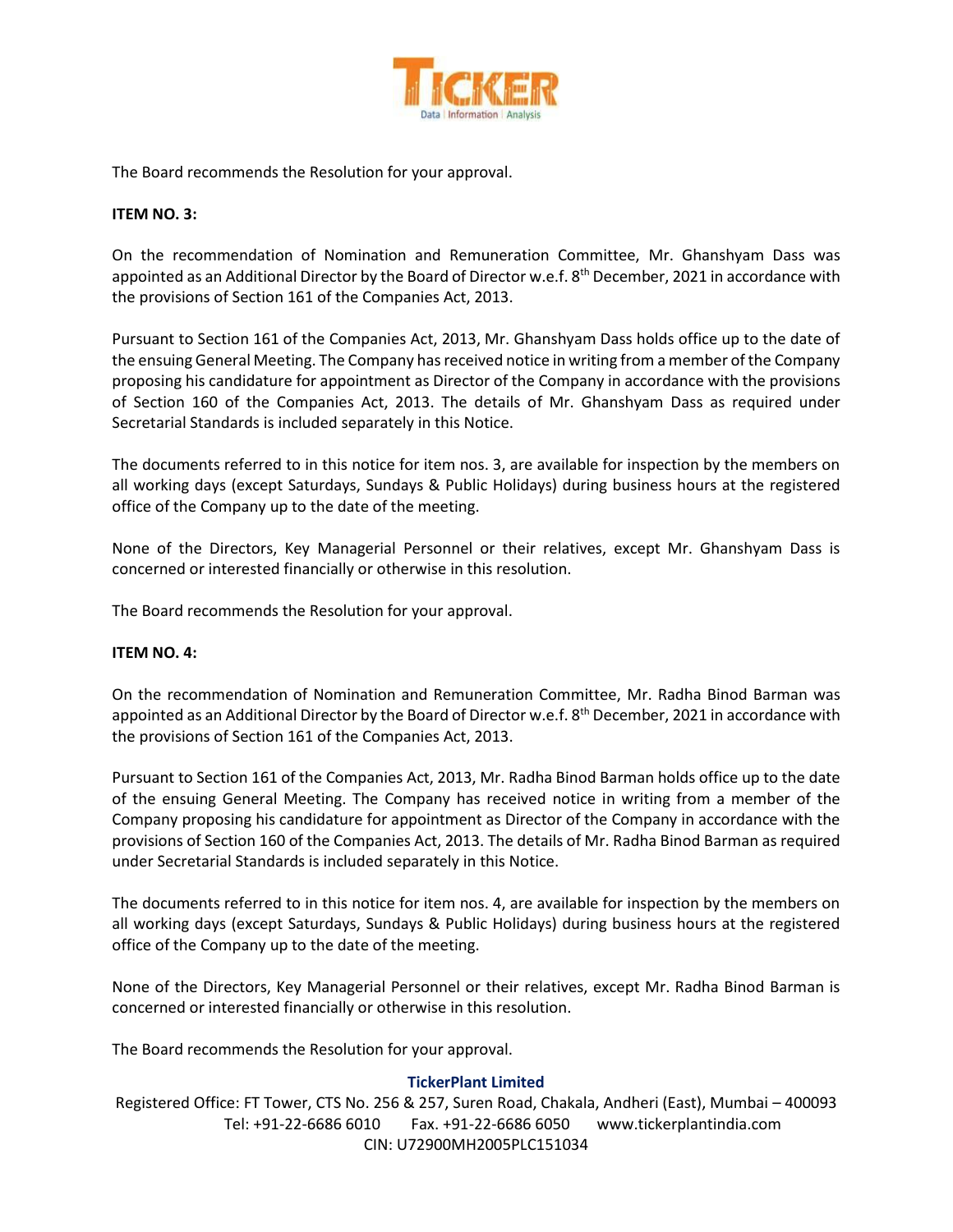

#### **ITEM NO. 5:**

On the recommendation of Nomination and Remuneration Committee, Mr. Ramesh Raghavan Puducheri was appointed as an Additional Director by the Board of Director w.e.f. 8<sup>th</sup> December, 2021 in accordance with the provisions of Section 161 of the Companies Act, 2013.

Pursuant to Section 161 of the Companies Act, 2013, Mr. Ramesh Raghavan Puducheri holds office up to the date of the ensuing General Meeting. The Company has received notice in writing from a member of the Company proposing his candidature for appointment as Director of the Company in accordance with the provisions of Section 160 of the Companies Act, 2013. The details of Mr. Ramesh Raghavan Puducheri as required under Secretarial Standards is included separately in this Notice.

The documents referred to in this notice for item nos. 5, are available for inspection by the members on all working days (except Saturdays, Sundays & Public Holidays) during business hours at the registered office of the Company up to the date of the meeting.

None of the Directors, Key Managerial Personnel or their relatives, except Mr. Ramesh Raghavan Puducheri is concerned or interested financially or otherwise in this resolution.

The Board recommends the Resolution for your approval.

#### **ITEM NO. 6:**

On the recommendation of Nomination and Remuneration Committee, Mr. Madan Lala Sharma was appointed as an Additional Director by the Board of Director w.e.f. 9<sup>th</sup> December, 2021 in accordance with the provisions of Section 161 of the Companies Act, 2013.

Pursuant to Section 161 of the Companies Act, 2013, Mr. Madan Lala Sharma holds office up to the date of the ensuing General Meeting. The Company has received notice in writing from a member of the Company proposing his candidature for appointment as Director of the Company in accordance with the provisions of Section 160 of the Companies Act, 2013. The details of Mr. Madan Lala Sharma as required under Secretarial Standards is included separately in this Notice.

The documents referred to in this notice for item nos. 6, are available for inspection by the members on all working days (except Saturdays, Sundays & Public Holidays) during business hours at the registered office of the Company up to the date of the meeting.

None of the Directors, Key Managerial Personnel or their relatives, except Mr. Madan Lala Sharma is concerned or interested financially or otherwise in this resolution.

The Board recommends the Resolution for your approval.

#### **TickerPlant Limited**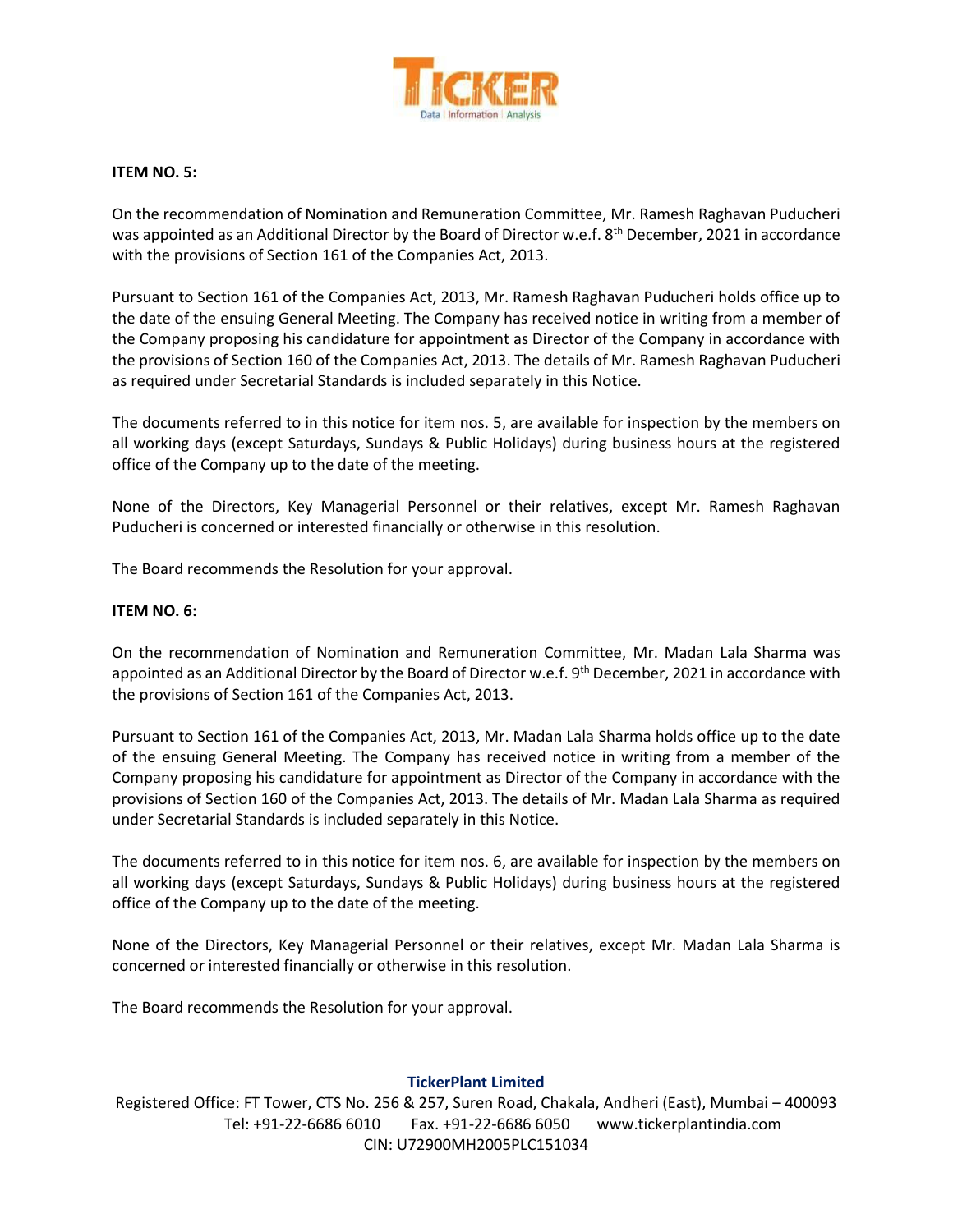

#### **ITEM NO. 7 AND 8:**

On the recommendation of Nomination and Remuneration Committee, Mr. Achudanarayanan Nagarajan and Justice Deepak Verma (Retd.) were appointed as Additional (Non-Executive & Independent) Directors on the Board of the Company with effect from 8<sup>th</sup> December, 2021 in terms of Section 149 and 161 of the Companies Act, 2013 to hold office up to the date of the ensuing Annual General Meeting. The Company has received notices in writing from member of the Company proposing the candidature of Mr. Achudanarayanan Nagarajan and Justice Deepak Verma (Retd.) for the office of Independent Director pursuant to Section 149 of the Companies Act, 2013.

In the opinion of the Board, the Independent Directors fulfill the conditions of the provisions of the Companies Act 2013 for their appointment as Independent Directors and the rules made thereunder.

In terms of Section 149 of the Companies Act 2013 read with Rule 4 of Companies (Appointment and Qualification of Directors) Rules, 2014, a Company having a paid-up share capital of ten crore rupees or more shall have at least two directors as Independent Directors. Also, Mr. Achudanarayanan Nagarajan and Justice Deepak Verma (Retd.) bring with them vast experience which will be a great resource for the Company. The details of Mr. Achudanarayanan Nagarajan and Justice Deepak Verma (Retd.) as required under Secretarial Standards are included separately in this Notice.

To bring the appointment of the Independent Directors in line with the provisions of the Companies Act 2013, the resolutions are proposed as ordinary resolutions, appointing the Independent Directors for a term which shall not exceed for a period of two years and five years respectively at one time and the Independent Director shall not be required to retire by rotation.

The documents referred to in this notice for item nos. 7 and 8, are available for inspection by the members on all working days (except Saturdays, Sundays & Public Holidays) during business hours at the registered office of the Company up to the date of the meeting.

Except the appointee Independent Directors in their respective resolution, none of the other Directors / Key Managerial Personnel of the Company / their relatives are, in any way, concerned or interested, financially or otherwise, in the said resolution.

The Board recommends the Resolutions for your approval.

#### **ITEM NO. 9 AND 10:**

The Board of Directors at its meeting held on  $8<sup>th</sup>$  December, 2021, on the recommendation of the Nomination and Remuneration Committee (NRC) appointed Mr. Nimish Shukla (DIN: 09428299) as an Additional Director in terms of Section 161 and other applicable provisions, if any, of the Companies Act, 2013 to hold office up to the date of the ensuing Annual General Meeting (AGM) of the Company. The

#### **TickerPlant Limited**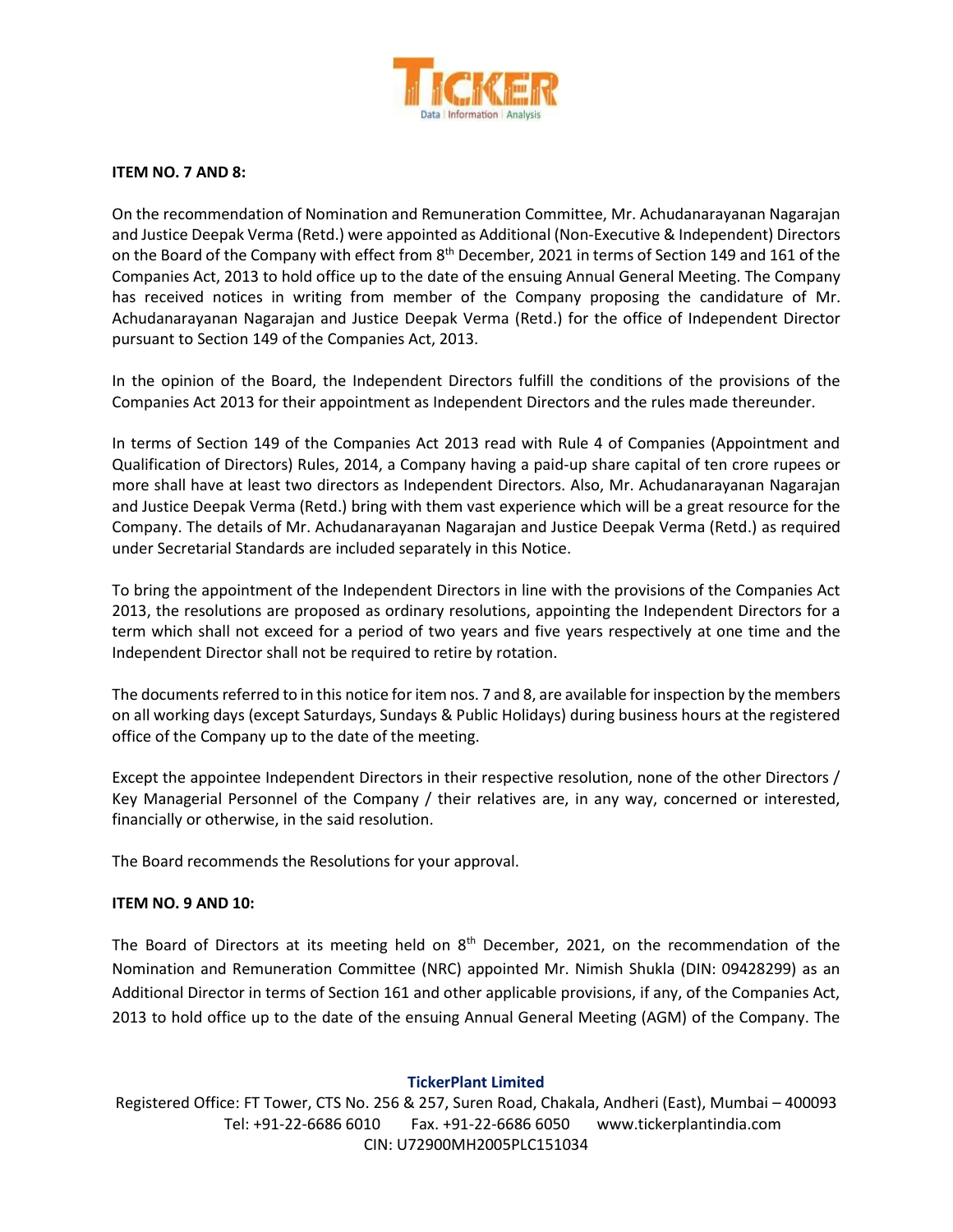

Company has received a notice in writing from member under Section 160 of the Companies Act, 2013 proposing the candidature for the office of Director of the Company.

Further, with an aim to broad-base the Board, the Board on the recommendation of the NRC appointed Mr. Nimish Shukla (DIN: 09428299), as Whole-time Director and Chief Communication Officer (CCO) of the Company for a period of 3 years commencing from  $8<sup>th</sup>$  December, 2021 subject to the approval of shareholders, on the following terms, conditions, remuneration etc;

#### **a) Remuneration:**

Remuneration of Rs. 1.00 Crore per annum as Cost to Company (CTC) in the range of CTC of Rs. 1.20 Crore to Rs. 2.00 Crore per annum.

The aforesaid remuneration is to be bifurcated by way of basic salary, HRA, Provident Fund, Special allowances, Gratuity, other fringe benefits, performance pay and perquisites as per the rules and regulations of the Company for the time being in force and as determined by the Committee/Board from time to time.

The perquisites and benefits are to be evaluated as per the Income-Tax Rules, 1961 and in the absence of the same, applicable rules at the cost to the Company.

#### **b) Leave encashment:**

Payable in addition to the aforesaid remuneration to Mr. Nimish Shukla, as per the rule of the Company as applicable to Senior Management Personnel of the Company.

#### **c) Gratuity:**

Included in bifurcation of remuneration to Mr. Nimish Shukla, at the rate of half month's salary for each completed year of service which is part of CTC.

For the purpose of gratuity, superannuation or deferred annuity policy and leave encashment benefits, the services of Senior Managerial Personnel/Executive Directors will be considered as continuous service with the Company from the date they have joined the services of the Company or its holding or subsidiary or step down subsidiary of Company in any capacity from time to time and termination/expiry of the Agreement followed by immediate renewal(s) thereof or execution of a fresh Agreement, will not be considered as any break in service.

#### **d) Commission:**

In addition to the aforesaid remuneration, after the profits are ascertained in each year, the Board / NRC at its sole discretion may pay a commission to Mr. Nimish Shukla, as they may deem fit and proper. However, the overall managerial remuneration including commission shall not exceed the limits prescribed under Section 197 and 198 of the Companies Act, 2013 read with schedule V as may be applicable from time to time.

#### **e) Minimum Remuneration:**

#### **TickerPlant Limited**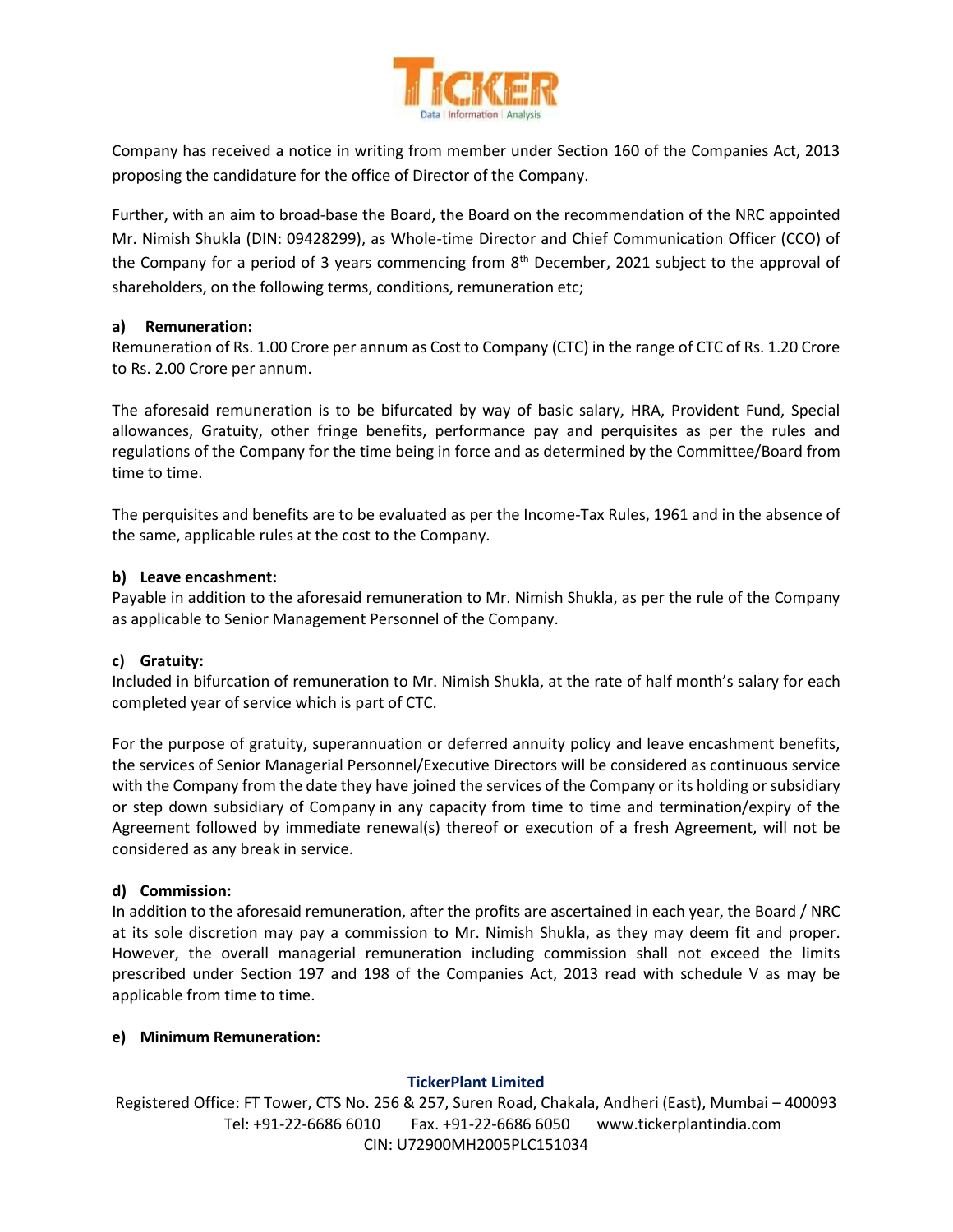

In case of absence of or inadequacy of profits in any year the Whole-time Director and CCO shall be entitled to salary, perquisites and benefits and any other allowances which shall be governed by the provisions of the Companies Act 2013 and rules made thereunder including any statutory amendments thereto or such other limit as may be prescribed by the Government from time to time as minimum remuneration.

### **f) ESOP**

ESOP will be granted as per the recommendation of the Nomination and Remuneration Committee and in terms of the prevailing ESOP Scheme of the Company.

Upon recommendation of the Nomination and Remuneration Committee of the Company, in view of the inadequacy of profits in the Company, the Company being a subsidiary of 63 moons technologies limited, a listed company, pursuant to Rule 7(2) of the Companies (Appointment and Remuneration of Managerial Personnel) Rules 2014, may without Central Government approval pay remuneration to its managerial personnel, in the event of no profit or inadequate profit beyond ceiling specified in Section II, Part II of Schedule V, subject to complying with the conditions mentioned in the said Rule.

The Board of Directors recommends the appointment of Mr. Nimish Shukla as Whole-time Director & Chief Communication Officer (CCO) of the Company and recommends the resolutions as set out in Item Nos. 9 & 10 of the Notice for the approval of the members. Other than Mr. Nimish Shukla, none of the other Directors, Key Managerial Personnel or their relatives are in any way, concerned or interested, in the proposed resolutions.

The documents referred to in this notice for item nos. 9 and 10, are available for inspection by the members on all working days (except Saturdays, Sundays & Public Holidays) during business hours at the registered office of the Company up to the date of the meeting.

The Board recommends the Resolution for your approval.

#### **ITEM NO. 11 AND 12:**

The Board of Directors at its meeting held on 7<sup>th</sup> February, 2022, on the recommendation of the Nomination and Remuneration Committee (NRC) appointed Mr. Joseph Massey (DIN: 00043586) as an Additional Director in terms of Section 161 and other applicable provisions, if any, of the Companies Act, 2013 to hold office up to the date of the ensuing Annual General Meeting (AGM) of the Company. The Company has received a notice in writing from member under Section 160 of the Companies Act, 2013 proposing the candidature for the office of Director of the Company.

Further, with an aim to broad-base the Board, the Board on the recommendation of the NRC appointed Mr. Joseph Massey (DIN: 00043586), as Managing Director and Chief Executive Officer (CEO) of the Company for a period of 3 years commencing from  $7<sup>th</sup>$  February, 2022 subject to the approval of shareholders, on the following terms, conditions, remuneration etc;

#### **TickerPlant Limited**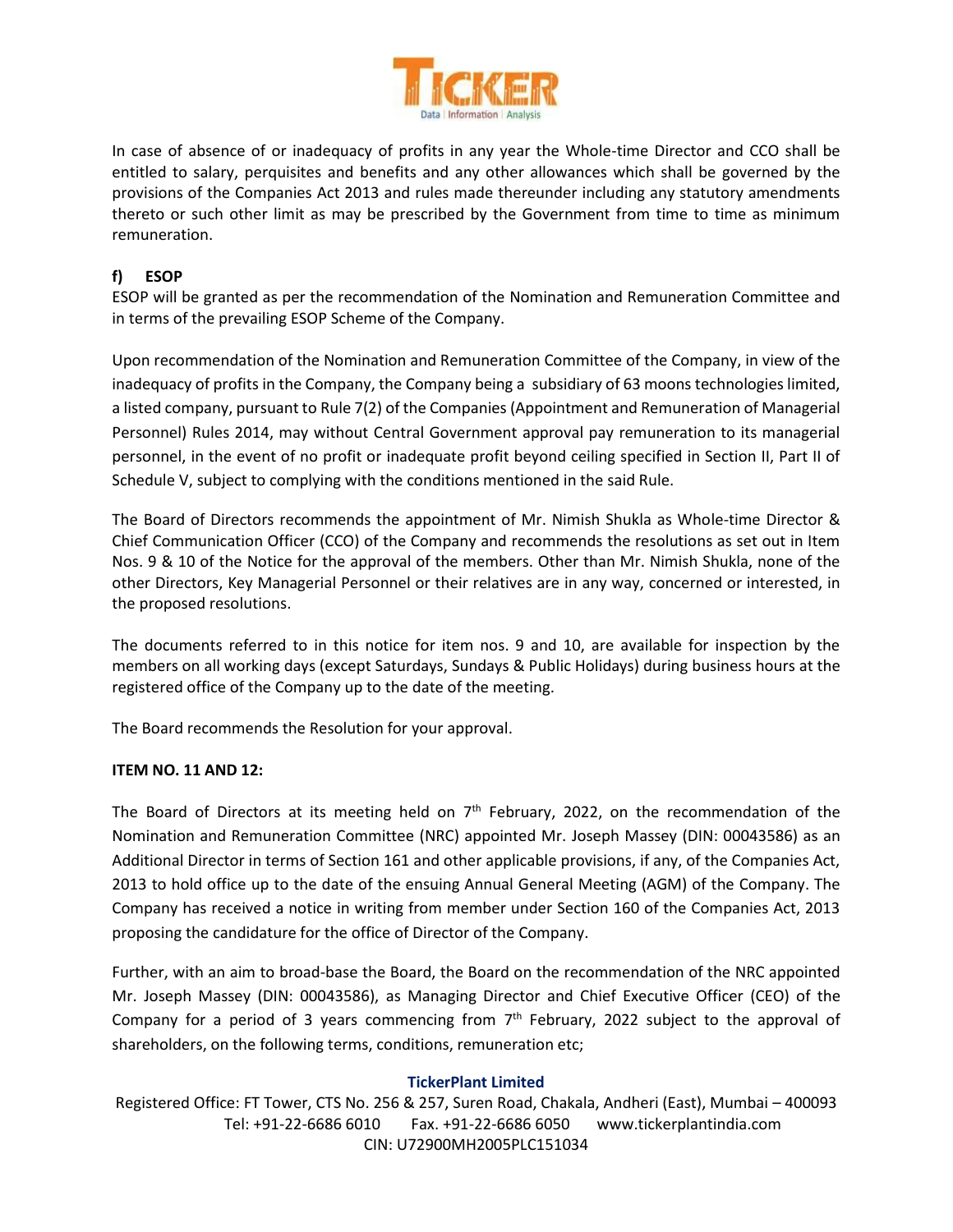

#### **a) Remuneration:**

Remuneration of Rs. 1.5 Crore per annum as Cost to Company (CTC) in the range of CTC of Rs. 1.5 Crores to Rs. 2.5 Crore per annum.

The aforesaid remuneration is to be bifurcated by way of basic salary, HRA, Provident Fund, Special allowances, Gratuity, other fringe benefits, performance pay and perquisites as per the rules and regulations of the Company for the time being in force and as determined by the Committee/Board from time to time.

The perquisites and benefits are to be evaluated as per the Income-Tax Rules, 1961 and in the absence of the same, applicable rules at the cost to the Company.

#### **b) Leave encashment:**

Payable in addition to the aforesaid remuneration to Mr. Joseph Massey, as per the rule of the Company as applicable to Senior Management Personnel of the Company.

#### **c) Gratuity:**

Included in bifurcation of remuneration to Mr. Joseph Massey, at the rate of half month's salary for each completed year of service which is part of CTC.

For the purpose of gratuity, superannuation or deferred annuity policy and leave encashment benefits, the services of Senior Managerial Personnel/Executive Directors will be considered as continuous service with the Company from the date they have joined the services of the Company or its holding or subsidiary or step down subsidiary of Company in any capacity from time to time and termination/expiry of the Agreement followed by immediate renewal(s) thereof or execution of a fresh Agreement, will not be considered as any break in service.

#### **d) Commission:**

In addition to the aforesaid remuneration, after the profits are ascertained in each year, the Board / NRC at its sole discretion may pay a commission to Mr. Joseph Massey, as they may deem fit and proper. However, the overall managerial remuneration including commission shall not exceed the limits prescribed under Section 197 and 198 of the Companies Act, 2013 read with schedule V as may be applicable from time to time.

#### **e) Minimum Remuneration:**

In case of absence of or inadequacy of profits in any year the Whole-time Director and CEO shall be entitled to salary, perquisites and benefits and any other allowances which shall be governed by the provisions of the Companies Act 2013 and rules made thereunder including any statutory amendments thereto or such other limit as may be prescribed by the Government from time to time as minimum remuneration.

#### **TickerPlant Limited**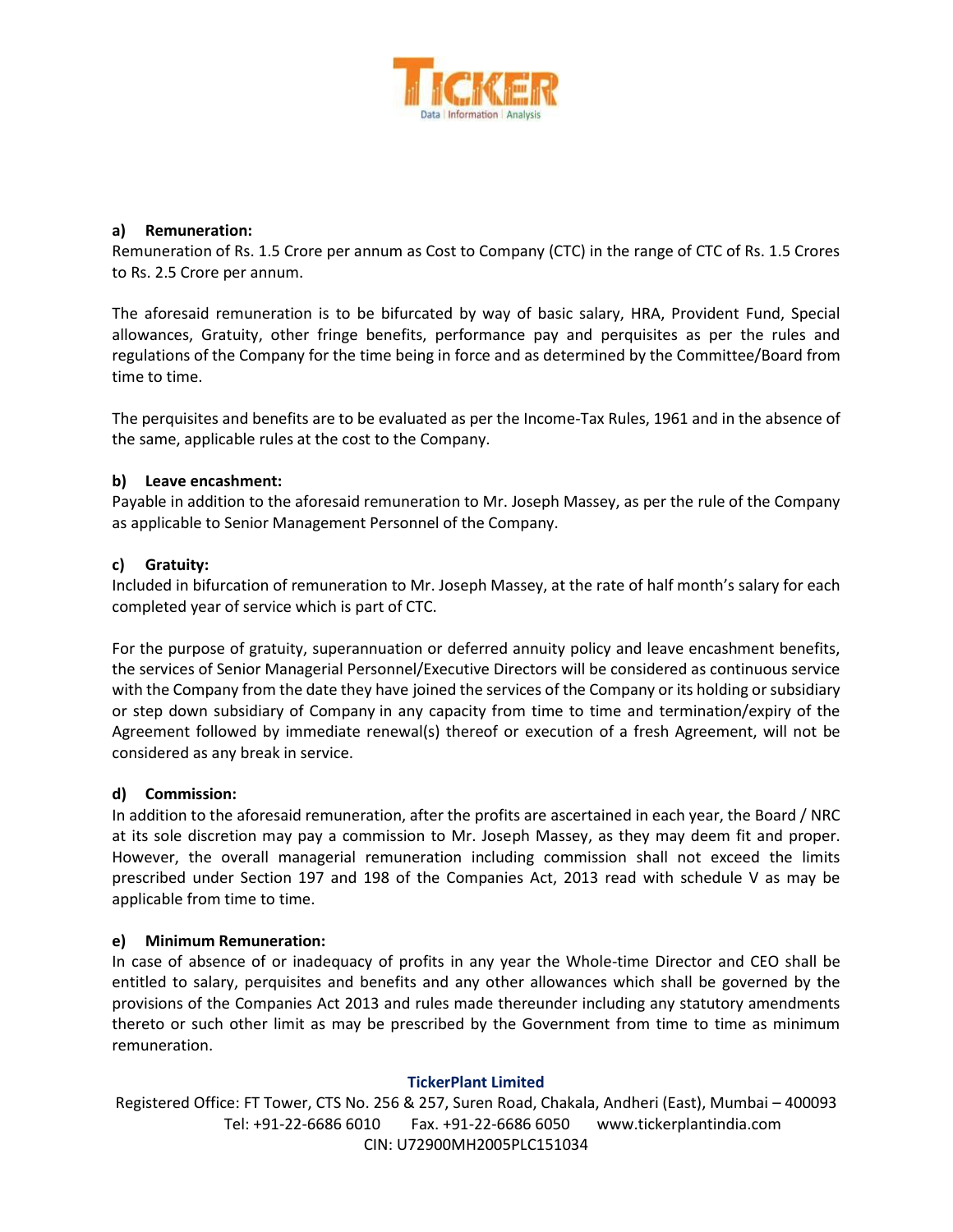

# **f) ESOP**

ESOP will be granted as per the recommendation of the Nomination and Remuneration Committee and in terms of the prevailing ESOP Scheme of the Company.

Upon recommendation of the Nomination and Remuneration Committee of the Company, in view of the inadequacy of profits in the Company, the Company being a subsidiary of 63 moons technologies limited, a listed company, pursuant to Rule 7(2) of the Companies (Appointment and Remuneration of Managerial Personnel) Rules 2014, may without Central Government approval pay remuneration to its managerial personnel, in the event of no profit or inadequate profit beyond ceiling specified in Section II, Part II of Schedule V, subject to complying with the conditions mentioned in the said Rule.

The Board of Directors recommends the appointment of Mr. Joseph Massey as Managing Director and Chief Financial Officer (CEO) of the Company and recommends the resolutions as set out in Item Nos. 11 & 12 of the Notice for the approval of the members. Other than Mr. Joseph Massey, none of the other Directors, Key Managerial Personnel or their relatives are in any way, concerned or interested, in the proposed resolutions.

The documents referred to in this notice for item nos. 11 and 12, are available for inspection by the members on all working days (except Saturdays, Sundays & Public Holidays) during business hours at the registered office of the Company up to the date of the meeting.

The Board recommends the Resolution for your approval.

### **ITEM NO. 13**

The present name of the Company is TICKERPLANT LIMITED. The Board of Directors are of the opinion that it should align itself more significantly with the blockchain and virtual digital assets industry so that it can relate to the ecosystem more clearly and also have synergy of co-existing with the blockchain and virtual digital assets ecosystem.

The Board of Directors thus in their meeting held on 29<sup>th</sup> April, 2022 proposed to apply for change of name of the Company to Ticker Limited.

The CRC has granted the name Ticket Limited vide letter dated  $17<sup>th</sup>$  May, 2022, bearing reference number SRN F00288605.

The proposed change in the Name of the Company requires approval of members by passing Special Resolution. Hence, the members are requested to pass the Special resolution accordingly.

None of the Directors, Key Managerial Personnel of the Company or their relatives are deemed to be interested or concerned in the said resolution.

#### **TickerPlant Limited**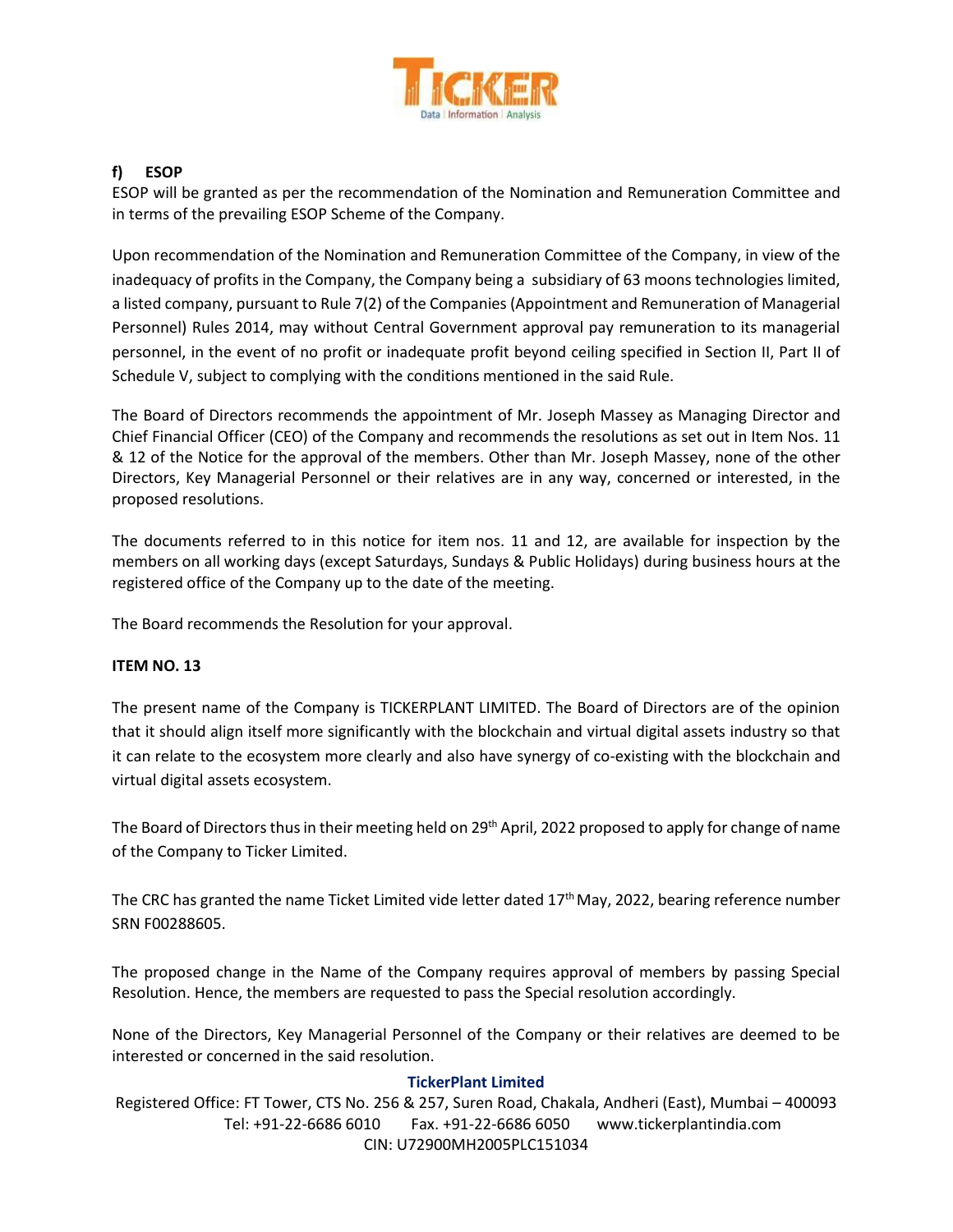

The Board recommends the Resolution for your approval.

### **ITEM NO. 14**

The Company ('Ticker') has a Nomination & Remuneration Policy (NRC policy) which provides that "The remuneration/profit-linked commission etc. to the executive directors, non-executive directors and independent directors shall be in accordance with the limits prescribed in the Companies Act, 2013 and shall be subject to approval of the shareholders of the Company, wherever required.

Presently, Ticker is a loss-making company and in a loss-making company, NEDs and IDs obviously cannot receive any remuneration based on net profit. Further, under Rule 4 of the Companies (Appointment and Remuneration of Managerial Personnel) Rules, 2014, the sitting fees payable to any NED/ID for attending a Board or Committee meeting cannot exceed INR 1 Lakh per meeting

The Companies (Amendment) Act, 2020 has amended Section 149(9) and 197(3) of the Companies Act 2013(The Act), permitting remuneration to be paid to Non-Executive Directors(NED) including Independent Directors(ID) in case Inadequacy or absence of Profit as NEDs and IDs give their valuable time to the company and have the experience to give critical advice to the company.

The Company has launched - a global crypto super app.-----the CryptoWire, which seeks to empower participants in the crypto universe, that will provide real-time market prices and insight, news, knowledge, research, training, information and data platform through Crypto University, Crypto TV and CryptoWire for crypto assets and blockchain to be duly guided by the new Board constituted on December 8, 2021 comprising of eminent persons from virtual ecosystem, legal, bureaucracy and academics collectively having in-depth knowledge in areas of finance, technology, general management and corporate governance and providing strategic guidance to the Company.

As the gestation for growth of new business and profit is likely to be around 2-3 years and the Company is likely to incur loss/have inadequate profit during the gestation period, the NRC is of the view that overall remuneration (including sitting fees) to NED/ID should be reasonable and sufficient to attract, retain and motivate Directors aligned to the requirements of the Company, taking into consideration the challenges faced by the Company and its future growth initiatives.

Further, as NED/ID devote their valuable time in deliberating on the strategic and critical issues in the course of the Board and Committee meetings of the Company and give their valuable advice, suggestions and guidance to the management of the Company from time to time, NRC believes that the remuneration to be paid to Non- executives Directors should be motivational, reflective of the size of the

### **TickerPlant Limited**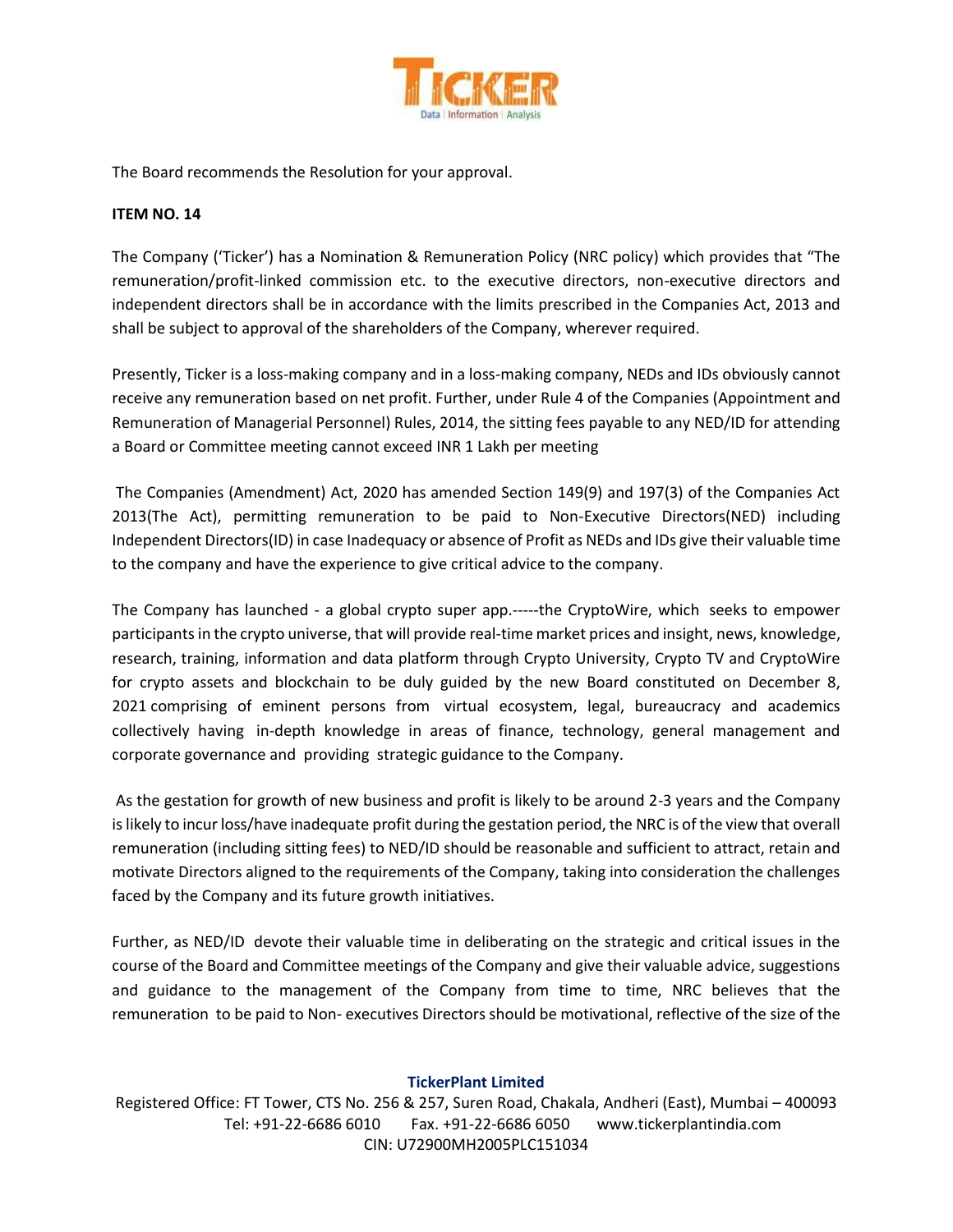

Company and complexity of the sector/ industry/ Company's operations and should be consistent with recognized best practices .

A Director may be paid remuneration under Sub-Section (6) of Section 197 in any one of the following ways.

- Sittings fees
- Monthly Payment
- At specific percentage of net profit of the Company (in business parlance also termed as "Commission on net profit of the Company")
- Partly by one way and partly by other way

If a company wants to make payment of remuneration more than the limits specified in Table A of Section II of Part II of Schedule V of the Act, the company can do the same by passing of "Special Resolution" in General Meeting of the Company. Hence, subject to approval by Special Resolution at the forthcoming General meeting, the NRC proposes the following remuneration schedule for the following Directors considering their overall qualification, expertise and specialized knowledge

| <b>Name of Director</b>                | <b>Designation</b>                                                         | <b>Total Remuneration per</b><br>annum (Rs.) | <b>Basis of Payment</b> |  |
|----------------------------------------|----------------------------------------------------------------------------|----------------------------------------------|-------------------------|--|
| Justice Deepak Verma<br>(Retd.)        | Chairman and Additional<br>- Independent Director                          | 50,00,000/-                                  | Monthly                 |  |
| Mr. A. Nagarajan                       | Additional<br>Independent Director                                         | 25,00,000/-                                  | Monthly                 |  |
| Mr. Ghanshyam Dass                     | Additional - Non<br><b>Executive Director</b>                              | 25,00,000/-                                  | Monthly                 |  |
| Mr. Mukesh Joshi                       | Additional<br>Non<br>$\overline{\phantom{m}}$<br><b>Executive Director</b> | 25,00,000/-                                  | Monthly                 |  |
| Mr. Madan Lal Sharma                   | Additional<br>Non<br><b>Executive Director</b>                             | 25,00,000/-                                  | Monthly                 |  |
| Mr. P. R. Ramesh                       | Additional - Non<br><b>Executive Director</b>                              | 25,00,000/-                                  | Monthly                 |  |
| Radha<br>Mr.<br>Binod<br><b>Barman</b> | Additional<br>$-$ Non<br><b>Executive Director</b>                         | 25,00,000/-                                  | Monthly                 |  |
| Mr. R. Vaidyanathan                    | Additional<br>Non<br>$\overline{\phantom{m}}$<br><b>Executive Director</b> | 25,00,000/-                                  | Monthly                 |  |
| Mr. Krupesh Bhansali                   | Independent Director                                                       | 12,00,000/-                                  | Monthly                 |  |
| Mr. A. P. Raja                         | Independent Director                                                       | 12,00,000/-                                  | Monthly                 |  |

Hence, the Board of Directors of the Company has proposed to pay the above mentioned remuneration to NED/ID.

### **TickerPlant Limited**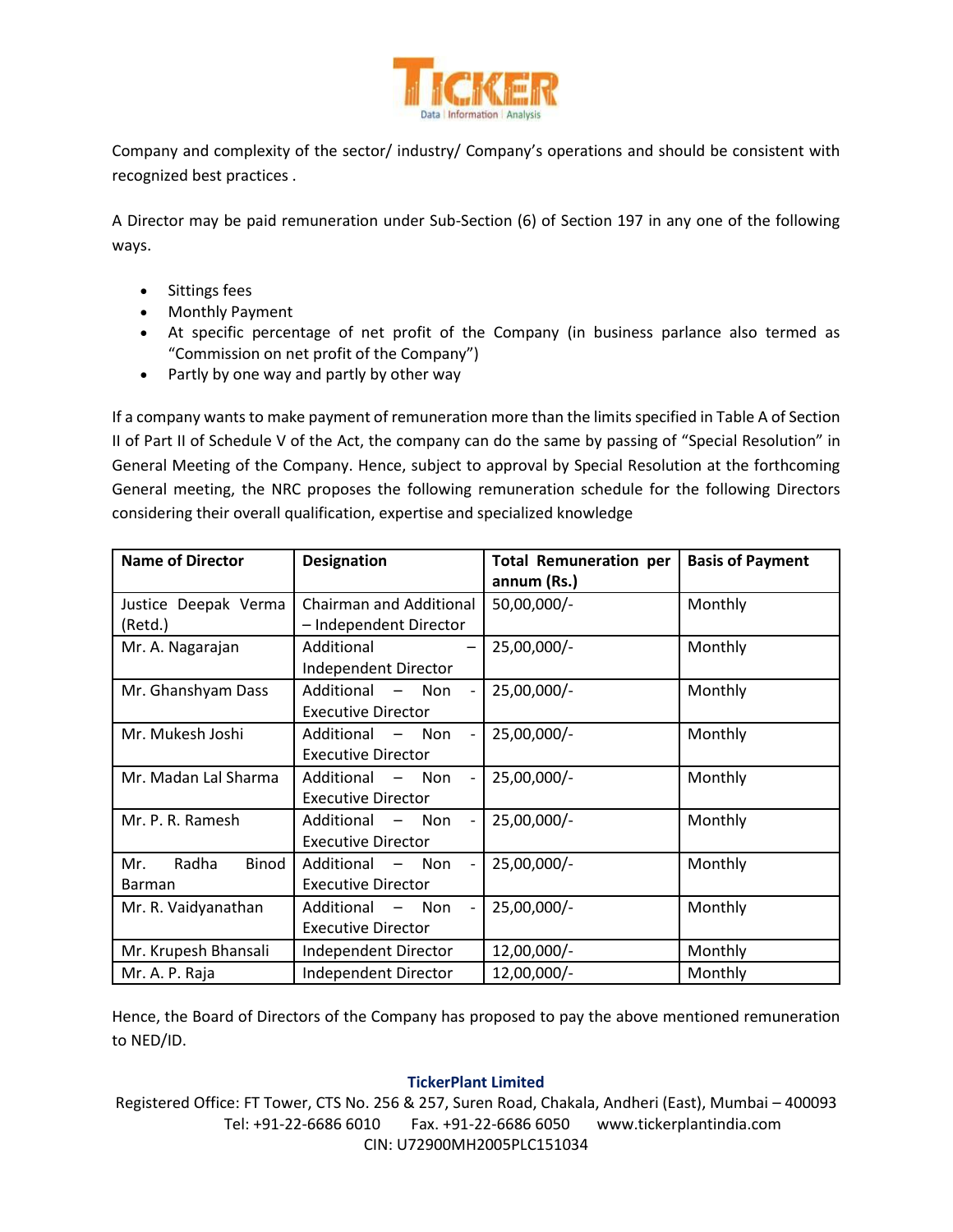

The proposed remuneration to be paid to all the Directors requires approval of members by passing Special Resolution. Hence, the members are requested to pass the Special resolution accordingly.

The Board recommends the Resolution for your approval.

For and on behalf of the Board

Place: Mumbai SD/-Date: 19<sup>th</sup> May, 2022 **Pranav Maru** 

 **Company Secretary**

**TickerPlant Limited**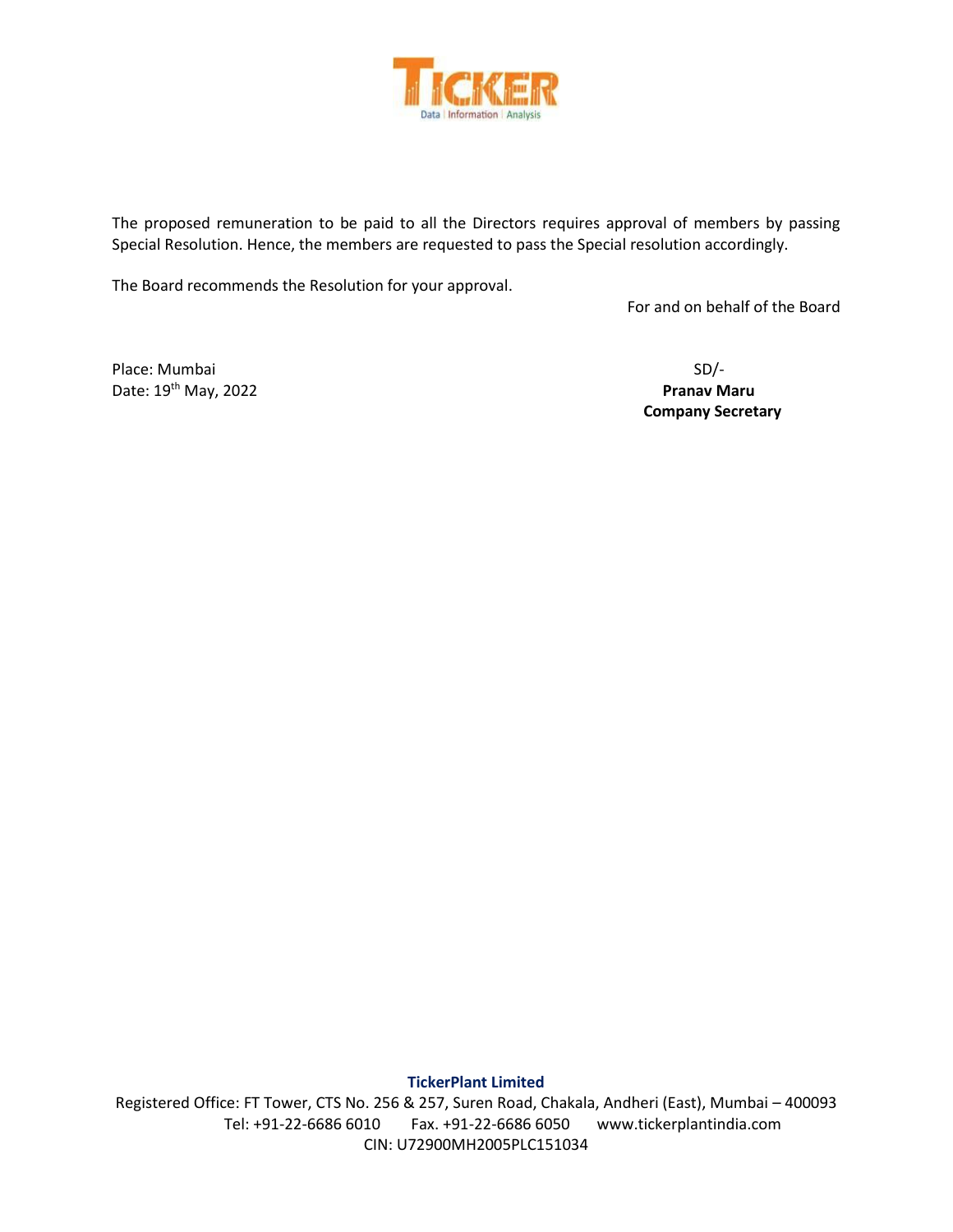

# **Detailed information as required under Schedule V (Part II, Section II) of the Companies Act, 2013 is as follows:**

| I. General Information              |                                                                                |                                                                             |                  |                   |               |
|-------------------------------------|--------------------------------------------------------------------------------|-----------------------------------------------------------------------------|------------------|-------------------|---------------|
| Nature of industry                  |                                                                                | Real time Market Data (Information of Financial Markets)                    |                  |                   |               |
| Date of commencement                | of                                                                             | February 2007                                                               |                  |                   |               |
| commercial production               |                                                                                |                                                                             |                  |                   |               |
| In case of new companies,           |                                                                                | Not applicable                                                              |                  |                   |               |
| expected<br>date                    | of                                                                             |                                                                             |                  |                   |               |
| commencement of activities as       |                                                                                |                                                                             |                  |                   |               |
| project<br>approved<br>per          | by                                                                             |                                                                             |                  |                   |               |
| financial institutions appearing    |                                                                                |                                                                             |                  |                   |               |
| in the prospectus                   |                                                                                |                                                                             |                  |                   |               |
| Financial performance based on      |                                                                                |                                                                             |                  |                   | (in Rs.)      |
| given indicators                    |                                                                                | <b>Particulars</b>                                                          | FY 20-21         | FY 19-20          | FY 18-19      |
|                                     |                                                                                | <b>Total Revenue</b>                                                        |                  |                   |               |
|                                     |                                                                                | (Including Other                                                            |                  |                   |               |
|                                     |                                                                                | Income)                                                                     | 16,34,24,013     | 17,42,05,141      | 20,93,67,842  |
|                                     |                                                                                |                                                                             |                  |                   |               |
|                                     |                                                                                | Profit After Tax                                                            | (7, 24, 46, 212) | (12, 21, 30, 926) | (9,87,00,721) |
| Foreign<br>investments              | or                                                                             | <b>NIL</b>                                                                  |                  |                   |               |
| collaborations, if any              |                                                                                |                                                                             |                  |                   |               |
| II. Information about the appointee |                                                                                |                                                                             |                  |                   |               |
| <b>Background details</b>           |                                                                                | Mr. Joseph Massey has been a professional in Financial Sector for over 30   |                  |                   |               |
|                                     |                                                                                | years and has been instrumental in being part of establishment of various   |                  |                   |               |
|                                     |                                                                                | financial markets. He has been instrumental in formulating and implementing |                  |                   |               |
|                                     |                                                                                | policies, procedures and best practices at the exchange and oversees        |                  |                   |               |
|                                     |                                                                                | strategic operations, and overall functioning of the exchange.              |                  |                   |               |
|                                     |                                                                                |                                                                             |                  |                   |               |
|                                     |                                                                                | Mr. Massey has been a part of the MCX, MCX-SX, IEX, DGCX and SMX team       |                  |                   |               |
|                                     |                                                                                | since inception and his last responsibility was as MD & CEO of MCX Stock    |                  |                   |               |
|                                     | Exchange.                                                                      |                                                                             |                  |                   |               |
|                                     |                                                                                |                                                                             |                  |                   |               |
|                                     | He has traveled widely to several international exchanges, Global Trade        |                                                                             |                  |                   |               |
|                                     | Bodies and Global Regulatory agencies. He has interacted with multiple         |                                                                             |                  |                   |               |
| Past remuneration                   | regulators in India during his time with Exchanges in different asset classes. |                                                                             |                  |                   |               |
| Recognition or awards               | ΝA<br><b>NIL</b>                                                               |                                                                             |                  |                   |               |
| Job<br>and                          |                                                                                | As a Managing Director and CEO of the Company, manages, conducts and        |                  |                   |               |
| profile<br>his                      |                                                                                | transacts all the business affairs and operations of the company.           |                  |                   |               |
| suitability                         |                                                                                |                                                                             |                  |                   |               |
|                                     |                                                                                |                                                                             |                  |                   |               |

### **TickerPlant Limited**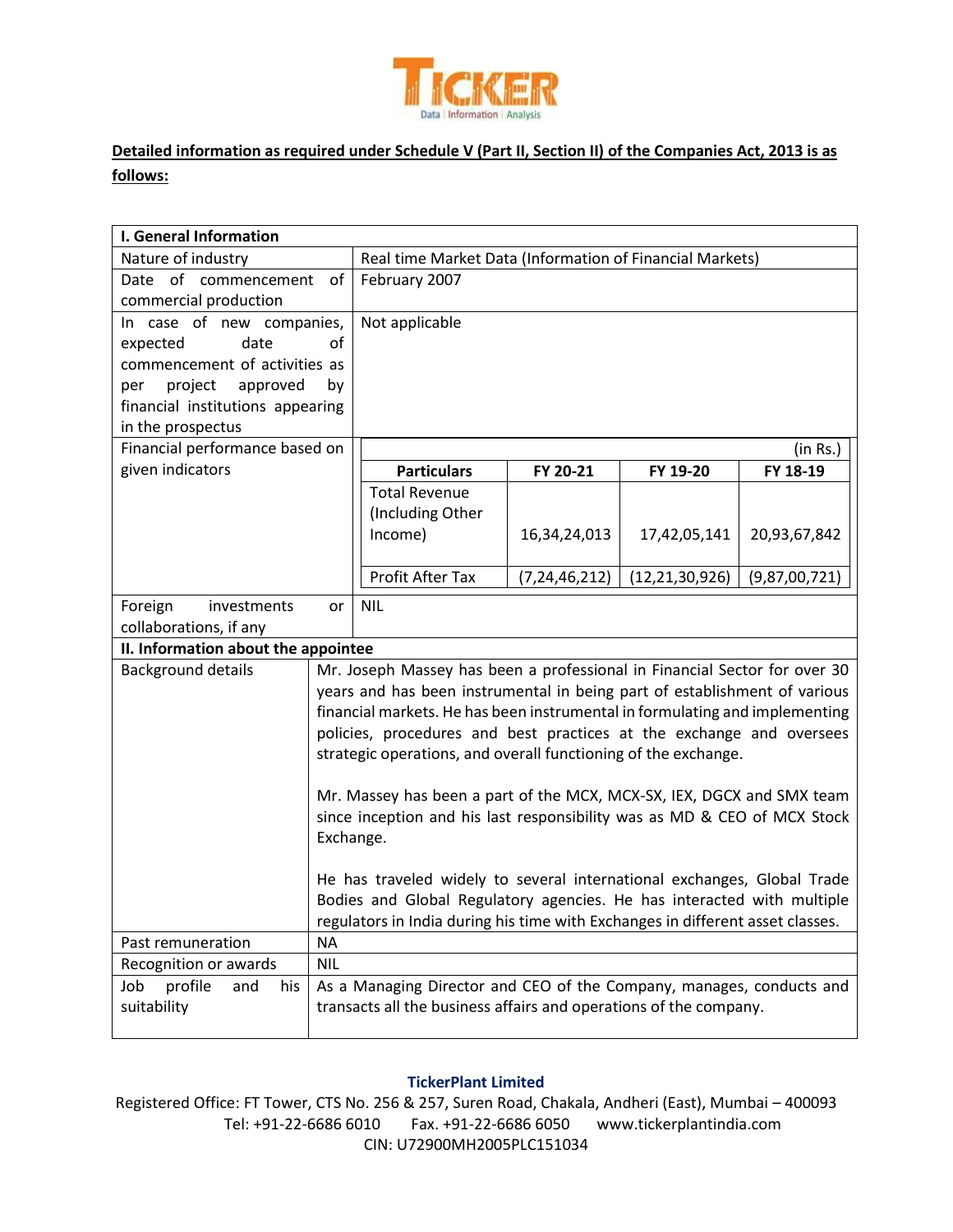

|                                                                                                                                                                                                                                                      | Considering his past experience he is best suited as Managing Director and<br>Chief Executive Officer of the Company.                                                                                                                                                                                                                     |
|------------------------------------------------------------------------------------------------------------------------------------------------------------------------------------------------------------------------------------------------------|-------------------------------------------------------------------------------------------------------------------------------------------------------------------------------------------------------------------------------------------------------------------------------------------------------------------------------------------|
| Remuneration proposed                                                                                                                                                                                                                                | As mentioned in the Explanatory Statement to the Notice dated 19th May,<br>2022                                                                                                                                                                                                                                                           |
| Comparative<br>remuneration profile with<br>respect to industry, size<br>of the company, profile of<br>the position and person<br>(in case of expatriated the<br>relevant details would be<br>with<br>respect<br>to<br>the<br>country of his origin) | Taking into consideration the size of the Company, the profile of the<br>appointee, the responsibilities shouldered on him and the industry<br>benchmarks, the proposed remuneration is reasonable and commensurate<br>with the remuneration packages paid in the comparable companies.                                                   |
| Pecuniary<br>relationship<br>the<br>managerial<br>with<br>personnel, if any                                                                                                                                                                          | Mr. Joseph Massey has no pecuniary relationship directly or indirectly with<br>the Company except to the extent of his remuneration in the Company.                                                                                                                                                                                       |
| III. Other information                                                                                                                                                                                                                               |                                                                                                                                                                                                                                                                                                                                           |
| of<br>loss<br>Reasons<br>or<br>inadequate profits                                                                                                                                                                                                    | Flat Growth rate for Market Data Industry & other challenges like customer<br>attrition, employee attrition due to credibility dent as a result of incident in<br>one of the group company. Competition has much larger team size across<br>functions like Business Development & News, both of which are critical to<br>business growth. |
| Steps taken or proposed<br>taken<br>for<br>be<br>to<br>improvement                                                                                                                                                                                   | Working on improving the product offering with the current team, working<br>on strategic partnerships with esteemed names, new product offerings to<br>open new channel for business, however, this will take time to yield revenues.                                                                                                     |
| Expected<br>increase<br>in<br>productivity and profits in<br>measurable terms                                                                                                                                                                        | Though the company is facing the challenge of downtrend, in anticipation of<br>revival of the market in near future, the above steps taken/proposed to be<br>taken by the Company are expected to increase the productivity and profits<br>of the Company.                                                                                |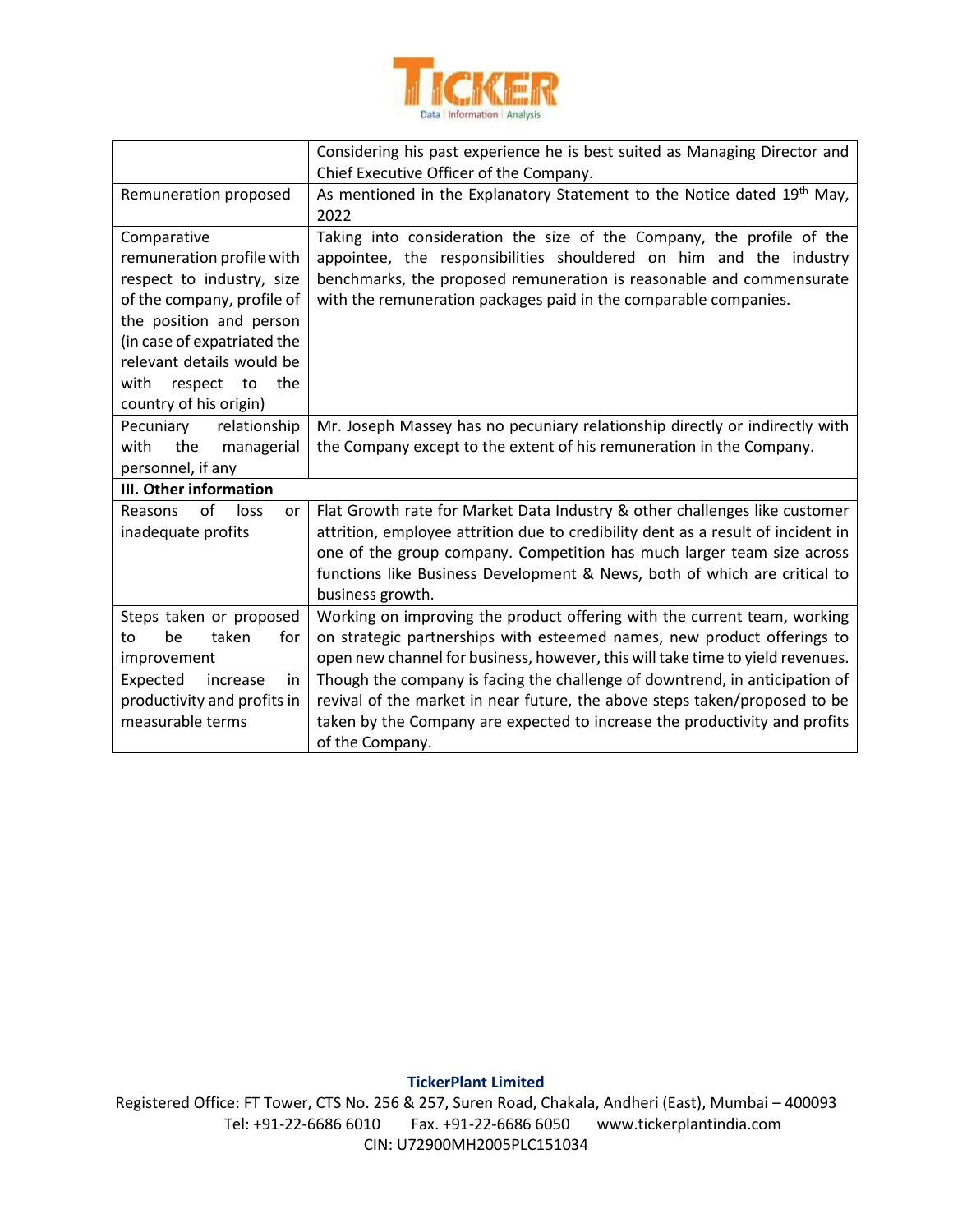

# **Detailed information as required under Schedule V (Part II, Section II) of the Companies Act, 2013 is as follows:**

| <b>I. General Information</b>                 |                                                                             |                                                                                                                                                             |                  |                   |               |
|-----------------------------------------------|-----------------------------------------------------------------------------|-------------------------------------------------------------------------------------------------------------------------------------------------------------|------------------|-------------------|---------------|
| Nature of industry                            |                                                                             | Real time Market Data (Information of Financial Markets)                                                                                                    |                  |                   |               |
| Date of commencement<br>commercial production | of                                                                          | February 2007                                                                                                                                               |                  |                   |               |
| In case of new companies,                     |                                                                             | Not applicable                                                                                                                                              |                  |                   |               |
| expected<br>date                              | of                                                                          |                                                                                                                                                             |                  |                   |               |
| commencement of activities as                 |                                                                             |                                                                                                                                                             |                  |                   |               |
| project<br>approved<br>per                    | by                                                                          |                                                                                                                                                             |                  |                   |               |
| financial institutions appearing              |                                                                             |                                                                                                                                                             |                  |                   |               |
| in the prospectus                             |                                                                             |                                                                                                                                                             |                  |                   |               |
| Financial performance based on                |                                                                             |                                                                                                                                                             |                  |                   | (in Rs.)      |
| given indicators                              |                                                                             | <b>Particulars</b>                                                                                                                                          | FY 20-21         | FY 19-20          | FY 18-19      |
|                                               |                                                                             | <b>Total Revenue</b>                                                                                                                                        |                  |                   |               |
|                                               |                                                                             | (Including Other                                                                                                                                            |                  |                   |               |
|                                               |                                                                             | Income)                                                                                                                                                     | 16,34,24,013     | 17,42,05,141      | 20,93,67,842  |
|                                               |                                                                             | Profit After Tax                                                                                                                                            | (7, 24, 46, 212) | (12, 21, 30, 926) | (9,87,00,721) |
| Foreign<br>investments                        | or                                                                          | <b>NIL</b>                                                                                                                                                  |                  |                   |               |
| collaborations, if any                        |                                                                             |                                                                                                                                                             |                  |                   |               |
| II. Information about the appointee           |                                                                             |                                                                                                                                                             |                  |                   |               |
| <b>Background details</b>                     |                                                                             | Mr. Nimish Shukla has over 22 years of professional experience across media                                                                                 |                  |                   |               |
|                                               |                                                                             | and journalism, Corporate Communications and Corporate Affairs domain.                                                                                      |                  |                   |               |
|                                               |                                                                             | Mr. Shukla has held senior position in the Times of India Group. He was a<br>journalist and the Business and Markets Editor for Financial Express, Times of |                  |                   |               |
|                                               |                                                                             |                                                                                                                                                             |                  |                   |               |
|                                               |                                                                             | Indi and Economic Times. Before assuming the President Position at Financial                                                                                |                  |                   |               |
|                                               |                                                                             | Technologies (India) Limited (FTIL), he was in a senior role in Business<br>Development of MCX Stock Exchange (MCX-SX) along with Public Affairs and        |                  |                   |               |
|                                               |                                                                             | Media Relations on Pan-India level. During his stint with MCX Sock Exchange                                                                                 |                  |                   |               |
|                                               |                                                                             | (MCX-SX), he developed a strong network of brokers and increased the                                                                                        |                  |                   |               |
|                                               |                                                                             | Exchange's footprint and extended its reach, especially to every corner of the                                                                              |                  |                   |               |
|                                               |                                                                             | state of Gujarat. He also helped build strategic relations with media,                                                                                      |                  |                   |               |
|                                               |                                                                             | corporate houses, government and managed public affairs. Mr. Shukla in his                                                                                  |                  |                   |               |
|                                               |                                                                             | current capacity as President, Corporate Communications and Corporate                                                                                       |                  |                   |               |
|                                               | Affairs, steer and oversees all the aspects of 63 moons (Formerly FTIL) and |                                                                                                                                                             |                  |                   |               |
|                                               |                                                                             | Group Companies Communication and Corporate Affairs mandate including                                                                                       |                  |                   |               |
|                                               |                                                                             | positioning, branding, press and media relations, crisis management,                                                                                        |                  |                   |               |
|                                               |                                                                             | advertising, digital and social media including online reputation management                                                                                |                  |                   |               |
|                                               |                                                                             | and public affairs. He is also the Chairman of Finance Committee, ASSOCHAM                                                                                  |                  |                   |               |
|                                               |                                                                             | (Gujarat Council), and the Founder Director of Gujarat Innovation Society.                                                                                  |                  |                   |               |
| Past remuneration                             | Rs. 80 Lakhs CTC (last drawn remuneration)                                  |                                                                                                                                                             |                  |                   |               |

#### **TickerPlant Limited**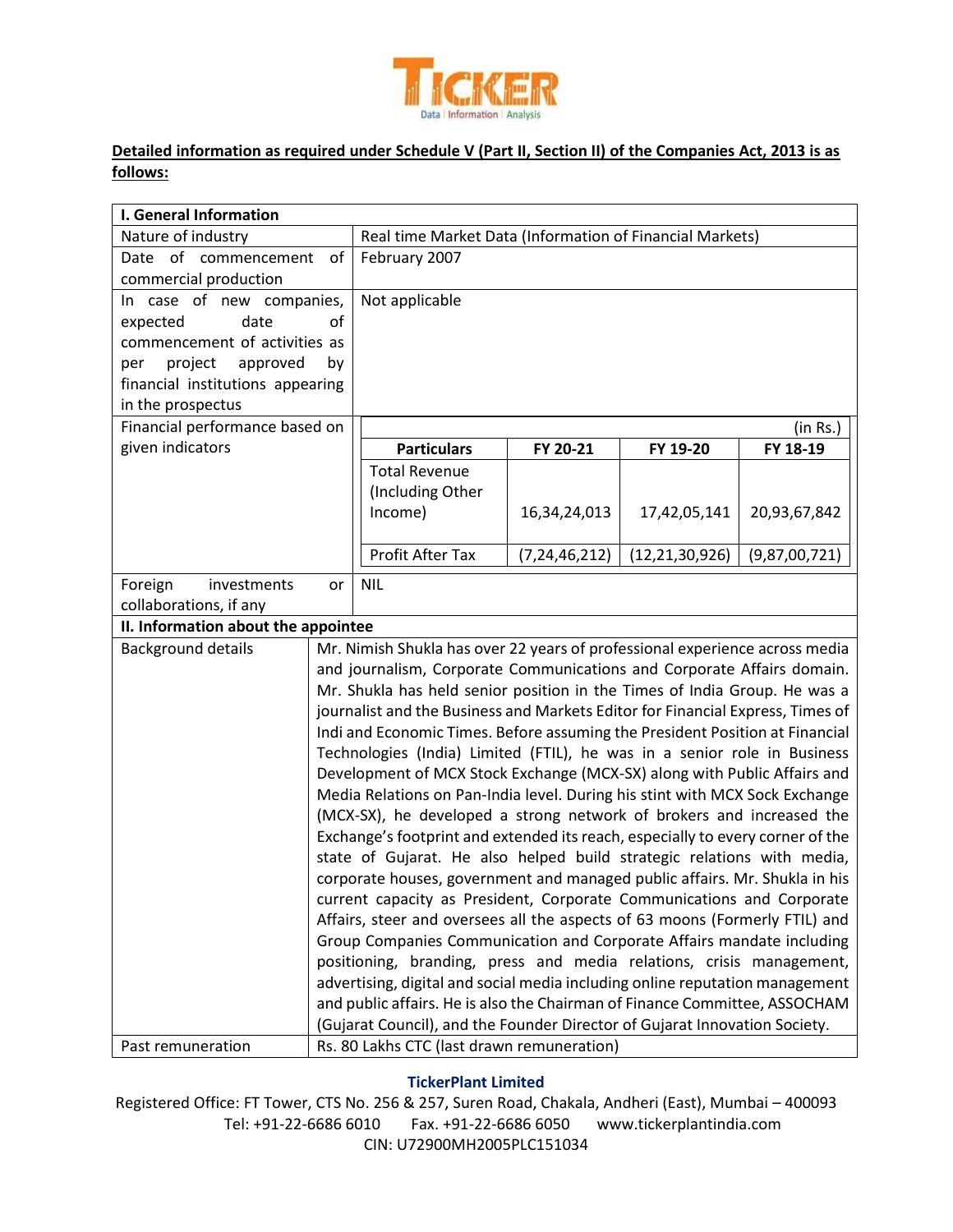

| Recognition or awards        | <b>NIL</b>                                                                          |
|------------------------------|-------------------------------------------------------------------------------------|
| Job<br>profile<br>and<br>his | As a Whole-Time Director and CCO of the Company, manages, conducts and              |
| suitability                  | transacts all the business affairs and operations of the company.                   |
|                              |                                                                                     |
|                              | Considering his past experience he is best suited as Whole Time Director and        |
|                              | Chief Communication Officer of the Company.                                         |
| Remuneration proposed        | As mentioned in the Explanatory Statement to the Notice dated 19 <sup>th</sup> May, |
|                              | 2022                                                                                |
| Comparative                  | Taking into consideration the size of the Company, the profile of the               |
| remuneration profile with    | appointee, the responsibilities shouldered on him and the industry                  |
| respect to industry, size    | benchmarks, the proposed remuneration is reasonable and commensurate                |
| of the company, profile of   | with the remuneration packages paid in the comparable companies.                    |
| the position and person      |                                                                                     |
| (in case of expatriated the  |                                                                                     |
| relevant details would be    |                                                                                     |
| with<br>respect to<br>the    |                                                                                     |
| country of his origin)       |                                                                                     |
| relationship<br>Pecuniary    | Mr. Nimish Shukla has no pecuniary relationship directly or indirectly with the     |
| the<br>with<br>managerial    | Company except to the extent of his remuneration in the Company.                    |
| personnel, if any            |                                                                                     |
| III. Other information       |                                                                                     |
| of<br>Reasons<br>loss<br>or  | Flat Growth rate for Market Data Industry & other challenges like customer          |
| inadequate profits           | attrition, employee attrition due to credibility dent as a result of incident in    |
|                              | one of the group company. Competition has much larger team size across              |
|                              | functions like Business Development & News, both of which are critical to           |
|                              | business growth.                                                                    |
| Steps taken or proposed      | Working on improving the product offering with the current team, working            |
| taken<br>for<br>be<br>to     | on strategic partnerships with esteemed names, new product offerings to             |
| improvement                  | open new channel for business, however, this will take time to yield revenues.      |
| Expected<br>increase<br>in   | Though the company is facing the challenge of downtrend, in anticipation of         |
| productivity and profits in  | revival of the market in near future, the above steps taken/proposed to be          |
| measurable terms             | taken by the Company are expected to increase the productivity and profits          |
|                              | of the Company.                                                                     |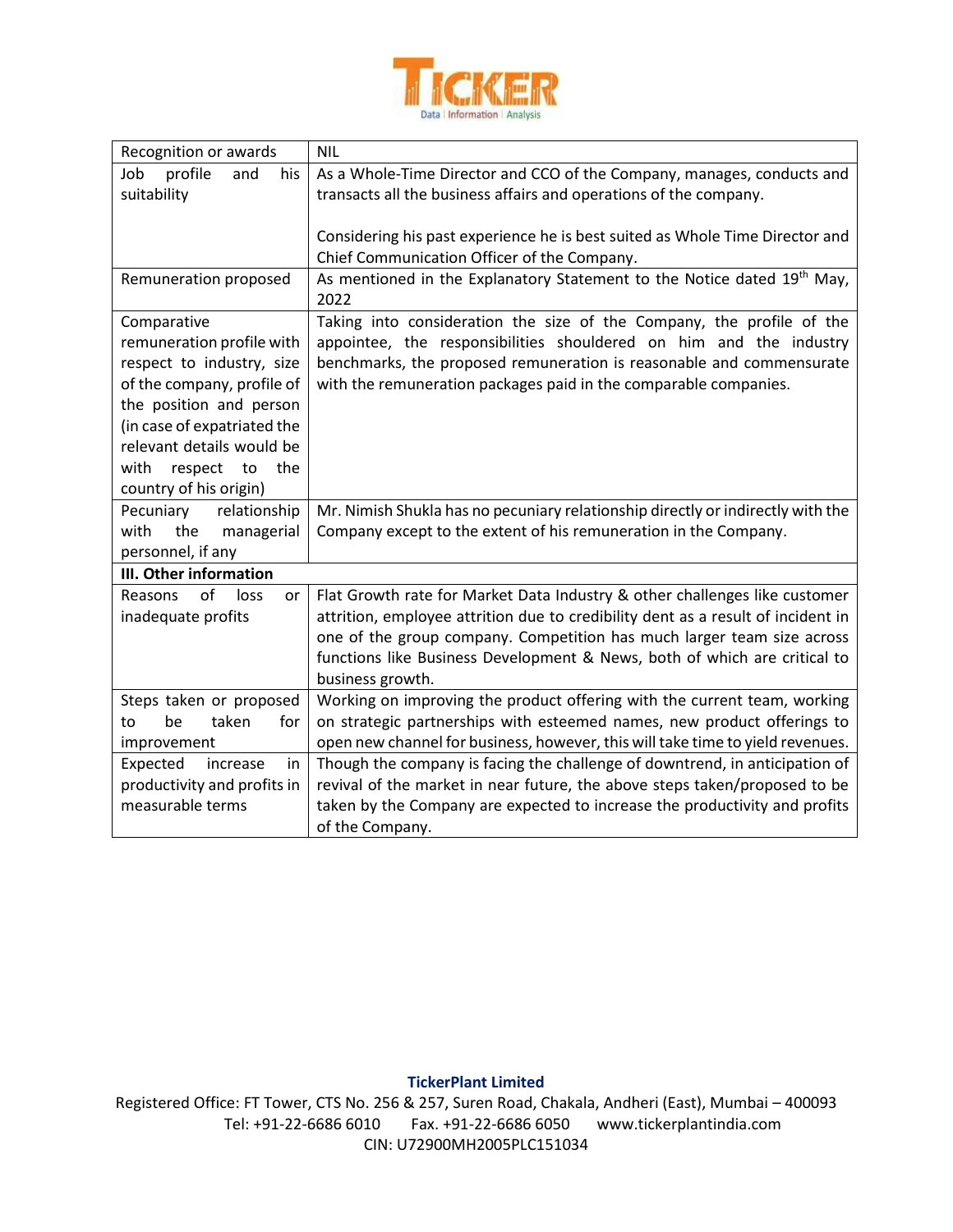

# **Details of Directors (as on 31st March, 2022) seeking appointment/re-appointment as required under Secretarial Standards on General Meetings:**

| <b>Name</b>    | Mr. Mukesh Chandra Joshi                                                                                                                                                                                                                                                                                                                                                                                                                                                                                                                                                                                                                                                                                                                                                                                                                                                                                                                                                                                                 | Mr. Vaidyanathan Ramamurthy                                                                                                                                                                                                                                                                                                                                                                                                                                                                                                                                                                                                                                                                                                                                                                                                                                | Mr. Ghanshyam Dass                                                                                                                                                                                                                                                                                                                                                                                                                                                                                                                                                                                                                                                                                                                                                                                                                                                                                                              |
|----------------|--------------------------------------------------------------------------------------------------------------------------------------------------------------------------------------------------------------------------------------------------------------------------------------------------------------------------------------------------------------------------------------------------------------------------------------------------------------------------------------------------------------------------------------------------------------------------------------------------------------------------------------------------------------------------------------------------------------------------------------------------------------------------------------------------------------------------------------------------------------------------------------------------------------------------------------------------------------------------------------------------------------------------|------------------------------------------------------------------------------------------------------------------------------------------------------------------------------------------------------------------------------------------------------------------------------------------------------------------------------------------------------------------------------------------------------------------------------------------------------------------------------------------------------------------------------------------------------------------------------------------------------------------------------------------------------------------------------------------------------------------------------------------------------------------------------------------------------------------------------------------------------------|---------------------------------------------------------------------------------------------------------------------------------------------------------------------------------------------------------------------------------------------------------------------------------------------------------------------------------------------------------------------------------------------------------------------------------------------------------------------------------------------------------------------------------------------------------------------------------------------------------------------------------------------------------------------------------------------------------------------------------------------------------------------------------------------------------------------------------------------------------------------------------------------------------------------------------|
| DIN            | 09410990                                                                                                                                                                                                                                                                                                                                                                                                                                                                                                                                                                                                                                                                                                                                                                                                                                                                                                                                                                                                                 | 00221577                                                                                                                                                                                                                                                                                                                                                                                                                                                                                                                                                                                                                                                                                                                                                                                                                                                   | 01807011                                                                                                                                                                                                                                                                                                                                                                                                                                                                                                                                                                                                                                                                                                                                                                                                                                                                                                                        |
| Date of Birth  | 25 <sup>th</sup> January, 1952                                                                                                                                                                                                                                                                                                                                                                                                                                                                                                                                                                                                                                                                                                                                                                                                                                                                                                                                                                                           | 21 <sup>st</sup> December, 1951                                                                                                                                                                                                                                                                                                                                                                                                                                                                                                                                                                                                                                                                                                                                                                                                                            | 11 <sup>th</sup> July, 1952                                                                                                                                                                                                                                                                                                                                                                                                                                                                                                                                                                                                                                                                                                                                                                                                                                                                                                     |
| Age            | 70 years                                                                                                                                                                                                                                                                                                                                                                                                                                                                                                                                                                                                                                                                                                                                                                                                                                                                                                                                                                                                                 | 70 years                                                                                                                                                                                                                                                                                                                                                                                                                                                                                                                                                                                                                                                                                                                                                                                                                                                   | 69 years                                                                                                                                                                                                                                                                                                                                                                                                                                                                                                                                                                                                                                                                                                                                                                                                                                                                                                                        |
| Qualifications | B.A. (Hons.) Economics from Delhi<br>University in 1971 and M.A (Economics)<br>from the Delhi School of Economics in<br>1973 and Joined Indian Revenue<br>Services                                                                                                                                                                                                                                                                                                                                                                                                                                                                                                                                                                                                                                                                                                                                                                                                                                                       | Graduate from Loyola College of<br>Madras, M. Stat from Indian<br>Statistical Institute, - Calcutta and<br>Doctorate from IIM - Calcutta                                                                                                                                                                                                                                                                                                                                                                                                                                                                                                                                                                                                                                                                                                                   | Graduation in Economics from Delhi<br>Post-Graduation<br>University,<br>in<br>Linguistics from Jawahar Lal Nehru<br>University and have attended<br>several programs and courses<br>overseas, including a BootCamp<br>covering investment Banking &<br>Transactions Advisory conducted by<br><b>Harvard Business School</b>                                                                                                                                                                                                                                                                                                                                                                                                                                                                                                                                                                                                     |
| Experience     | Mr. Mukesh Joshi joined the Indian<br>Revenue Service in July 1974 as a<br>probationer and was trained in the Lal<br>Bahadur Shastri National Academy at<br>Mussoorie and the National Academy of<br>Direct Taxes at Nagpur between 1974-<br>1975. Subsequently he was posted at<br>Kolkata, Lucknow, Kanpur and Mumbai<br>between 1976-1995 as Income Tax<br>Officer and Additional Commissioner of<br>Income Tax. In August 1995 he was<br>selected by the Government of India for<br>working in the Enforcement Directorate<br>(ED) on deputation at New Delhi. Mr<br>Joshi worked as Special Director<br>Enforcement in the<br>Enforcement<br>Directorate between 1995-2000. During<br>this period he handled some important<br>cases related to cross border foreign<br>transactions and Money Laundering and<br>travelled to Hong Kong, Singapore,<br>Dubai, London and USA for follow up<br>investigations. From 2001-2009 he was<br>posted as Commissioner of Income Tax<br>and Director (Investigations) at New | Dr. R. Vaidyanathan is retired<br>Professor of Finance at IIM-<br>Bangalore.<br>A graduate of the Loyola College,<br>Madras and a Masters from the<br>Indian Statistical Institute, Calcutta<br>he obtained his Doctorate from the<br>Indian Institute of Management<br>Calcutta where he also taught for<br>four years.<br>He is two times Fulbright scholar<br>and a Fellow of ICSSR-Visiting<br>Faculty at various universities in<br>USA/UK, he has been selected by<br>Business today as one of the ten<br>best professors at all IIMS. He has<br>the rare privilege of being in various<br>committees of regulators like<br>SEBI/RBI/IRDA/PFRDA.<br>He<br>is<br>consultant to many organizations<br>and is on the board of many<br>corporates.<br>He has been conferred Life<br>Contribution award by Asia Pacific<br>Risk and Insurance Association | Mr. Ghanshyam Dass has had an<br>outstanding career in domestic,<br>international banking and Capital<br>Markets for over 45 years, during<br>which he developed a firm<br>understanding of the complexities<br>of global markets. He is thoroughly<br>familiar with the regulatory and<br>business environment in USA,<br>European Union, South East Asia,<br>Middle East, India and other major<br>money-center locations.<br>While<br>working for various organisations<br>in the region, he has been able to<br>establish close and<br>mutually<br>cooperative relationship with most<br>Banking and non-Banking Financial<br>Institutions, Stock Exchanges,<br>Corporates,<br>Regulators<br>and<br>Government Departments. Over<br>the last two decades, Ghanshyam<br>has been a significant voice in<br>promoting<br>India<br>and<br>Indian<br>corporates<br>countries<br>in many<br>worldwide.<br>travelled<br>He<br>has |

#### **TickerPlant Limited**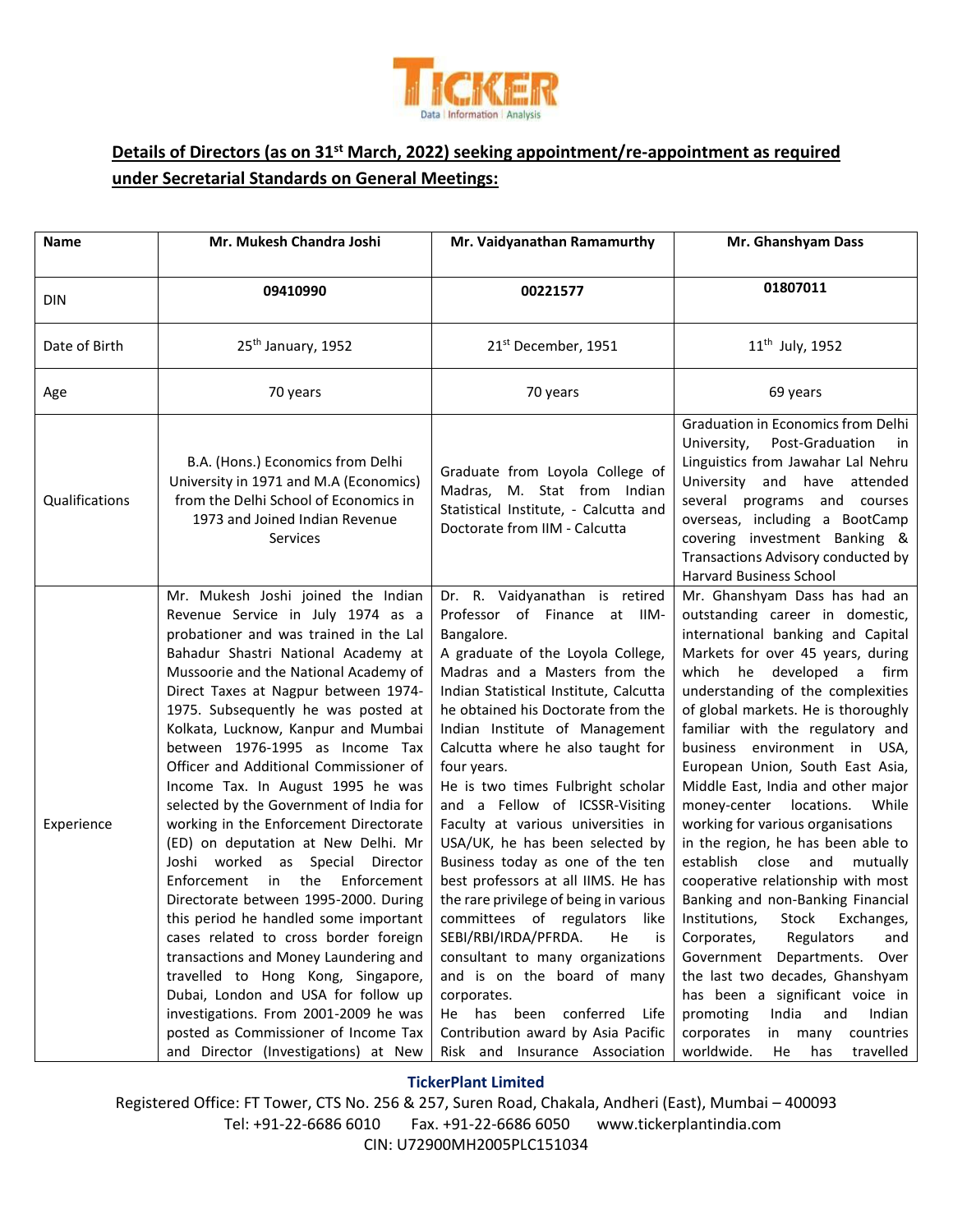

| <b>Name</b>                                                                            | Mr. Mukesh Chandra Joshi                                                                                                                                                                                                                                                                                                                                                                                                                                                                                                                                                                                                                                                                                                                                                                                                                                                                                                                                                                                                                                                                                                                                                                                                                                                                        | Mr. Vaidyanathan Ramamurthy                                                                                                                                                                                                                                                                                                                                                                                                                                                                                                                                                                                                                                                                                                                                                                                                                                | Mr. Ghanshyam Dass                                                                                                                                                                                                                                                                                                                                                                                                                                                                                                                                                                                                                                                                                                                                                                                                                                                                                                                                                                                                        |
|----------------------------------------------------------------------------------------|-------------------------------------------------------------------------------------------------------------------------------------------------------------------------------------------------------------------------------------------------------------------------------------------------------------------------------------------------------------------------------------------------------------------------------------------------------------------------------------------------------------------------------------------------------------------------------------------------------------------------------------------------------------------------------------------------------------------------------------------------------------------------------------------------------------------------------------------------------------------------------------------------------------------------------------------------------------------------------------------------------------------------------------------------------------------------------------------------------------------------------------------------------------------------------------------------------------------------------------------------------------------------------------------------|------------------------------------------------------------------------------------------------------------------------------------------------------------------------------------------------------------------------------------------------------------------------------------------------------------------------------------------------------------------------------------------------------------------------------------------------------------------------------------------------------------------------------------------------------------------------------------------------------------------------------------------------------------------------------------------------------------------------------------------------------------------------------------------------------------------------------------------------------------|---------------------------------------------------------------------------------------------------------------------------------------------------------------------------------------------------------------------------------------------------------------------------------------------------------------------------------------------------------------------------------------------------------------------------------------------------------------------------------------------------------------------------------------------------------------------------------------------------------------------------------------------------------------------------------------------------------------------------------------------------------------------------------------------------------------------------------------------------------------------------------------------------------------------------------------------------------------------------------------------------------------------------|
|                                                                                        | Delhi and in 2009 he was promoted as<br>Chief Commissioner of Income Tax<br>(Dehradun) in charge of Uttrakhand. In<br>the year 2010 he was promoted as<br>Member in the Central Board of Direct<br>Taxes and in 2011 was appointed as<br>Chairman of the Central Board of Direct<br>Taxes in the Department of Revenue,<br>Ministry of Finance. Mr. Joshi retired<br>from this post in January, 2012. 8. On<br>his retirement in 2012 he was appointed<br>as Chairman of the Quality Review<br>Board, Ministry of Corporate Affairs u/s<br>28A of Chartered Accountant Act 1949<br>for a period of 3 years. During the period<br>I was Chairman I led a delegation to the<br>Public<br>US.<br>Company<br>Accounting<br>Oversight Board. The PCAOB is an<br>independent body which inspects<br>registered accounting firms in the United<br>States and in foreign jurisdictions also.<br>The delegation met Mr. James R. Doty<br>Chairman US PCAOB and Mr. Louis<br>Ferguson Board member of the US<br>PCAOB and the Chairman of the<br>International Forum of Independent<br>Audit Regulators (IFIAR). After retiring as<br>Chairperson QRB in June 2015 he have<br>been doing his own consultancy on<br>Direct Taxes, Money Laundering and<br>Foreign Exchange Management Act at<br>New Delhi. | [APRIA] and KYBO LIFE in 2019.His<br>book India Uninc--Role of Non-<br>corporate sectors in India-which<br>Indian/Asian<br>focus<br>on<br>value<br>systems- has been well received by<br>planners and policy makers. His<br>other book on Black money and Tax<br>Havens has been acclaimed by<br>experts. His recent book-Caste as<br>social<br>Capital-has<br>been well<br>received by the market. He is on the<br>Advisory council of Vivekananda<br>International Foundation [VA]. He<br>was a member of "National Security<br>Advisory Board" under National<br>Security Council [2019/20]<br>Currently he is Cho Ramaswamy<br>Chair Professor in Public Policy at<br>Sastra University Tanjore-Tamil<br>Nadu<br>and<br>Emeritus<br>Adjunct<br>professor of Rashtriya Raksha<br>University [RRU] an institution of<br>national importance at Ahmedabad | extensively across all continents and<br>has been a speaker and participated<br>discussions<br>panel<br>and<br>in.<br>conferences<br>(including<br>World<br>Economic Forum) in Australia,<br>China, HongKong, India, Singapore,<br>South Korea, Vietnam, Thailand,<br>Malaysia and several countries in<br>the Middle East, among others. He<br>is also regularly invited to speak,<br>lead and participate at various<br>seminars and panel discussions.<br>Ghanshyam has been a strong<br>advocate of sound<br>corporate<br>governance and high standards of<br>transparency to the corporate<br>sector in the region.<br>In his early career, he spent over<br>nine years with US Educational<br>Foundation in India (as Research<br>Assistant to a Senior Fullbright<br>Scholar), Bank of India, Wells Fargo<br>Bank<br>N.A.,<br>(as<br>Assistant<br>Representative for India) and<br>Marine Midland Bank, N.A, (before<br>being seconded to Hongkong and<br>Shanghai Banking Corporation,<br>India in January 1986). |
| Date of first<br>appointment on<br>Board                                               | 8 <sup>th</sup> December, 2021                                                                                                                                                                                                                                                                                                                                                                                                                                                                                                                                                                                                                                                                                                                                                                                                                                                                                                                                                                                                                                                                                                                                                                                                                                                                  | 8 <sup>th</sup> December, 2021                                                                                                                                                                                                                                                                                                                                                                                                                                                                                                                                                                                                                                                                                                                                                                                                                             | 8th December, 2021                                                                                                                                                                                                                                                                                                                                                                                                                                                                                                                                                                                                                                                                                                                                                                                                                                                                                                                                                                                                        |
| Shareholding in<br>the Company                                                         | Nil                                                                                                                                                                                                                                                                                                                                                                                                                                                                                                                                                                                                                                                                                                                                                                                                                                                                                                                                                                                                                                                                                                                                                                                                                                                                                             | Nil                                                                                                                                                                                                                                                                                                                                                                                                                                                                                                                                                                                                                                                                                                                                                                                                                                                        | Nil                                                                                                                                                                                                                                                                                                                                                                                                                                                                                                                                                                                                                                                                                                                                                                                                                                                                                                                                                                                                                       |
| Relationship<br>with other<br>Directors,<br>Manager and<br>Key Managerial<br>Personnel | Nil                                                                                                                                                                                                                                                                                                                                                                                                                                                                                                                                                                                                                                                                                                                                                                                                                                                                                                                                                                                                                                                                                                                                                                                                                                                                                             | Nil                                                                                                                                                                                                                                                                                                                                                                                                                                                                                                                                                                                                                                                                                                                                                                                                                                                        | Nil                                                                                                                                                                                                                                                                                                                                                                                                                                                                                                                                                                                                                                                                                                                                                                                                                                                                                                                                                                                                                       |
| Number of<br><b>Board Meetings</b>                                                     | $\mathbf{1}$                                                                                                                                                                                                                                                                                                                                                                                                                                                                                                                                                                                                                                                                                                                                                                                                                                                                                                                                                                                                                                                                                                                                                                                                                                                                                    | $\mathbf{1}$                                                                                                                                                                                                                                                                                                                                                                                                                                                                                                                                                                                                                                                                                                                                                                                                                                               | 0                                                                                                                                                                                                                                                                                                                                                                                                                                                                                                                                                                                                                                                                                                                                                                                                                                                                                                                                                                                                                         |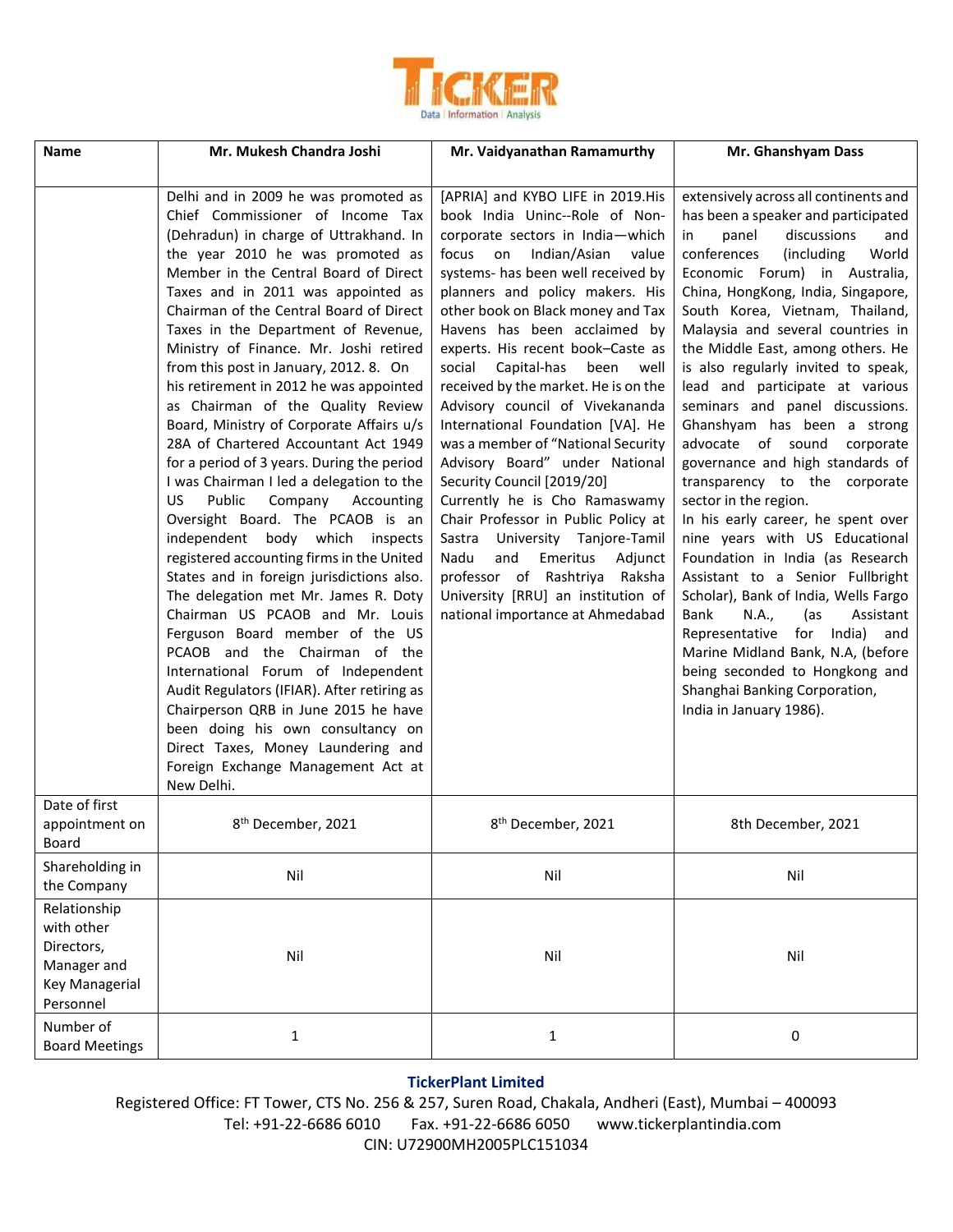

| <b>Name</b>                                                                  | Mr. Mukesh Chandra Joshi                                                                                                   | Mr. Vaidyanathan Ramamurthy                                                                                                                                                                                                                                                                                                                                                     | Mr. Ghanshyam Dass                                                                                                                                                                                                  |
|------------------------------------------------------------------------------|----------------------------------------------------------------------------------------------------------------------------|---------------------------------------------------------------------------------------------------------------------------------------------------------------------------------------------------------------------------------------------------------------------------------------------------------------------------------------------------------------------------------|---------------------------------------------------------------------------------------------------------------------------------------------------------------------------------------------------------------------|
| attended during<br>the year                                                  |                                                                                                                            |                                                                                                                                                                                                                                                                                                                                                                                 |                                                                                                                                                                                                                     |
| Directorships<br>held in other<br>Companies<br>(except Foreign<br>Companies) | Nil                                                                                                                        | Dalmia DSP Limited, Indian Gas<br>Exchange Limited, General Optics<br>(Asia) Ltd, Global Entropolis (Vizag)<br>Private Limited, Bengal Shriram<br>Hitech City Private Limited,<br>Performancegurus Services Private<br>Limited, Shriram Properties<br>Limited, Shrivision Homes Private<br>Limited, Shriprop Builders Private<br>Limited, Shriram Management<br>Company Limited | Jain Irrigation Systems Limited, Jain<br>Farm Fresh Foods Limited, Cosmea<br>Financial Holdings Private Limited,<br>Mayar Infrastructure Development<br>Private Limited, Premiereduleague<br><b>Private Limited</b> |
| Chairmanship /<br>Membership of<br>Committees of<br>other<br>Companies       | Nil                                                                                                                        | Nil                                                                                                                                                                                                                                                                                                                                                                             | Jain Irrigation Systems Limited -<br>Audit Committee and Corporate<br>Social Responsibility Committee<br>Mayar Infrastructure Development<br>Private Limited - Audit Committee                                      |
| Remuneration<br>last drawn                                                   | <b>NA</b>                                                                                                                  | <b>NA</b>                                                                                                                                                                                                                                                                                                                                                                       | <b>NA</b>                                                                                                                                                                                                           |
| Remuneration<br>proposed to be<br>drawn                                      | 50,00,000/- p.a. (Including of Sitting<br>Fees of Rs. 1,00,000 per meeting of<br><b>Board of Directors and Committees)</b> | 25,00,000/- p.a. (Including of<br>Sitting Fees of Rs. 1,00,000 per<br>meeting of Board of Directors and<br>Committees)                                                                                                                                                                                                                                                          | 25,00,000/- p.a. (Including of<br>Sitting Fees of Rs. 1,00,000 per<br>meeting of Board of Directors and<br>Committees)                                                                                              |
| Terms and<br>conditions of<br>appointment/re-<br>appointment                 | Non-executive and Non-independent<br>Director liable to retire by rotation                                                 | Non-executive<br>Non-<br>and<br>independent Director<br>liable to<br>retire by rotation                                                                                                                                                                                                                                                                                         | Non-executive<br>Non-<br>and<br>independent Director liable to retire<br>by rotation                                                                                                                                |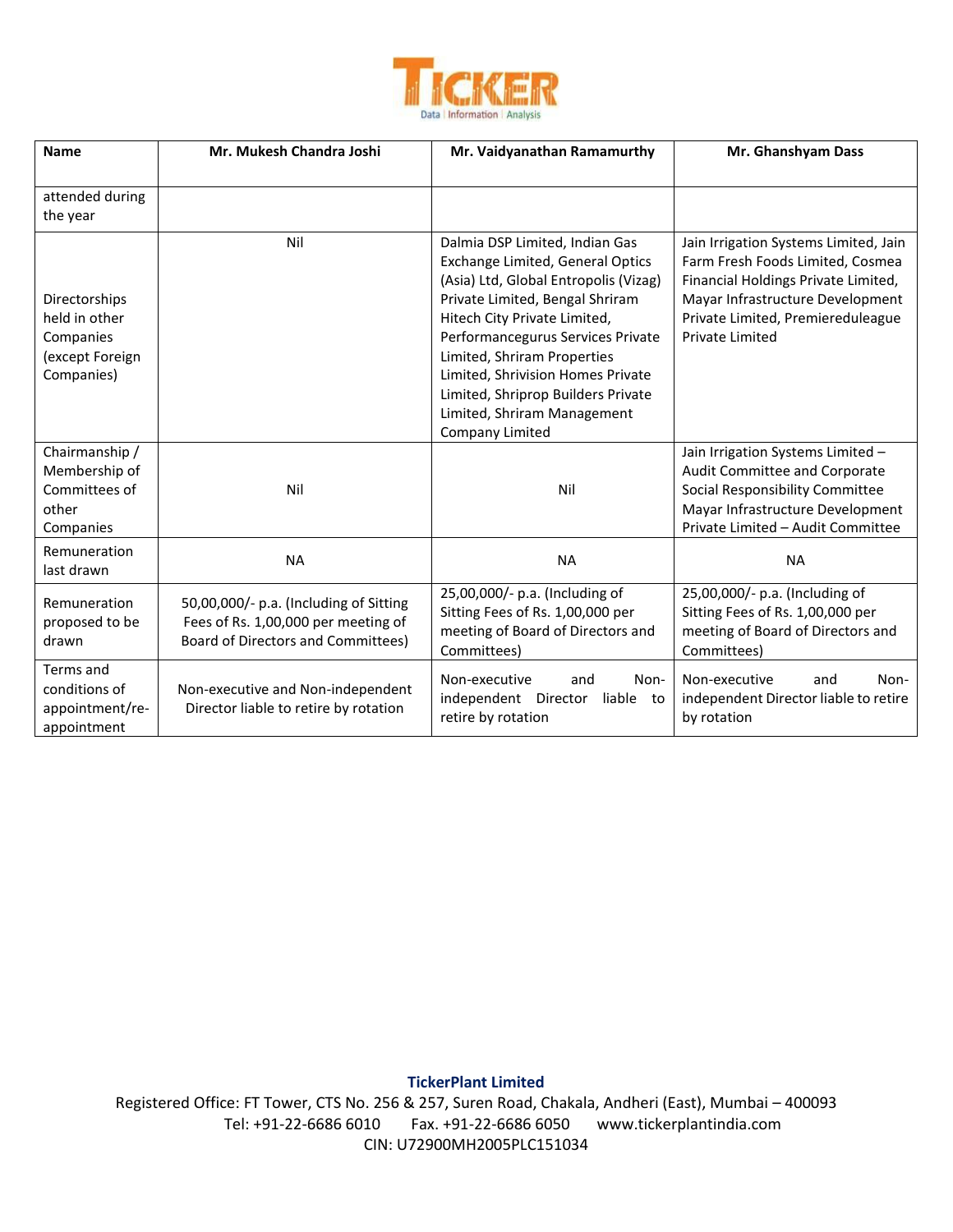

| <b>Name</b>    | Dr. Radha Binod Barman                                                                                                                                                                                                                                                                                                                                                                                                                                                                  | Mr. Ramesh Raghavan Puducheri                                                                                                                                                                                                                                                                                                                                                                                                                                                                                                                                                                                                                                                                                                                                                                                                                                                                                                                                                                                                                                                                                                                                                                                                                  | Mr. Madan Lal Sharma                                                                                                                                                                                                                                                                                                                                                                                                                                                                                                                                                                                                                                                                                                                                                                                                                                                                                                                                              |
|----------------|-----------------------------------------------------------------------------------------------------------------------------------------------------------------------------------------------------------------------------------------------------------------------------------------------------------------------------------------------------------------------------------------------------------------------------------------------------------------------------------------|------------------------------------------------------------------------------------------------------------------------------------------------------------------------------------------------------------------------------------------------------------------------------------------------------------------------------------------------------------------------------------------------------------------------------------------------------------------------------------------------------------------------------------------------------------------------------------------------------------------------------------------------------------------------------------------------------------------------------------------------------------------------------------------------------------------------------------------------------------------------------------------------------------------------------------------------------------------------------------------------------------------------------------------------------------------------------------------------------------------------------------------------------------------------------------------------------------------------------------------------|-------------------------------------------------------------------------------------------------------------------------------------------------------------------------------------------------------------------------------------------------------------------------------------------------------------------------------------------------------------------------------------------------------------------------------------------------------------------------------------------------------------------------------------------------------------------------------------------------------------------------------------------------------------------------------------------------------------------------------------------------------------------------------------------------------------------------------------------------------------------------------------------------------------------------------------------------------------------|
| <b>DIN</b>     | 02612871                                                                                                                                                                                                                                                                                                                                                                                                                                                                                | 03499156                                                                                                                                                                                                                                                                                                                                                                                                                                                                                                                                                                                                                                                                                                                                                                                                                                                                                                                                                                                                                                                                                                                                                                                                                                       | 09431075                                                                                                                                                                                                                                                                                                                                                                                                                                                                                                                                                                                                                                                                                                                                                                                                                                                                                                                                                          |
| Date of Birth  | 1 <sup>st</sup> August, 1948                                                                                                                                                                                                                                                                                                                                                                                                                                                            | 10 <sup>st</sup> December, 1963                                                                                                                                                                                                                                                                                                                                                                                                                                                                                                                                                                                                                                                                                                                                                                                                                                                                                                                                                                                                                                                                                                                                                                                                                | 11 <sup>th</sup> April, 1949                                                                                                                                                                                                                                                                                                                                                                                                                                                                                                                                                                                                                                                                                                                                                                                                                                                                                                                                      |
| Age            | 73 years                                                                                                                                                                                                                                                                                                                                                                                                                                                                                | 59 years                                                                                                                                                                                                                                                                                                                                                                                                                                                                                                                                                                                                                                                                                                                                                                                                                                                                                                                                                                                                                                                                                                                                                                                                                                       | 73 years                                                                                                                                                                                                                                                                                                                                                                                                                                                                                                                                                                                                                                                                                                                                                                                                                                                                                                                                                          |
| Qualifications |                                                                                                                                                                                                                                                                                                                                                                                                                                                                                         | ACS, CMA, LLB and B.Com                                                                                                                                                                                                                                                                                                                                                                                                                                                                                                                                                                                                                                                                                                                                                                                                                                                                                                                                                                                                                                                                                                                                                                                                                        | Graduation from Rajasthan University<br>Post-Graduation<br>Medalist),<br>(Gold<br>in in<br>Economics from Delhi School of Economics.<br>L.L.B. from Delhi University                                                                                                                                                                                                                                                                                                                                                                                                                                                                                                                                                                                                                                                                                                                                                                                              |
| Experience     | Dr. Barman holds Ph.D. degree in<br>Economics from IIT, Bombay and<br>MSc. In Statistics. Dr. Barman was<br>Executive Director, RBI in 2008,<br>held the position of Chairman of<br>National Statistical Commission in<br>the rank of Minister of State,<br>Government of India.<br>Dr. Burman was instrumental in the<br>setting up of National Payments<br>Corporation of India, of which he is<br>Technology Advisor. Dr. Barman is<br>an Independent Directors in few<br>Companies. | Mr. Ramesh is Member of the Bar<br>Council of Maharashtra and Goa<br>and is also an Associate Member of<br>of<br>Institute<br>Company<br>the<br>Secretaries of India<br>and the<br>Institute of Cost Accountants of<br>India.<br>Mr. Ramesh practices in the area of<br><b>Securities</b><br>and<br>Commodities<br>Markets laws, and litigation related<br>thereto and has an experience of<br>three decades in the Indian<br>securities Markets. He appears in<br>leading securities market cases<br>before<br><b>SEBI</b><br>and<br>Securities<br>Appellate Tribunal, Mumbai, and in<br>appeals thereon before the Hon.<br>Supreme<br>Court.<br>He<br>advises<br>promoters of leading corporates on<br>Board matters and shareholder<br>disputes besides compliance and<br>regulatory matters. He provides<br>advisory services to a host of top<br>listed companies on regulatory<br>affairs. Before setting up his law<br>practice as over a decade ago,<br>Ramesh was a Senior Regulator<br>with the Securities and Exchange of<br>India (SEBI) for over 12 years.<br>At SEBI, Ramesh was a Division<br>Chief and General manager and<br>various<br>headed<br>important<br>Departments over the years. He<br>was involved in major market | Mr. Madan Lal Sharma was a Central<br>Information Commissioner from 2008 to<br>2013. During his tenure, he decided over<br>11,000 Second Appeals. As a Member of<br>the Full Bench of the CIC, he authored<br>many important decisions, including the<br>decision holding the Political Parties to be<br>'public authority' under the RTI Act. With a<br>distinguished career in the Indian Police<br>Service from 1972 to 2008, Sharma is the<br>recipient of the Police Medal for<br>Distinguished<br>Services. During the<br>challenging and illustrious tenure of 18<br>years in three spells in the CBI, where he<br>rose to position of some of the most<br>complicated and delicate cases.<br>Having served as Superintendent of Police<br>in several districts of Rajasthan, DIG of<br>Ajmer Range and Inspector General of the<br>North Bengal Frontier in the BSF, Mr.<br>Sharma has an unmatched grassroots<br>experience of field work in the police. |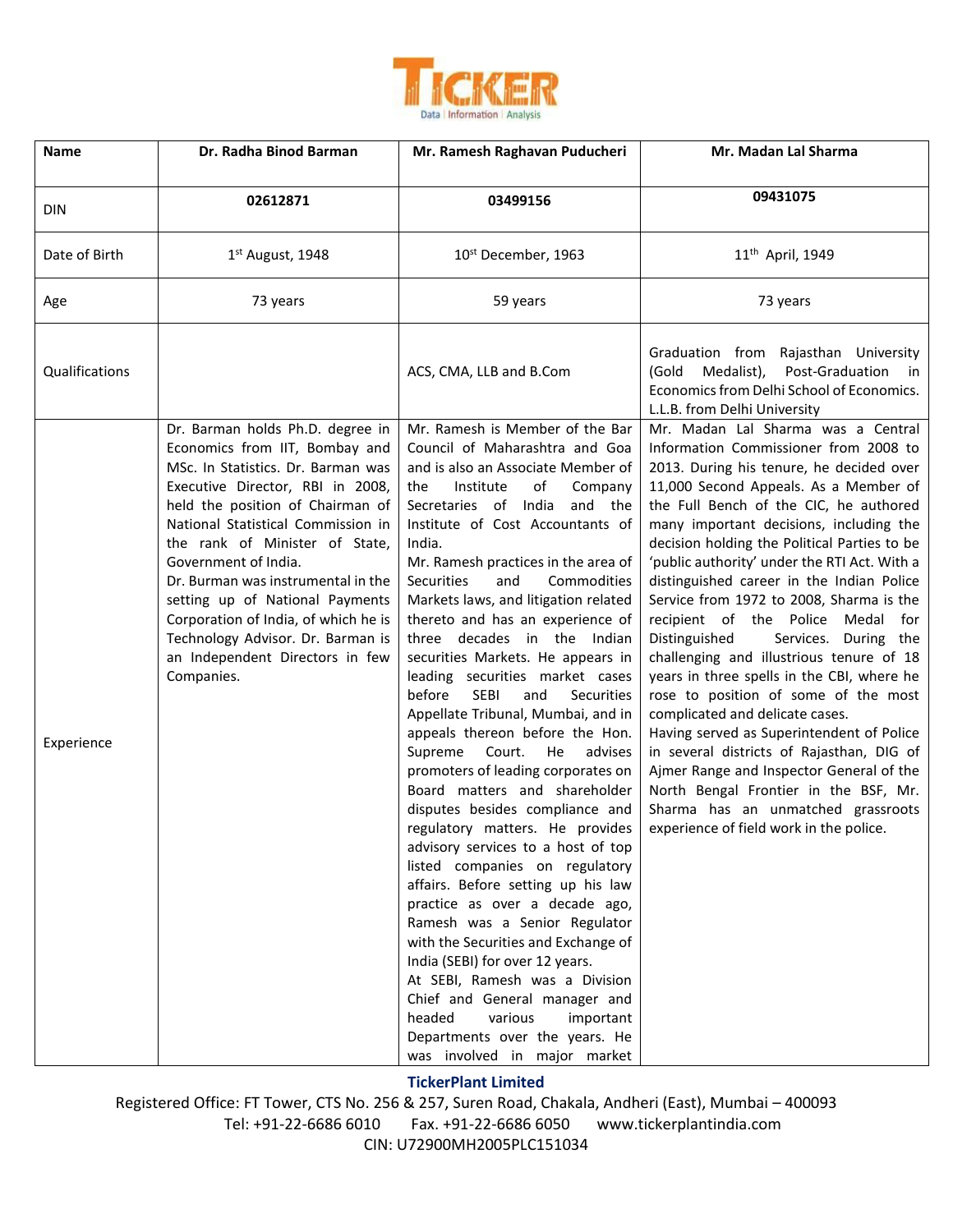

| <b>Name</b>                              | Dr. Radha Binod Barman         | Mr. Ramesh Raghavan Puducheri                                                                                                                                                                                                                                                                                                                                                                                                                                                                                                                                                                                                                                                                                                                                                                                                                                                                                                                                                                                                                                                                                                                                                                                                                                                                                                                                                                                                                                                                                                                                          | Mr. Madan Lal Sharma           |
|------------------------------------------|--------------------------------|------------------------------------------------------------------------------------------------------------------------------------------------------------------------------------------------------------------------------------------------------------------------------------------------------------------------------------------------------------------------------------------------------------------------------------------------------------------------------------------------------------------------------------------------------------------------------------------------------------------------------------------------------------------------------------------------------------------------------------------------------------------------------------------------------------------------------------------------------------------------------------------------------------------------------------------------------------------------------------------------------------------------------------------------------------------------------------------------------------------------------------------------------------------------------------------------------------------------------------------------------------------------------------------------------------------------------------------------------------------------------------------------------------------------------------------------------------------------------------------------------------------------------------------------------------------------|--------------------------------|
|                                          |                                | development<br>activities<br>such<br>approving first Book built IPO, first<br>back,<br>delisting,<br>buy<br>reverse<br>mergers, revamping the listing<br>agreement<br>and<br>corporate<br>governance norms; he was also the<br>first<br>Executive<br>Assistant<br>to<br>Chairman, SEBI and headed the SEBI<br>Chairman's office and Office of<br>International Affairs;<br>he<br>was<br>involved in policy and Regulation<br>making relating to the entire<br>securities markets. As the Chief of<br>the Office of International Affairs,<br>he was SEBI's representative on<br>IOSCO committees, Indo Singapore<br>comprehensive economic<br>CO-<br>operation panel and USAID and<br>World Bank initiatives on Indian<br>capital markets. He was also a<br>nominee<br>director<br>stock<br>on<br>exchanges and Association of<br>Investment Bankers of India.<br>At SEBI,<br>Mr.<br>Ramesh<br>has<br>participated in over a thousand<br>quasi -judicial proceedings and<br>adjudication proceedings, besides<br>acting as quasi -judicial officer in<br>He has<br>cases.<br>also<br>many<br>investigated leading cases in the<br>securities markets.<br>Later, at leading investment banks,<br>Ramesh was part of the senior<br>management and was involved in<br>all investment banking and M&A<br>deals, dealing with domestic and<br>international<br>legal<br>counsels<br>involved in the transactions. Mr.<br>Ramesh has also acted as legal<br>advisor to stock broking houses in<br>India and has been also an exclusive<br>advisor to leading venture capital |                                |
| Date of first<br>appointment on<br>Board | 8 <sup>th</sup> December, 2021 | funds.<br>8 <sup>th</sup> December, 2021                                                                                                                                                                                                                                                                                                                                                                                                                                                                                                                                                                                                                                                                                                                                                                                                                                                                                                                                                                                                                                                                                                                                                                                                                                                                                                                                                                                                                                                                                                                               | 9 <sup>th</sup> December, 2021 |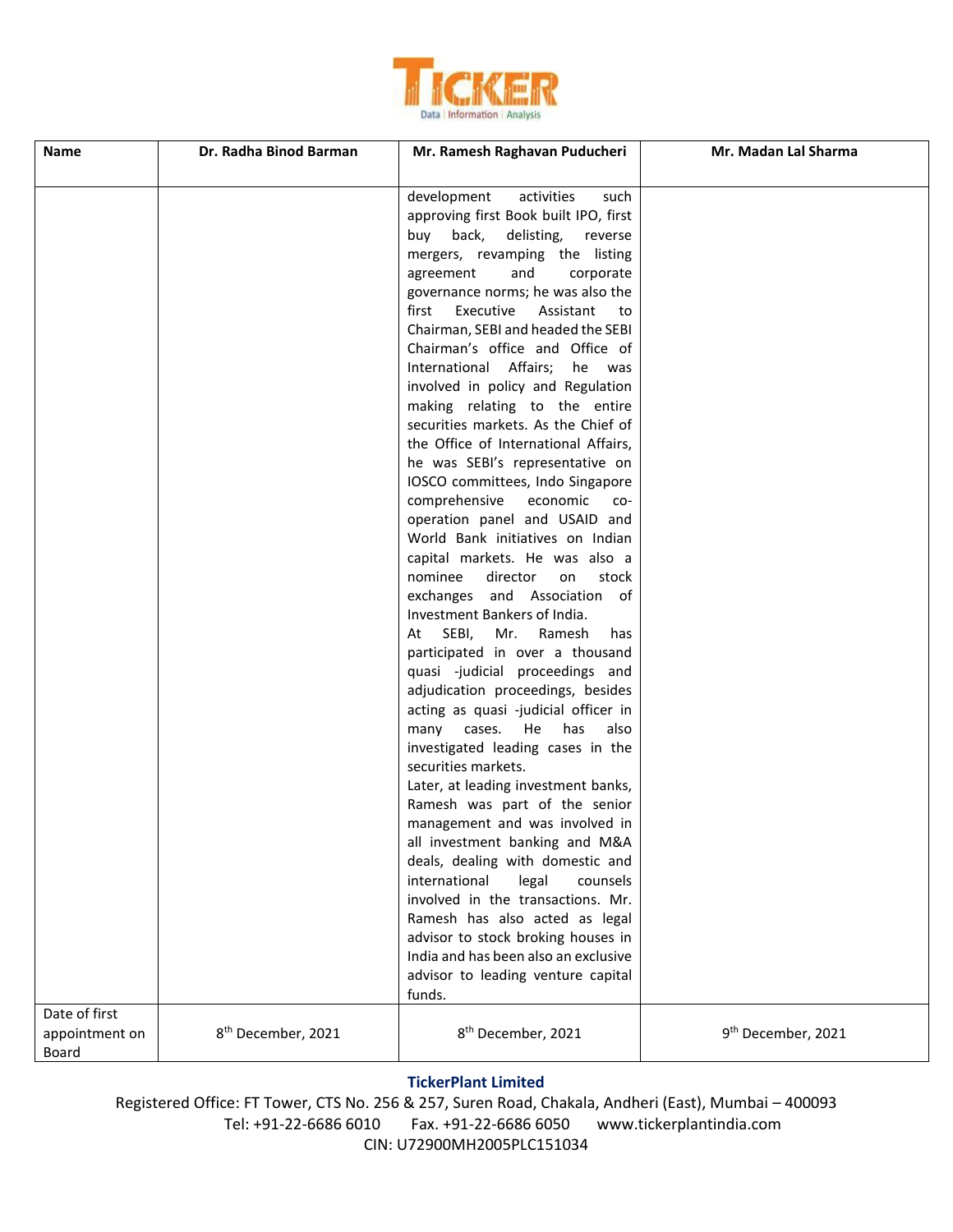

| <b>Name</b>                      | Dr. Radha Binod Barman             | Mr. Ramesh Raghavan Puducheri     | Mr. Madan Lal Sharma                        |
|----------------------------------|------------------------------------|-----------------------------------|---------------------------------------------|
|                                  |                                    |                                   |                                             |
| Shareholding in                  | Nil                                | Nil                               | Nil                                         |
| the Company                      |                                    |                                   |                                             |
| Relationship                     |                                    |                                   |                                             |
| with other                       |                                    |                                   |                                             |
| Directors,                       | Nil                                | Nil                               | Nil                                         |
| Manager and                      |                                    |                                   |                                             |
| Key Managerial                   |                                    |                                   |                                             |
| Personnel                        |                                    |                                   |                                             |
| Number of                        |                                    |                                   |                                             |
| <b>Board Meetings</b>            | 1                                  | $\mathbf{1}$                      | $\mathbf{1}$                                |
| attended during                  |                                    |                                   |                                             |
| the year                         |                                    |                                   |                                             |
| Directorships                    | Reliance Asset Reconstructions Co. |                                   |                                             |
| held in other                    | Ltd, Sarvatra Technologies Private |                                   |                                             |
| Companies                        | Limited, National Cooperative      |                                   |                                             |
| (except Foreign                  | Finance Dev. Corp                  |                                   |                                             |
| Companies)                       |                                    | Nil                               | Nil                                         |
| Chairmanship /                   |                                    |                                   |                                             |
| Membership of                    |                                    |                                   |                                             |
| Committees of                    | Nil                                | Nil                               | Nil                                         |
| other                            |                                    |                                   |                                             |
| Companies                        |                                    |                                   |                                             |
| Remuneration                     | <b>NA</b>                          | <b>NA</b>                         | <b>NA</b>                                   |
| last drawn                       |                                    |                                   |                                             |
| Remuneration                     | 25,00,000/- p.a. (Including of     | 25,00,000/- p.a. (Including of    | 25,00,000/- p.a. (Including of Sitting Fees |
| proposed to be                   | Sitting Fees of Rs. 1,00,000 per   | Sitting Fees of Rs. 1,00,000 per  | of Rs. 1,00,000 per meeting of Board of     |
| drawn                            | meeting of Board of Directors and  | meeting of Board of Directors and | Directors and Committees)                   |
|                                  | Committees)                        | Committees)                       |                                             |
| Terms and                        | Non-executive and Non-             | Non-executive and Non-            |                                             |
| conditions of<br>appointment/re- | independent Director liable to     | independent Director liable to    | Non-executive and Non-independent           |
| appointment                      | retire by rotation                 | retire by rotation                | Director liable to retire by rotation       |
|                                  |                                    |                                   |                                             |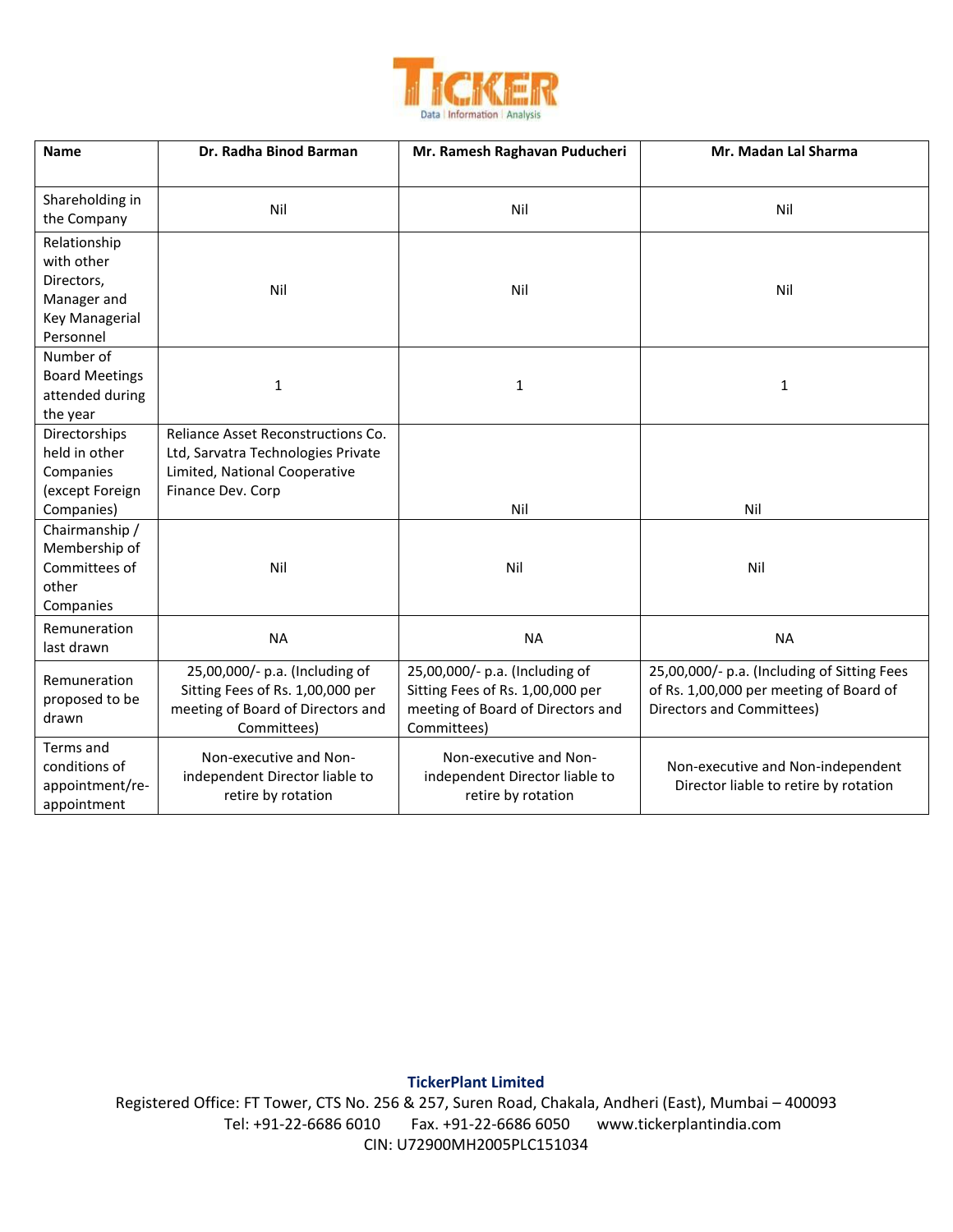

| Name           | Mr. Achudanarayanan<br>Nagarajan                                                                                                                                                                                                                                                                                                                                                                                                                                                                                                                                                                                                                                                                                                                                                                             | <b>Justice Deepak Verma</b><br>(Retd.)                                                                                                                                                                                                                                                                                                                                                                                                                                                                                                                                                                                                                                                                                                                       | Mr. Nimish Shukla                                                                                                                                                                                                                                                                                                                                                                                                                                                                                                                                                                                                                                                                                                                                                                                                                                                                                                                                                                                                                                                                                                                                                                       | Mr. Joseph Massey                                                                                                                                                                                                                                                                                                                                                                                                                                                                                                                                                                                                                                            |
|----------------|--------------------------------------------------------------------------------------------------------------------------------------------------------------------------------------------------------------------------------------------------------------------------------------------------------------------------------------------------------------------------------------------------------------------------------------------------------------------------------------------------------------------------------------------------------------------------------------------------------------------------------------------------------------------------------------------------------------------------------------------------------------------------------------------------------------|--------------------------------------------------------------------------------------------------------------------------------------------------------------------------------------------------------------------------------------------------------------------------------------------------------------------------------------------------------------------------------------------------------------------------------------------------------------------------------------------------------------------------------------------------------------------------------------------------------------------------------------------------------------------------------------------------------------------------------------------------------------|-----------------------------------------------------------------------------------------------------------------------------------------------------------------------------------------------------------------------------------------------------------------------------------------------------------------------------------------------------------------------------------------------------------------------------------------------------------------------------------------------------------------------------------------------------------------------------------------------------------------------------------------------------------------------------------------------------------------------------------------------------------------------------------------------------------------------------------------------------------------------------------------------------------------------------------------------------------------------------------------------------------------------------------------------------------------------------------------------------------------------------------------------------------------------------------------|--------------------------------------------------------------------------------------------------------------------------------------------------------------------------------------------------------------------------------------------------------------------------------------------------------------------------------------------------------------------------------------------------------------------------------------------------------------------------------------------------------------------------------------------------------------------------------------------------------------------------------------------------------------|
| <b>DIN</b>     | 02107169                                                                                                                                                                                                                                                                                                                                                                                                                                                                                                                                                                                                                                                                                                                                                                                                     | 07489985                                                                                                                                                                                                                                                                                                                                                                                                                                                                                                                                                                                                                                                                                                                                                     | 09428299                                                                                                                                                                                                                                                                                                                                                                                                                                                                                                                                                                                                                                                                                                                                                                                                                                                                                                                                                                                                                                                                                                                                                                                | 00043586                                                                                                                                                                                                                                                                                                                                                                                                                                                                                                                                                                                                                                                     |
| Date of Birth  | 17 <sup>th</sup> July, 1948                                                                                                                                                                                                                                                                                                                                                                                                                                                                                                                                                                                                                                                                                                                                                                                  | 28 <sup>th</sup> August, 1947                                                                                                                                                                                                                                                                                                                                                                                                                                                                                                                                                                                                                                                                                                                                | 9 <sup>th</sup> June, 1968                                                                                                                                                                                                                                                                                                                                                                                                                                                                                                                                                                                                                                                                                                                                                                                                                                                                                                                                                                                                                                                                                                                                                              | 3rd December, 1961                                                                                                                                                                                                                                                                                                                                                                                                                                                                                                                                                                                                                                           |
| Age            | 73 years                                                                                                                                                                                                                                                                                                                                                                                                                                                                                                                                                                                                                                                                                                                                                                                                     | 74 years                                                                                                                                                                                                                                                                                                                                                                                                                                                                                                                                                                                                                                                                                                                                                     | 53 years                                                                                                                                                                                                                                                                                                                                                                                                                                                                                                                                                                                                                                                                                                                                                                                                                                                                                                                                                                                                                                                                                                                                                                                | 61 years                                                                                                                                                                                                                                                                                                                                                                                                                                                                                                                                                                                                                                                     |
| Qualifications | Retd. IAS                                                                                                                                                                                                                                                                                                                                                                                                                                                                                                                                                                                                                                                                                                                                                                                                    | <b>B.A. L.L.B.</b>                                                                                                                                                                                                                                                                                                                                                                                                                                                                                                                                                                                                                                                                                                                                           |                                                                                                                                                                                                                                                                                                                                                                                                                                                                                                                                                                                                                                                                                                                                                                                                                                                                                                                                                                                                                                                                                                                                                                                         | M.A. Economics, Master in<br><b>Finance Management</b><br>from Jamnalal Bajaj<br>Institute of Management<br>Studies, Mumbai<br>University                                                                                                                                                                                                                                                                                                                                                                                                                                                                                                                    |
| Experience     | Mr. A. Nagarajan, I.A.S.<br>(Retd.) is a former Special<br>Chief<br>Secretary<br>and<br>Development Commissioner<br>to the Government of Tamil<br>Nadu. During his career span<br>Mr.<br>Nagarajan<br>was<br>associated<br>with<br>various<br>institutions / Government<br>bodies / Corporations inter<br>alia Housing & Urban<br>Development Dept., Tamil<br>Nadu<br>Powerfin<br>Development Corporation<br>Ltd., Tamil Nadu Industrial<br>Investment Corporation Ltd.<br>He was also former Special<br>Commissioner of Treasuries<br>Accounts,<br>Member<br>and<br>Secretary of State Planning<br>Commission,<br>Additional<br>Secretary,<br>Industries<br>Government. of Tamil Nadu,<br>Commissioner - Regional<br>Provident Fund, Chennai,<br><b>Executive Director - National</b><br>Seeds Corporation. | Justice Deepak Verma<br>is a former<br>Judge of the Supreme<br>Court of<br>India. Justice Verma<br>carries four<br>decades<br>of<br>rich<br>experience in<br>various<br>judicial<br>positions. He held<br>senior<br>positions<br>including, Judge of the<br>Supreme Court of India,<br>Chief Justice of the<br>Rajasthan High Court,<br>Judge of the High Court<br>of Madhya Pradesh,<br>Judge of the Karnataka<br>High Court, Bangalore.<br>Verma<br>Mr.<br>was<br>additionally appointed<br>Welfare<br>as<br>Commissioner, Bhopal<br>Gas Victims, to disburse<br>the<br>amount<br>οf<br>compensation to the<br>Gas Victims of Bhopal.<br>Almost all the victims<br>have been awarded<br>compensation during<br>his tenure except for<br>those who were not | Mr. Nimish Shukla has over 22<br>years of professional experience<br>across media and journalism,<br>Corporate Communications and<br>Corporate Affairs domain. Mr.<br>Shukla has held senior position in<br>the Times of India Group. He was<br>a journalist and the Business and<br>Markets Editor for Financial<br>Express, Times of India and<br>Economic Times. Before assuming<br>the President Position at Financial<br>Technologies<br>(India)<br>Limited<br>(FTIL), he was in a senior role in<br>Business Development of MCX<br>Stock Exchange (MCX-SX) along<br>with Public Affairs and Media<br>Relations on Pan-India level.<br>During his stint with MCX Sock<br>Exchange (MCX-SX), he developed<br>a strong network of brokers and<br>Exchange's<br>the<br>increased<br>footprint and extended its reach,<br>especially to every corner of the<br>state of Gujarat. He also helped<br>build strategic relations with<br>media,<br>corporate<br>houses,<br>government and managed public<br>affairs. Mr. Shukla in his current<br>capacity as President, Corporate<br>Communications and Corporate<br>Affairs, steer and oversees all the<br>aspects of 63 moons (Formerly | Mr. Joseph Massey has<br>been a professional in<br>Financial Sector for over 30<br>and<br>has<br>been<br>years<br>instrumental in being part<br>of establishment of various<br>financial markets. He has<br>instrumental<br>been<br>in<br>formulating<br>and<br>implementing<br>policies,<br>procedures<br>and<br>best<br>practices at the exchange<br>and oversees<br>strategic<br>operations,<br>and overall<br>functioning<br>of<br>the<br>exchange.<br>Mr. Massey has been a<br>part of the MCX, MCX-SX,<br>IEX, DGCX and SMX team<br>since inception and his last<br>responsibility was as MD &<br><b>CEO</b><br>of<br><b>MCX</b><br>Stock<br>Exchange. |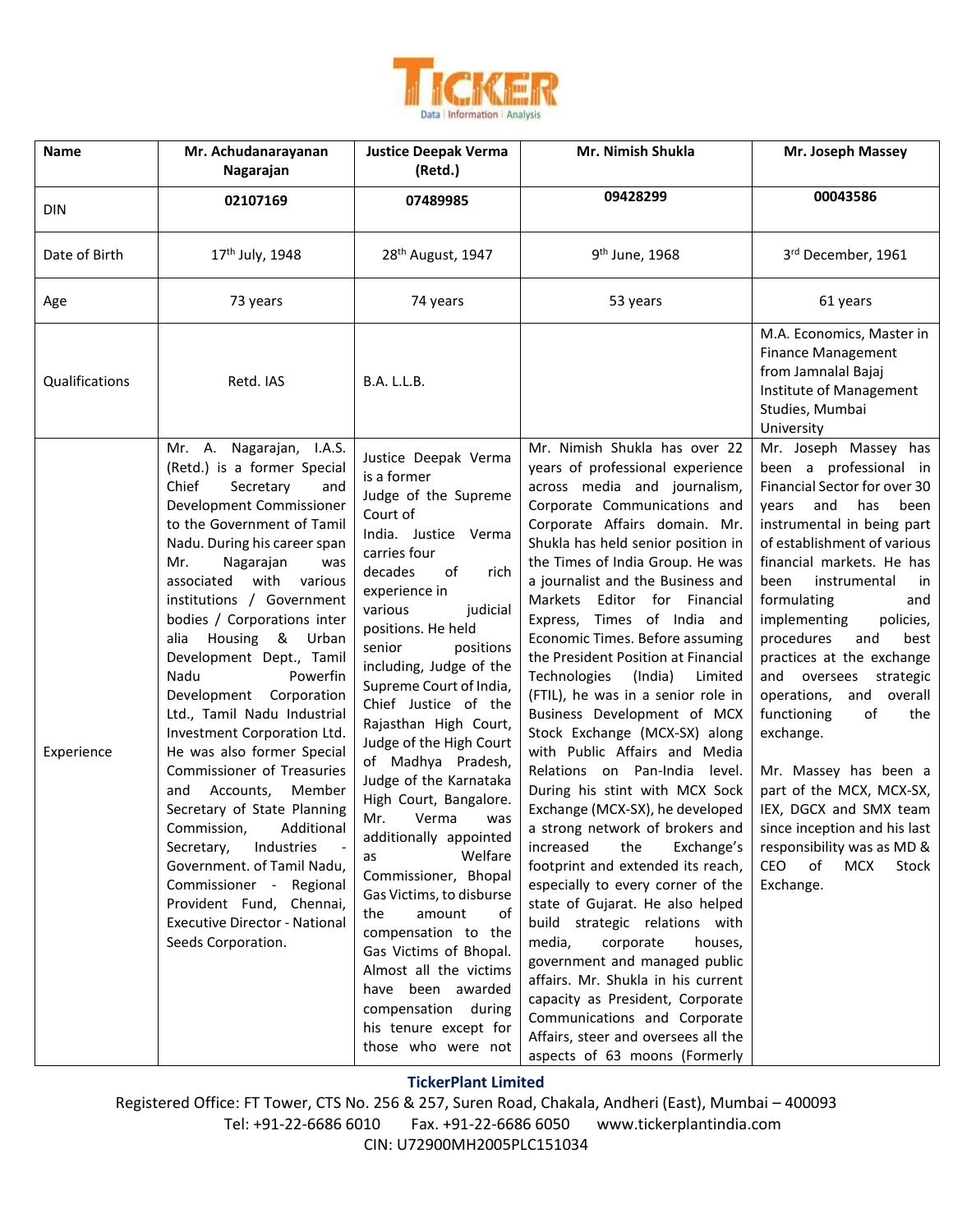

| <b>Name</b>                                                                            | Mr. Achudanarayanan<br>Nagarajan                                                                                          | <b>Justice Deepak Verma</b><br>(Retd.)                                                    | Mr. Nimish Shukla                                                                                                                                                                                                                                                                                                                                                                                                                                | Mr. Joseph Massey                                   |
|----------------------------------------------------------------------------------------|---------------------------------------------------------------------------------------------------------------------------|-------------------------------------------------------------------------------------------|--------------------------------------------------------------------------------------------------------------------------------------------------------------------------------------------------------------------------------------------------------------------------------------------------------------------------------------------------------------------------------------------------------------------------------------------------|-----------------------------------------------------|
|                                                                                        |                                                                                                                           | traceable<br>despite<br>notices.                                                          | FTIL)<br>and Group<br>Companies<br>Communication and Corporate<br>Affairs<br>mandate<br>including<br>positioning, branding, press and<br>media<br>relations,<br>crisis<br>management, advertising, digital<br>and social media including online<br>reputation management<br>and<br>public affairs. He is also the<br>Chairman of Finance Committee,<br>ASSOCHAM (Gujarat Council), and<br>the Founder Director of Gujarat<br>Innovation Society. |                                                     |
| Date of first<br>appointment on<br>Board                                               | 8 <sup>th</sup> December, 2021                                                                                            | 8 <sup>th</sup> December, 2021                                                            | 8 <sup>th</sup> December, 2021                                                                                                                                                                                                                                                                                                                                                                                                                   | 7 <sup>th</sup> February, 2022                      |
| Shareholding in<br>the Company                                                         | Nil                                                                                                                       | Nil                                                                                       | Nil                                                                                                                                                                                                                                                                                                                                                                                                                                              | Nil                                                 |
| Relationship<br>with other<br>Directors,<br>Manager and<br>Key Managerial<br>Personnel | Nil                                                                                                                       | Nil                                                                                       | Nil                                                                                                                                                                                                                                                                                                                                                                                                                                              | Nil                                                 |
| Number of<br><b>Board Meetings</b><br>attended during<br>the year                      | $\mathbf{1}$                                                                                                              | $\mathbf{1}$<br>$\mathbf{1}$                                                              |                                                                                                                                                                                                                                                                                                                                                                                                                                                  | 1                                                   |
| Directorships<br>held in other<br>Companies<br>(except Foreign                         |                                                                                                                           | 63 moons technologies<br>Limited                                                          |                                                                                                                                                                                                                                                                                                                                                                                                                                                  |                                                     |
| Companies)                                                                             | Nil                                                                                                                       |                                                                                           | Nil                                                                                                                                                                                                                                                                                                                                                                                                                                              | Nil                                                 |
| Chairmanship /<br>Membership of<br>Committees of<br>other<br>Companies                 | Nil                                                                                                                       | Nil                                                                                       | Nil                                                                                                                                                                                                                                                                                                                                                                                                                                              | Nil                                                 |
| Remuneration<br>last drawn                                                             | <b>NA</b>                                                                                                                 | <b>NA</b>                                                                                 | <b>NA</b>                                                                                                                                                                                                                                                                                                                                                                                                                                        | <b>NA</b>                                           |
| Remuneration<br>proposed to be<br>drawn                                                | 25,00,000/- p.a. (Including<br>of Sitting Fees of Rs.<br>1,00,000 per meeting of<br>Board of Directors and<br>Committees) | 50,00,000/- p.a.<br>(Including of Sitting<br>Fees of Rs. 1,00,000<br>per meeting of Board | Rs. 1.20 Crore per annum as Cost<br>to Company (CTC)                                                                                                                                                                                                                                                                                                                                                                                             | Rs. 1.5 Crore per annum as<br>Cost to Company (CTC) |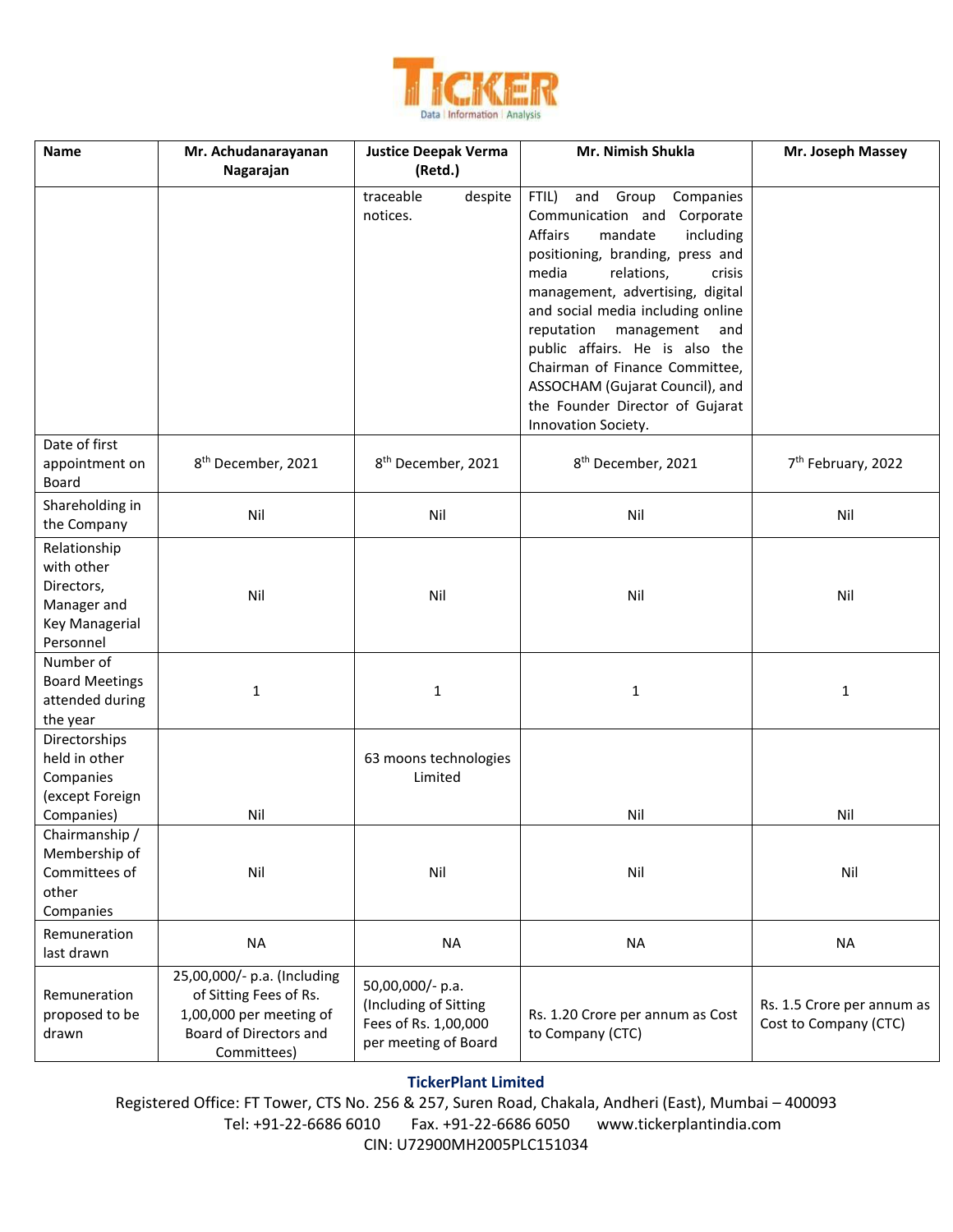

| <b>Name</b>                                                  | Mr. Achudanarayanan<br>Nagarajan                                          | <b>Justice Deepak Verma</b><br>(Retd.)                                       | Mr. Nimish Shukla                                                                      | Mr. Joseph Massey                                                                |
|--------------------------------------------------------------|---------------------------------------------------------------------------|------------------------------------------------------------------------------|----------------------------------------------------------------------------------------|----------------------------------------------------------------------------------|
|                                                              |                                                                           | of Directors and<br>Committees)                                              |                                                                                        |                                                                                  |
| Terms and<br>conditions of<br>appointment/re-<br>appointment | Non-executive independent<br>Director not liable to retire<br>by rotation | Non-executive<br>independent Director<br>not liable to retire by<br>rotation | Whole Time Director and Chief<br>Communication Officer liable to<br>retire by rotation | Managing Director and<br>Chief Executive Officer<br>liable to retire by rotation |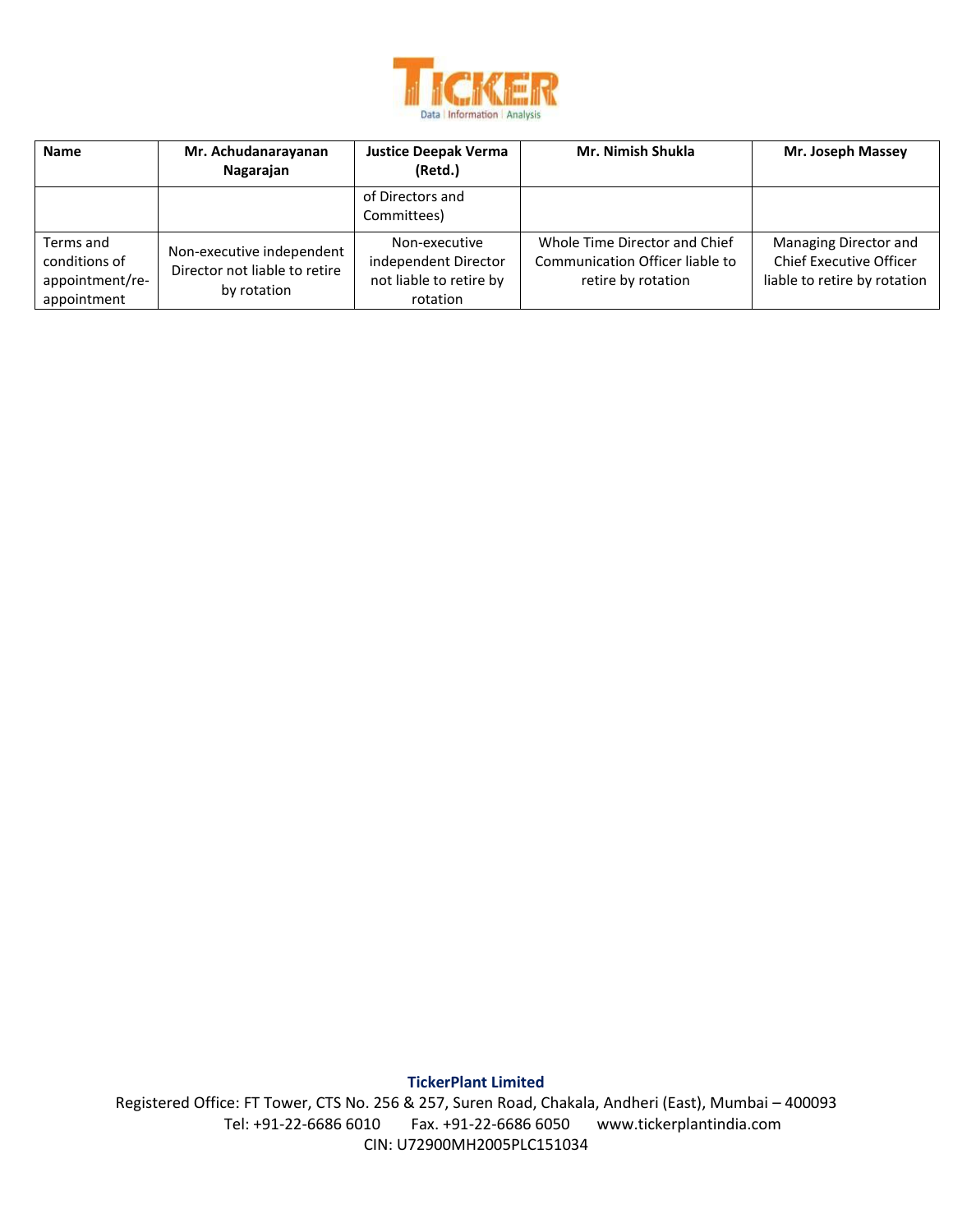

#### **ROUTE MAP OF EGM VENUE:**

FT Tower, CTS No. 256 & 257, Suren Road, Chakala, Andheri (East), Mumbai 400093.



**TickerPlant Limited**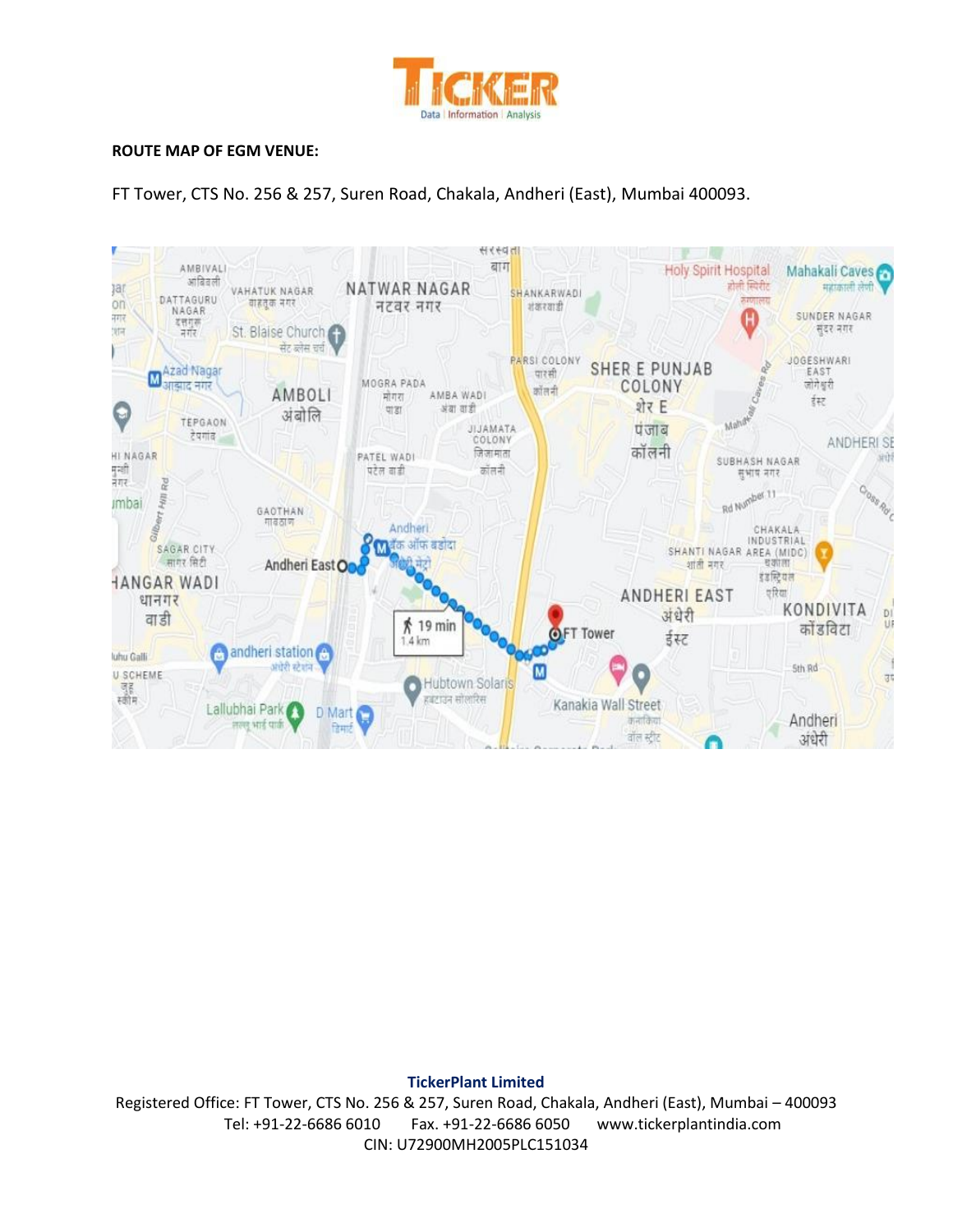

# **ATTENDANCE SLIP Extra Ordinary General Meeting Thursday, 23rd June, 2022 11:30 a.m.**

I/ We hereby record my / our presence at the Extra Ordinary General Meeting of the Company held at FT Tower, CTS No. 256 & 257, Suren Road, Chakala, Andheri (East), Mumbai – 400093.

\_\_\_\_\_\_\_\_\_\_\_\_\_\_ \_\_\_\_\_\_\_\_\_\_\_\_\_\_\_\_\_\_\_\_\_\_\_ \_\_\_\_\_\_\_\_\_\_\_\_\_\_\_\_\_\_\_\_\_\_\_\_

DP ID-Client ID in block letters

Member's Folio/ Member's/Proxy's name Member's/Proxy's Signature

Note: Please fill in this attendance slip and hand it over at the venue of the meeting.

**TickerPlant Limited**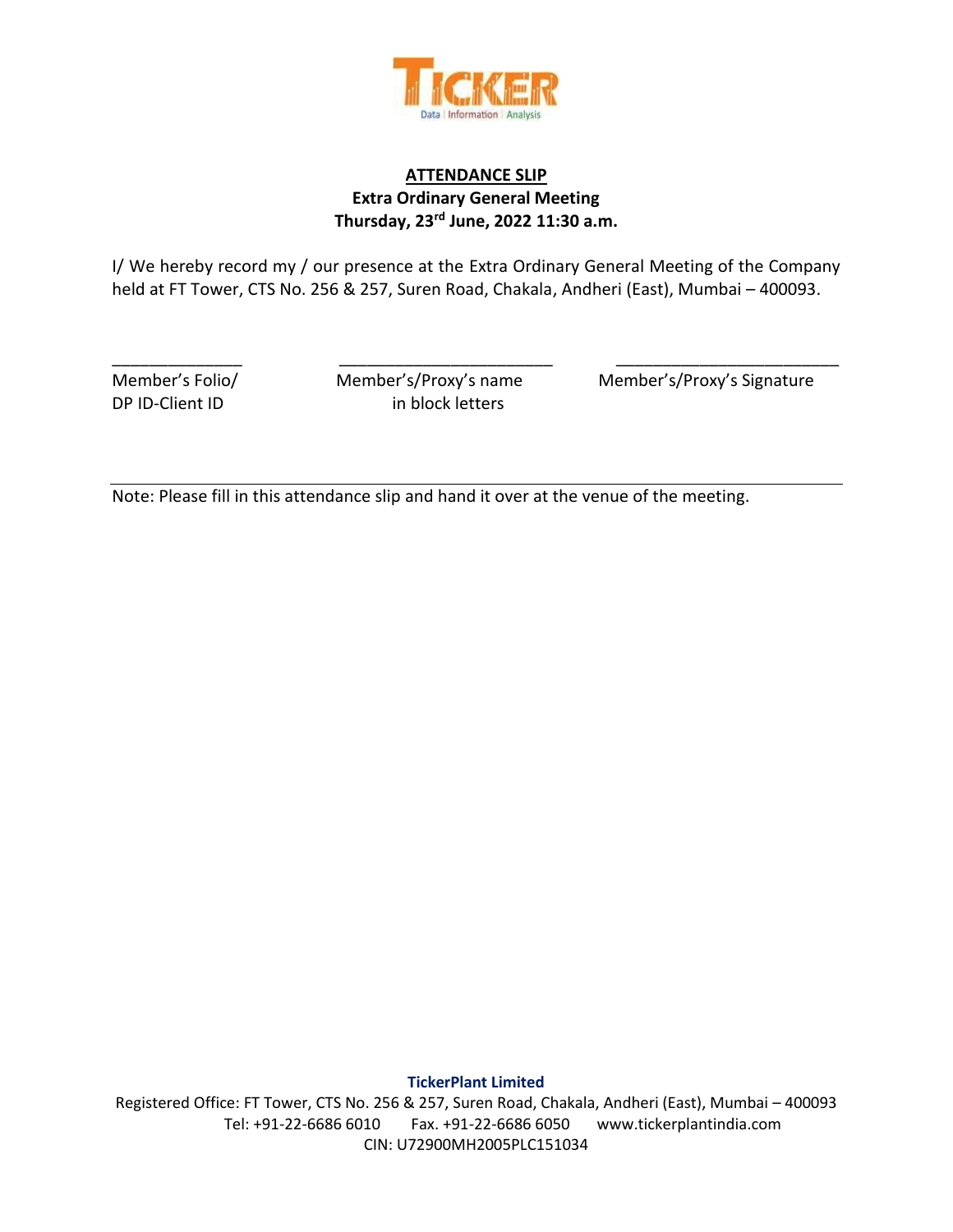

## **Form No. MGT-11 PROXY FORM**

# [Pursuant to section 105(6) of the Companies Act, 2013 and rule 19(3) of the Companies (Management and Administration) Rules, 2014]

### CIN: U72900MH2005PLC151034

Registered Office: FT Tower, CTS 256 & 257, Suren Road, Chakala, Andheri (E), Mumbai -400093

| Name of the Member (s):     |  |
|-----------------------------|--|
| Registered address:         |  |
| E-mail ID:                  |  |
| Folio No./Client ID- DP ID: |  |

I/We, being the member (s) of \_\_\_\_\_\_\_ shares of the above named company, hereby appoint

| $1_{\cdot}$ | Name:      | Address:   |                     |
|-------------|------------|------------|---------------------|
|             | E-mail Id: | Signature: | or failing him/her; |
| 2.          | Name:      | Address:   |                     |
|             | E-mail Id: | Signature: | or failing him/her; |
| 3.          | Name:      | Address:   |                     |
|             | E-mail Id: | Signature: |                     |
|             |            |            |                     |

as my / our proxy to attend and vote (on a poll) for me / us and on my / our behalf at the Extra Ordinary General Meeting of the company, to be held on Thursday, 23<sup>rd</sup> June, 2022 at 11:30 a.m. at FT Tower, CTS No. 256 & 257, Suren Road, Chakala, Andheri (East), Mumbai – 400093 and at any adjournment thereof in respect of such resolutions as are indicated below:

| Sr. | <b>Resolution</b>                                               | Vote (Optional – See Note |         |         |
|-----|-----------------------------------------------------------------|---------------------------|---------|---------|
| no. |                                                                 | 2)                        |         |         |
|     | <b>Special Business:</b>                                        | For                       | Against | Abstain |
|     | Appointment of Mr. Mukesh Chandra Joshi (DIN: 09410990) as      |                           |         |         |
|     | Director liable to retire by rotation. (Ordinary Resolution)    |                           |         |         |
|     | Appointment of Mr. Vaidyanathan Ramamurthy (DIN: 00221577) as   |                           |         |         |
|     | Director liable to retire by rotation. (Ordinary Resolution)    |                           |         |         |
| 3   | Appointment of Mr. Ghanshyam Dass (DIN: 01807011) as Director   |                           |         |         |
|     | liable to retire by rotation. (Ordinary Resolution)             |                           |         |         |
| 4   | Appointment of Mr. Radha Binod Barman (DIN: 02612871) as        |                           |         |         |
|     | Director liable to retire by rotation. (Ordinary Resolution)    |                           |         |         |
| 5   | Appointment of Mr. Ramesh Raghavan Puducheri (DIN: 03499156)    |                           |         |         |
|     | as Director liable to retire by rotation. (Ordinary Resolution) |                           |         |         |

### **TickerPlant Limited**